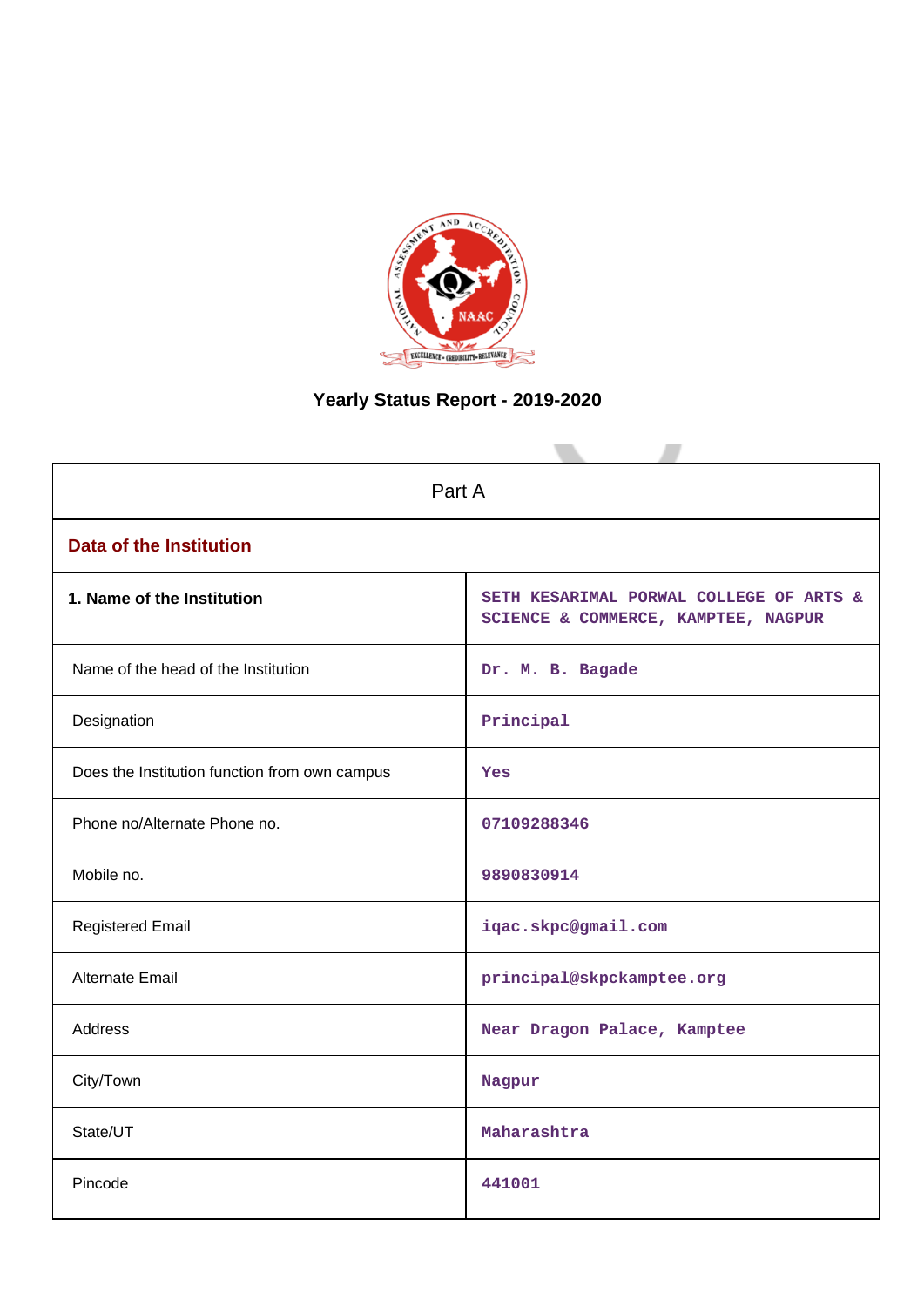| 2. Institutional Status                                                  |                                                                                                           |
|--------------------------------------------------------------------------|-----------------------------------------------------------------------------------------------------------|
| Affiliated / Constituent                                                 | Affiliated                                                                                                |
| Type of Institution                                                      | Co-education                                                                                              |
| Location                                                                 | Semi-urban                                                                                                |
| <b>Financial Status</b>                                                  | Self financed and grant-in-aid                                                                            |
| Name of the IQAC co-ordinator/Director                                   | Dr. Prashant R. Dhongle                                                                                   |
| Phone no/Alternate Phone no.                                             | 07109288346                                                                                               |
| Mobile no.                                                               | 9763344054                                                                                                |
| <b>Registered Email</b>                                                  | iqac.skpc@gmail.com                                                                                       |
| <b>Alternate Email</b>                                                   | principal@skpckamptee.org                                                                                 |
| 3. Website Address                                                       |                                                                                                           |
| Web-link of the AQAR: (Previous Academic Year)                           | http://skpckamptee.org/eCraft-user-e<br>ditor/skpckamptee-<br>org/image/AQAR%202018-2019.pdf              |
| 4. Whether Academic Calendar prepared during<br>the year                 | Yes                                                                                                       |
| if yes, whether it is uploaded in the institutional website:<br>Weblink: | http://skpckamptee.org/eCraft-user-edit<br>or/skpckamptee-org/image/2019-20%20Acad<br>emic%20Calendar.pdf |
| <b>5. Accrediation Details</b>                                           |                                                                                                           |

| Cycle | Grade | <b>CGPA</b> | Year of      | Validity                 |                   |
|-------|-------|-------------|--------------|--------------------------|-------------------|
|       |       |             | Accrediation | Period From              | Period To         |
|       | в     | 2.82        | 2010         | $28 - \text{Mar} - 2010$ | $27 - Mar - 2015$ |
|       | А     | 3.01        | 2016         | $16 -$ Sep $-2016$       | 15-Sep-2021       |

**6. Date of Establishment of IQAC 29-Apr-2005**

# **7. Internal Quality Assurance System**

Quality initiatives by IQAC during the year for promoting quality culture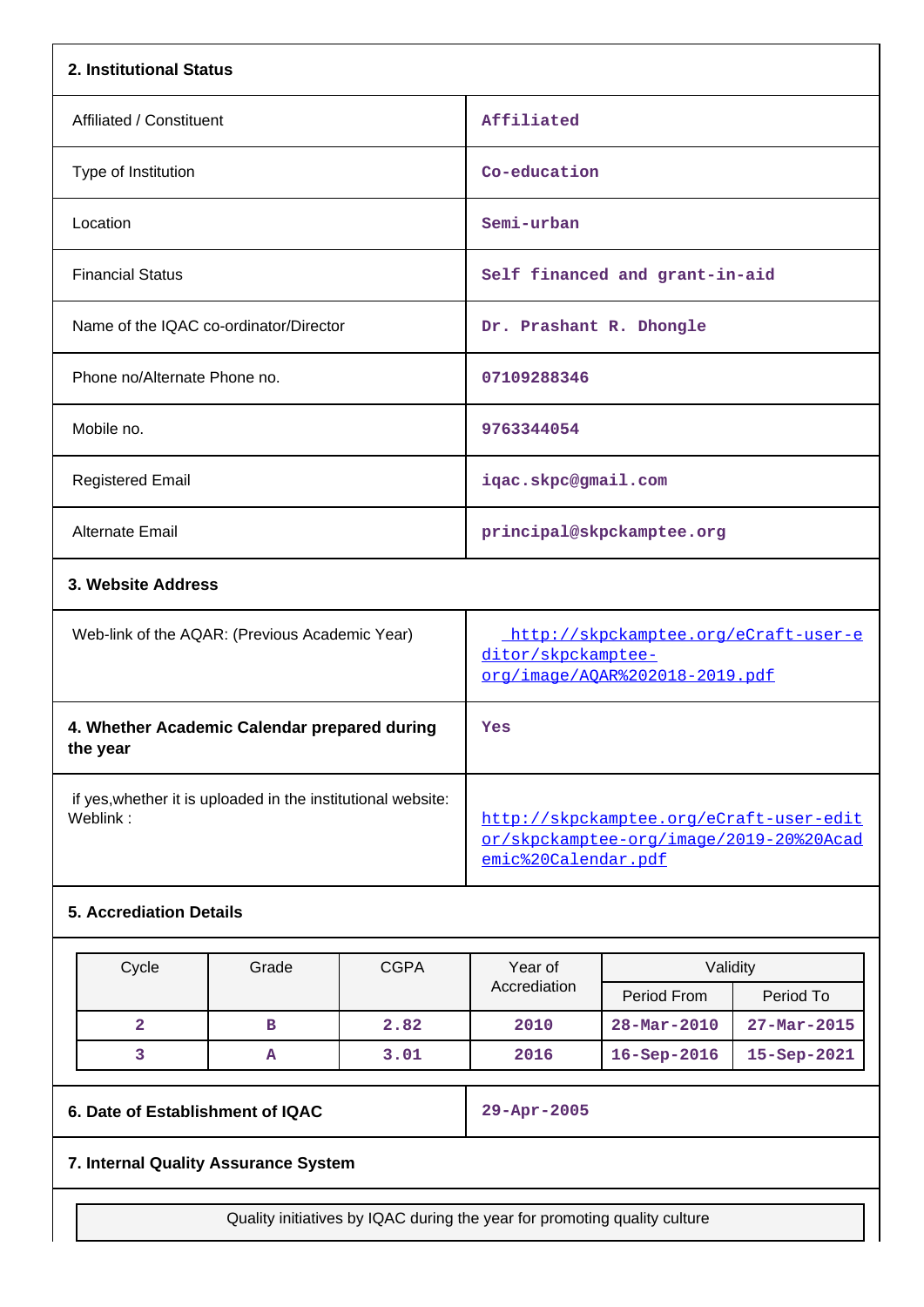| Item /Title of the quality initiative by<br><b>IQAC</b>         | Date & Duration                          | Number of participants/ beneficiaries |
|-----------------------------------------------------------------|------------------------------------------|---------------------------------------|
| National Webinar on ICT<br>Tools for College<br><b>Teachers</b> | 28-May-2020<br>$\overline{2}$            | 350                                   |
| Virtual IQAC Meeting on<br>Zoom Platform                        | 28-Apr-2020<br>1                         | 11                                    |
| Skill Enhancement<br>Workshop                                   | $03 - \text{Mar} - 2020$<br>$\mathbf{1}$ | 80                                    |
| MoU with Edubridge<br>Learning Private Limited,<br>Nagpur       | $22 - Jan - 2020$<br>1095                | 130                                   |
| Adoption of Ghorpad<br>Village by College                       | $22 - Jan - 2020$<br>$\mathbf{1}$        | 150                                   |
| Meeting of all Teaching<br>staff members                        | $20 - Jan - 2020$<br>1                   | 42                                    |
| Green Audit of the<br>College                                   | $01 - Oct - 2019$<br>120                 | 12                                    |
| Regional Workshop on<br>Research Work & its<br>Significance     | $27 - Sep - 2019$<br>1                   | 220                                   |
| Meeting of all Teaching<br>staff members                        | $30 - Aug - 2019$<br>1                   | 34                                    |
| IQAC Meeting                                                    | $18 - Ju1 - 2019$<br>1                   | 10                                    |
|                                                                 | View File                                |                                       |

### **8. Provide the list of funds by Central/ State Government- UGC/CSIR/DST/DBT/ICMR/TEQIP/World Bank/CPE of UGC etc.**

| Institution/Departmen<br>t/Faculty | Scheme                                     | <b>Funding Agency</b>                    | Year of award with<br>duration | Amount   |
|------------------------------------|--------------------------------------------|------------------------------------------|--------------------------------|----------|
| College                            | Games Sports<br>Grant                      | R. T. M. Nagpur<br>University,<br>Nagpur | 2019<br>365                    | 55195    |
| College                            | NSS Fund                                   | R. T. M. Nagpur<br>University,<br>Nagpur | 2019<br>365                    | 82200    |
| College                            | 20 MAH BN NCC                              | NCC Group<br>Headquarter                 | 2019<br>365                    | 820      |
| Faculty                            | UGC MRP<br>Microbiology<br>Dr. Alok R. Rai | <b>UGC</b>                               | 2012<br>1460                   | 892      |
| College                            | Conference<br>Organization                 | SERB (DST)                               | 2019<br>$\overline{2}$         | 100000   |
| College                            | Salary Grant                               | Joint Director<br>Office, Nagpur         | 2019<br>365                    | 90370447 |
| College                            | Scholarship                                | <b>State</b>                             | 2020                           | 8503594  |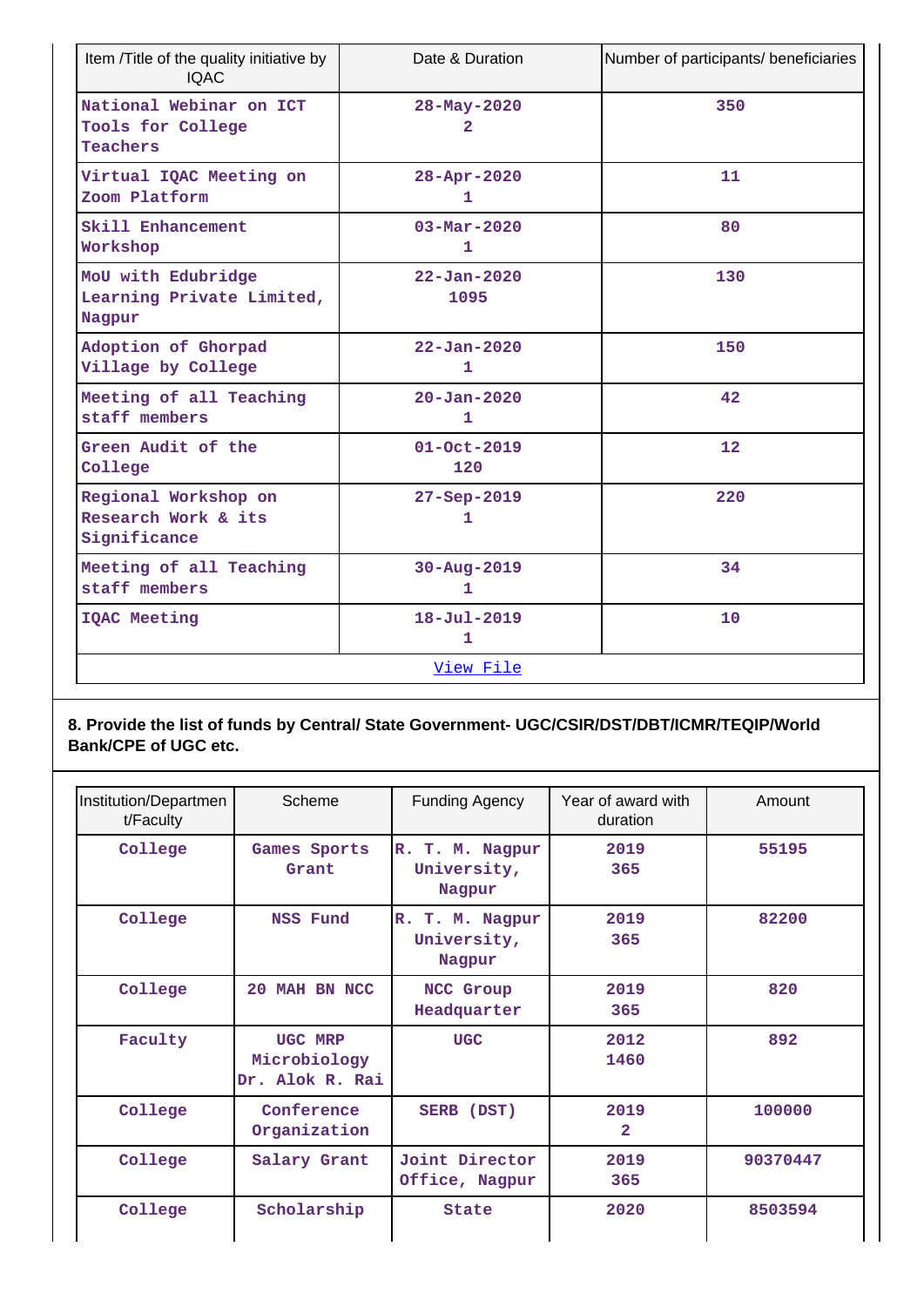|                                                                                                                                                                                                                                                                                                                                                                                                                                                                                                                                                                                                                                                                                                                                                                                                          |           | Government       | 365                                                                    |  |  |
|----------------------------------------------------------------------------------------------------------------------------------------------------------------------------------------------------------------------------------------------------------------------------------------------------------------------------------------------------------------------------------------------------------------------------------------------------------------------------------------------------------------------------------------------------------------------------------------------------------------------------------------------------------------------------------------------------------------------------------------------------------------------------------------------------------|-----------|------------------|------------------------------------------------------------------------|--|--|
|                                                                                                                                                                                                                                                                                                                                                                                                                                                                                                                                                                                                                                                                                                                                                                                                          |           |                  | View File                                                              |  |  |
| 9. Whether composition of IQAC as per latest<br><b>NAAC</b> guidelines:                                                                                                                                                                                                                                                                                                                                                                                                                                                                                                                                                                                                                                                                                                                                  | Yes       |                  |                                                                        |  |  |
| Upload latest notification of formation of IQAC                                                                                                                                                                                                                                                                                                                                                                                                                                                                                                                                                                                                                                                                                                                                                          | View File |                  |                                                                        |  |  |
| 10. Number of IQAC meetings held during the<br>year :                                                                                                                                                                                                                                                                                                                                                                                                                                                                                                                                                                                                                                                                                                                                                    | 2         |                  |                                                                        |  |  |
| The minutes of IQAC meeting and compliances to the<br>decisions have been uploaded on the institutional<br>website                                                                                                                                                                                                                                                                                                                                                                                                                                                                                                                                                                                                                                                                                       | Yes       |                  |                                                                        |  |  |
| Upload the minutes of meeting and action taken report                                                                                                                                                                                                                                                                                                                                                                                                                                                                                                                                                                                                                                                                                                                                                    |           | <u>View File</u> |                                                                        |  |  |
| 11. Whether IQAC received funding from any of<br>the funding agency to support its activities<br>during the year?                                                                                                                                                                                                                                                                                                                                                                                                                                                                                                                                                                                                                                                                                        | <b>No</b> |                  |                                                                        |  |  |
| 12. Significant contributions made by IQAC during the current year (maximum five bullets)                                                                                                                                                                                                                                                                                                                                                                                                                                                                                                                                                                                                                                                                                                                |           |                  |                                                                        |  |  |
| ? IQAC took the initiative in adopting the Village Ghorpad by the College for<br>creating awareness regarding social issues, health problems and welfare schemes.<br>? IQAC organized a Regional Workshop on Research Work its Significance, a Skill<br>Enhancement Workshop and a National Webinar on ICT Tools for College Teachers for<br>the professional development of the staff members. ? IQAC initiated and<br>contributed in the organization of Green Audit of the college and International<br>and National Conferences in the college. ? IQAC helped in collecting and<br>analysing feedback from all stakeholders. The feedback analysis and action taken<br>report has been uploaded on the college website. ? IQAC took the regular meetings<br>of Arts, Science and Commerce faculties. |           |                  |                                                                        |  |  |
| <u>View File</u>                                                                                                                                                                                                                                                                                                                                                                                                                                                                                                                                                                                                                                                                                                                                                                                         |           |                  |                                                                        |  |  |
| 13. Plan of action chalked out by the IQAC in the beginning of the academic year towards Quality<br>Enhancement and outcome achieved by the end of the academic year                                                                                                                                                                                                                                                                                                                                                                                                                                                                                                                                                                                                                                     |           |                  |                                                                        |  |  |
| Plan of Action                                                                                                                                                                                                                                                                                                                                                                                                                                                                                                                                                                                                                                                                                                                                                                                           |           |                  | Achivements/Outcomes                                                   |  |  |
| To organize extension activities in the<br>College adopted the Village Ghorpad for<br>society<br>creating awareness regarding social<br>issues, health problems and welfare<br>schemes. Some awareness activities were<br>also undertaken in the nearby areas of<br>the college.                                                                                                                                                                                                                                                                                                                                                                                                                                                                                                                         |           |                  |                                                                        |  |  |
| To organize State and University level<br>competitions for students                                                                                                                                                                                                                                                                                                                                                                                                                                                                                                                                                                                                                                                                                                                                      |           |                  | State Level Seminar competition in<br>Chemistry and State Level Debate |  |  |

**Competition were organized for**

**students. Various Inter – Collegiate**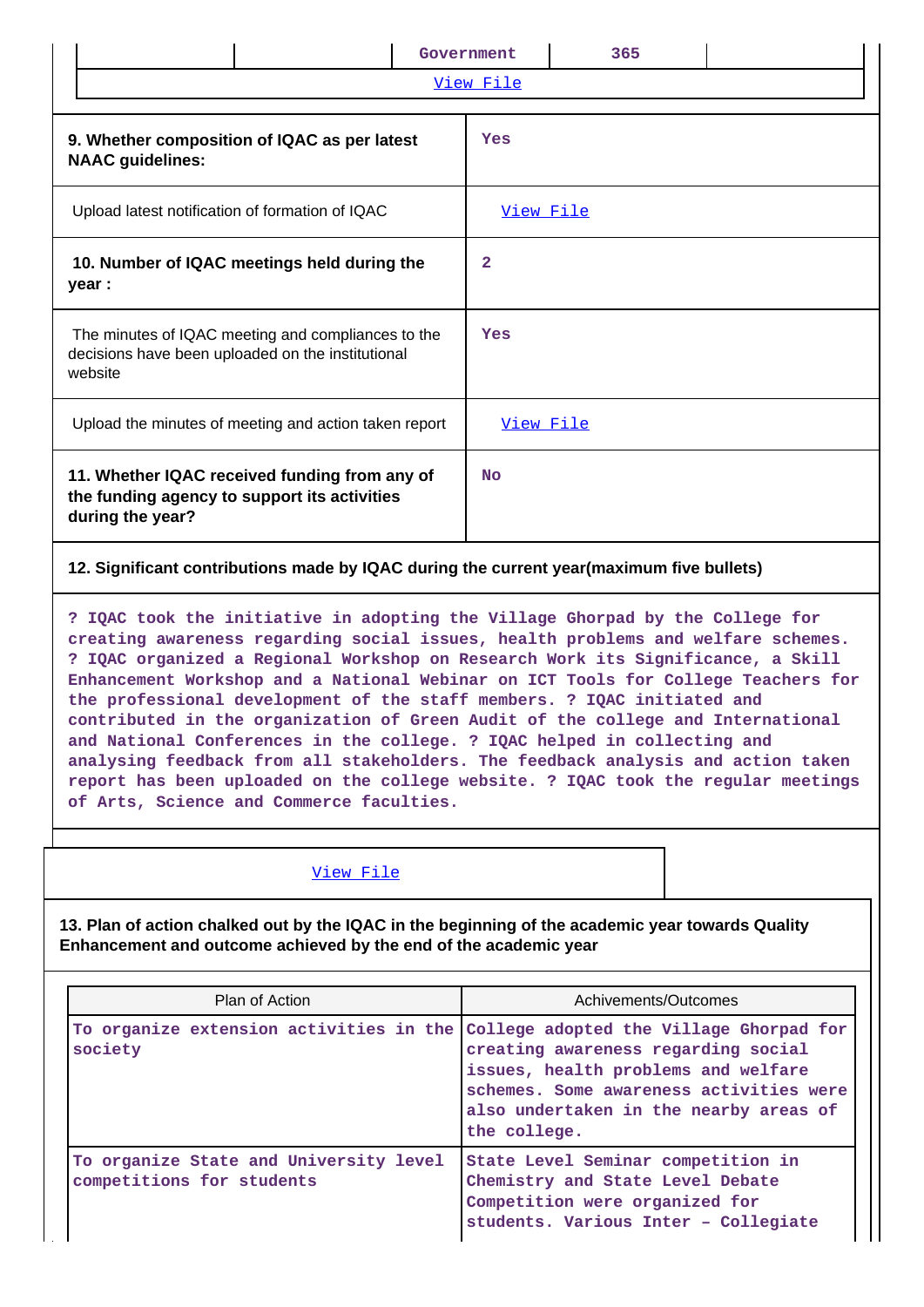|                                                                                                                      | competitions were also organized.                                                                                                                                                                                                                                                                                              |
|----------------------------------------------------------------------------------------------------------------------|--------------------------------------------------------------------------------------------------------------------------------------------------------------------------------------------------------------------------------------------------------------------------------------------------------------------------------|
| To organize career counselling<br>programmes for students                                                            | Various career counselling seminars<br>were organized for students.                                                                                                                                                                                                                                                            |
| To enhance the research activities                                                                                   | The faculties have published a total of<br>92 research publications in various<br>forums in the session. The percentage<br>of staff with Ph. D. is 81. The two<br>research centres of the college<br>Chemistry and Microbiology have<br>International research collaborations.                                                 |
| To conduct Green Audit of the College                                                                                | The Green Audit of the College was<br>successfully completed in the session<br>$2019 - 2020$ .                                                                                                                                                                                                                                 |
| To organize Conferences                                                                                              | One International Conference, Two<br>National Conferences, Two Regional<br>Workshops and Two National Webinars<br>were successfully organized by the<br>college.                                                                                                                                                               |
| To organize professional development<br>programmes for teaching staff members                                        | IQAC organized a Regional Workshop on<br>Research Work & its Significance, a<br>Skill Enhancement Workshop and a<br>National Webinar on ICT Tools for<br>College Teachers for the professional<br>development of the staff members.                                                                                            |
| To enhance the teaching learning<br>process                                                                          | Every Department ensures that student<br>centric approach is adopted in<br>teaching. Guest Lectures and Seminars<br>are organized for enhancing the<br>learning process. Many students<br>participate in various competitions in<br>other institutes. Every student is<br>assigned as mentee to some teacher for<br>mentoring. |
|                                                                                                                      | View File                                                                                                                                                                                                                                                                                                                      |
| 14. Whether AQAR was placed before statutory<br>body?                                                                | Yes                                                                                                                                                                                                                                                                                                                            |
| Name of Statutory Body                                                                                               | <b>Meeting Date</b>                                                                                                                                                                                                                                                                                                            |
| <b>CDC</b>                                                                                                           | $12 - Ju1 - 2021$                                                                                                                                                                                                                                                                                                              |
| 15. Whether NAAC/or any other accredited<br>body(s) visited IQAC or interacted with it to<br>assess the functioning? | <b>No</b>                                                                                                                                                                                                                                                                                                                      |
| 16. Whether institutional data submitted to<br><b>AISHE:</b>                                                         | Yes                                                                                                                                                                                                                                                                                                                            |
| Year of Submission                                                                                                   | 2020                                                                                                                                                                                                                                                                                                                           |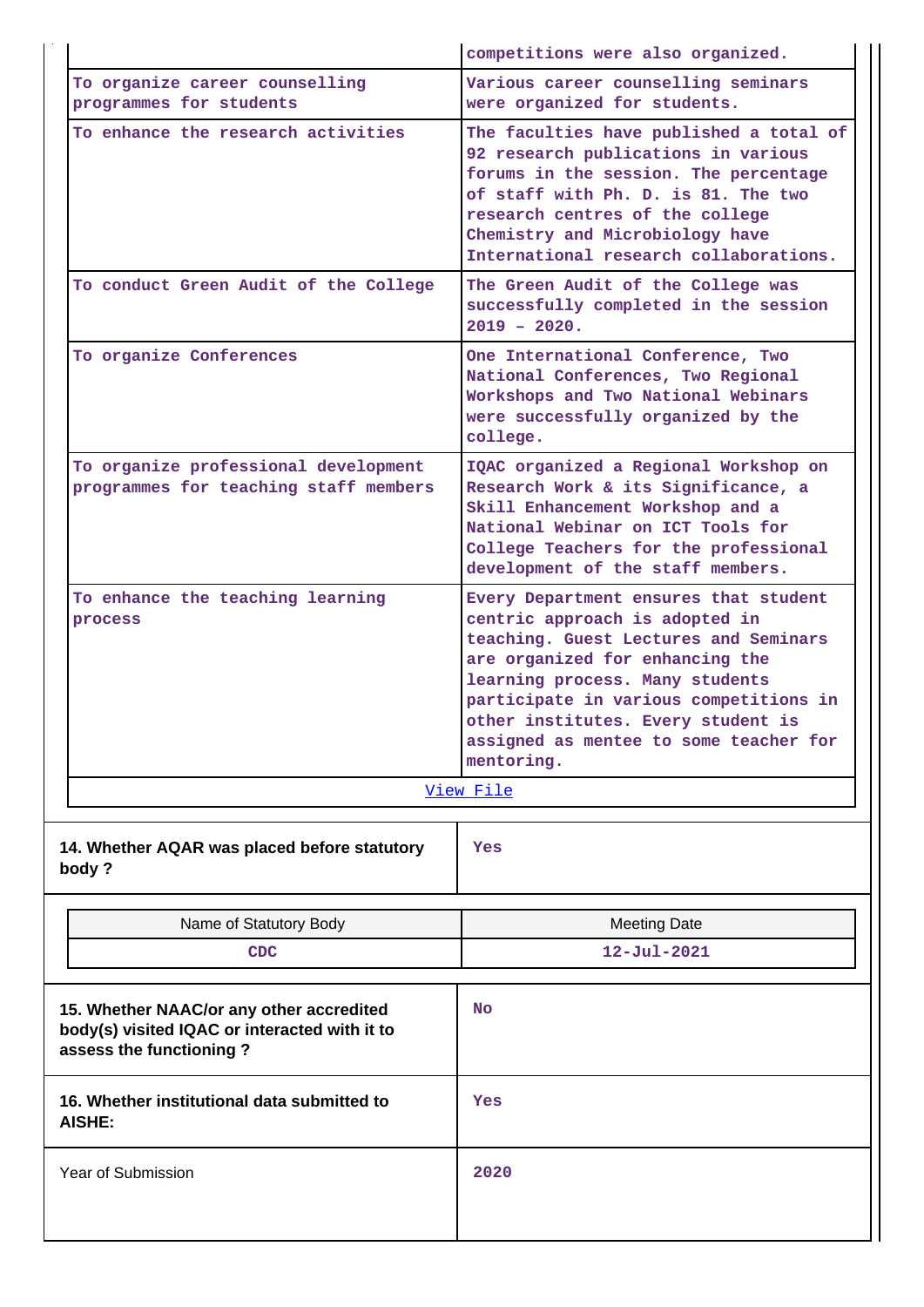| Date of Submission                                                                                  | $24 - Jan - 2020$                                                                                                                                                                                                                                                                                                                                                                                                                                                                                                                                                                                                                                                                                                                                                                                                                                                                                                                                                                                                                                                                                                                                                                                                                                                                                                                                                                                                                                                                                                                                                                                                                                                                                                                                                                                                                                                                                                                                                                                                                                                     |
|-----------------------------------------------------------------------------------------------------|-----------------------------------------------------------------------------------------------------------------------------------------------------------------------------------------------------------------------------------------------------------------------------------------------------------------------------------------------------------------------------------------------------------------------------------------------------------------------------------------------------------------------------------------------------------------------------------------------------------------------------------------------------------------------------------------------------------------------------------------------------------------------------------------------------------------------------------------------------------------------------------------------------------------------------------------------------------------------------------------------------------------------------------------------------------------------------------------------------------------------------------------------------------------------------------------------------------------------------------------------------------------------------------------------------------------------------------------------------------------------------------------------------------------------------------------------------------------------------------------------------------------------------------------------------------------------------------------------------------------------------------------------------------------------------------------------------------------------------------------------------------------------------------------------------------------------------------------------------------------------------------------------------------------------------------------------------------------------------------------------------------------------------------------------------------------------|
| 17. Does the Institution have Management<br><b>Information System?</b>                              | Yes                                                                                                                                                                                                                                                                                                                                                                                                                                                                                                                                                                                                                                                                                                                                                                                                                                                                                                                                                                                                                                                                                                                                                                                                                                                                                                                                                                                                                                                                                                                                                                                                                                                                                                                                                                                                                                                                                                                                                                                                                                                                   |
| If yes, give a brief descripiton and a list of modules<br>currently operational (maximum 500 words) | The Library of the college uses LIBMAN<br>(Library Management System) automation<br>package software, version 1.0 for its<br>functioning. All the reports related to<br>library are generated in this package.<br>LIBMAN is an integrated, multiuser,<br>multilingual package, which<br>computerises all the inhouse operations<br>of any library. This package is user<br>friendly and can be handled and<br>operated by the staff visàvis the<br>beneficiaries of the system. Library is<br>member to NLIST subscription and access<br>to ebooks and ejournals is provided<br>through NLIST. The online admissions of<br>students are done in the college using<br>Mastersoft ERP software MIS. The<br>schedule of the admission and<br>prospectus of the college is displayed<br>on the software. Student has to<br>register himself on the MIS for<br>admission so as to generate his user id<br>and password. Then the student has to<br>fill the complete form with all<br>necessary information and upload the<br>required documents. The fees can be<br>paid online or offline in the office.<br>The admin can do the online<br>verification of the form and generate<br>the merit list of the students. The<br>administrative staff can get all the<br>required information regarding the<br>student from this MIS. Student Icards,<br>fee status, Transfer Certificate,<br>Bonafide Certificate, Group<br>Information, Subject Analysis, Caste<br>Data, Gender Data and all related<br>information can be generated at a click<br>by this MIS. The Management and the<br>Principal can view all the information<br>related to students registered,<br>admitted, etc. Thus the MIS is very<br>user friendly and it saves a lot of<br>work and time of all the stakeholders.<br>The accounts of the college are managed<br>by the software Tally. Salaries of the<br>college staff are generated online<br>through the 'Sevarth' a Maharashtra<br>Government Initiative. All the exam<br>related work of R. T. M. Nagpur<br>University, Nagpur is done online |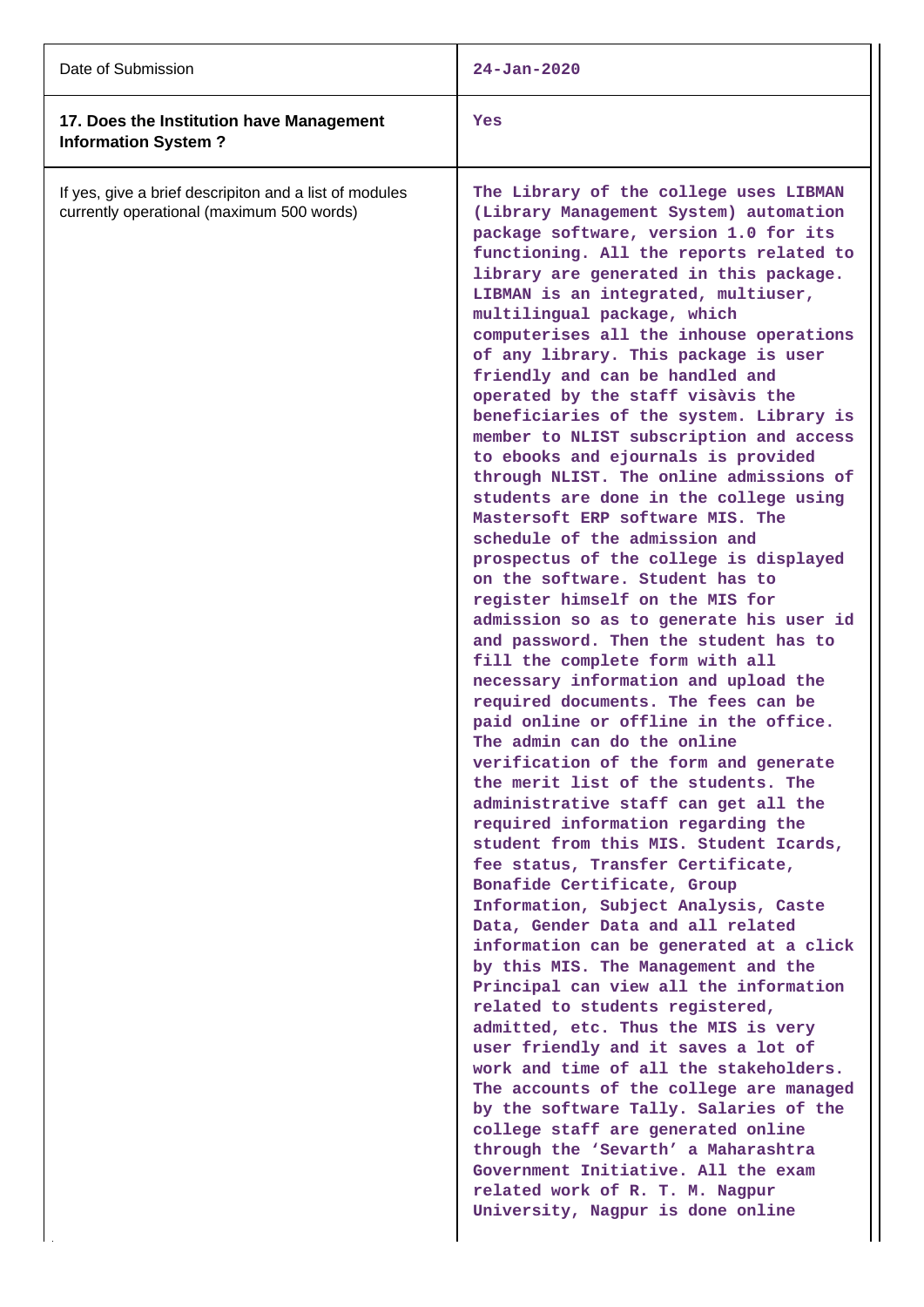**through the university exam portal. The SKP Employee Credit Cooperative Society of the college has developed its own software for the smooth functioning of all its affairs.**

# **Part B**

### **CRITERION I – CURRICULAR ASPECTS**

### **1.1 – Curriculum Planning and Implementation**

 1.1.1 – Institution has the mechanism for well planned curriculum delivery and documentation. Explain in 500 words

 **The college follows the academic calendar, syllabus and curriculum prescribed by the R. T. M. Nagpur University, Nagpur. College ensures that the curriculum is delivered to students in a well planned and effective manner. The college has highly qualified teaching staff members who ensure that the curriculum delivery is done in such a way to enhance the overall teaching – learning process. The annual academic calendar for the session is prepared by IQAC and the same is displayed for the teachers and students on college website and notice boards. The time – table committee prepares the time – table for all three faculties and the same is displayed on the notice boards before the beginning of the session. Based on this time – table, every department chalks out their own time – table allocating subject/practical to the concerned teacher according to the workload and their area of expertise. Every department has been given freedom to prepare their departmental calendar for conducting and managing their academic and departmental activities. At the beginning of the session the students are made aware of their curriculum, examination, certificate courses, curricular and co – curricular activities, NSS, NCC, awareness programs, sport facilities, cultural events, etc. so that they can schedule their work accordingly. The classroom teaching is supplemented with seminars, workshops, guest lectures, group discussions, tutorials, assignments, study tours, surveys, industrial visits, project writing etc. which are well planned for effective delivery of curriculum. Each teacher maintains the record of all activities and classes taken in their daily diaries signed by HoD and get them signed by Principal every month. Bridge courses and Remedial courses are also conducted by some departments to help the weak and meritorious students to excel in academics. The library of our college is well equipped with all necessary text and reference books for enhancing the learning process. All the faculty members have been provided with user ID and password for accessing N – List database that offers access to a number of e – books and e – journals. In addition department libraries are set up by many departments to enhance the in – depth knowledge of the students. Teachers are encouraged to use innovative learner – centric techniques such as group discussions, seminars, presentations and case studies for more effective curriculum delivery. Our students are grouped and assigned to the care of class teachers and senior faculty for mentoring which helps the students in many ways and improves the learning system. The overview of the progress of the syllabus is taken regularly by Principal in the staff meetings and IQAC meetings. College allows its teachers to enhance their professional skills by participation in refresher and orientation courses, conferences, seminars, workshops and MOOC courses. An atmosphere of challenge and stimulation is maintained in all academic, co – curricular and extracurricular activities to ensure that the students are well prepared to meet and withstand the variety of challenges that will inevitably face in various spheres of life.**

1.1.2 – Certificate/ Diploma Courses introduced during the academic year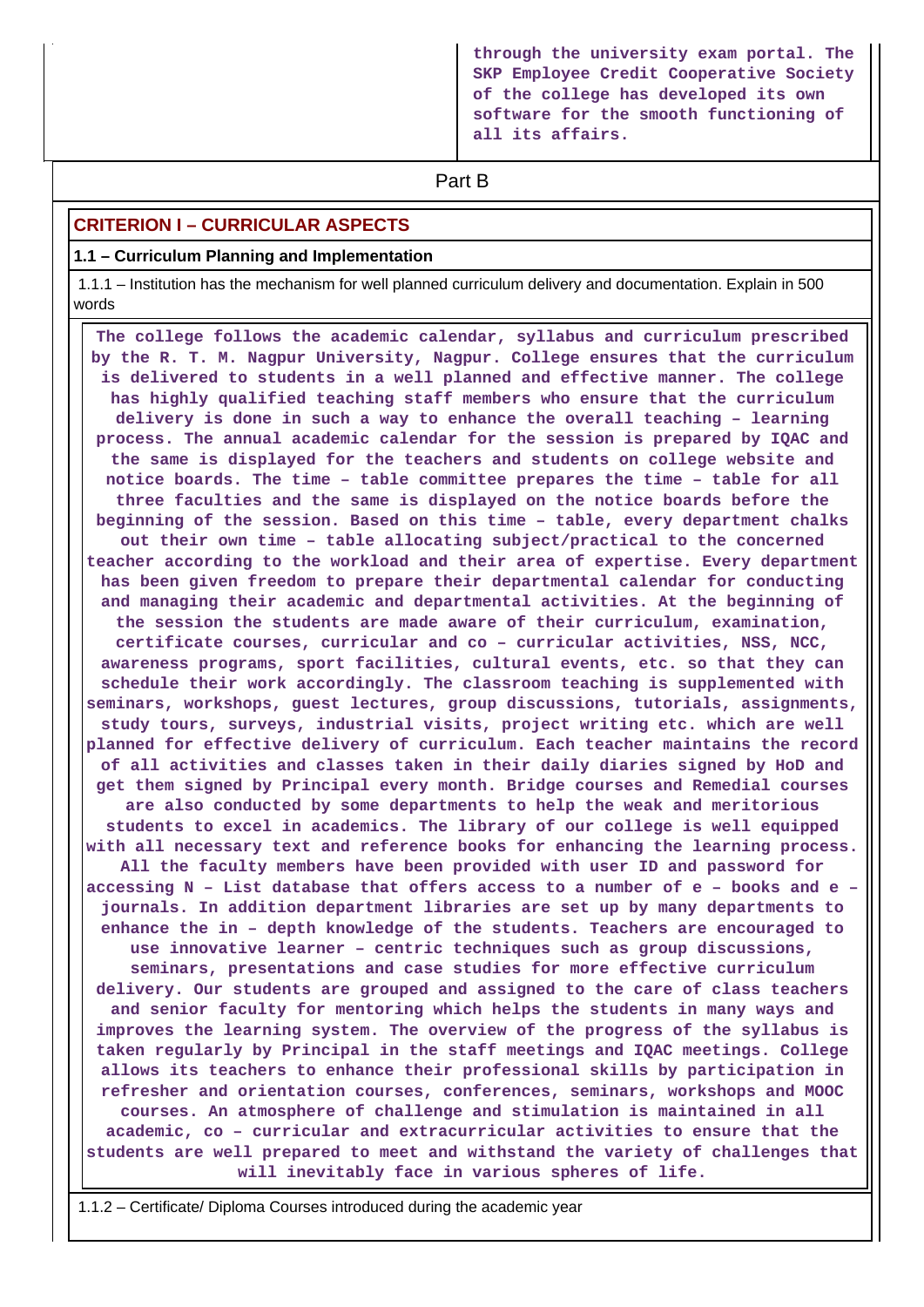| Certificate                                                              | Diploma Courses                                               | Dates of<br>Introduction                                                                                           | Duration | Focus on employ<br>ability/entreprene<br>urship                 | <b>Skill</b><br>Development                              |  |
|--------------------------------------------------------------------------|---------------------------------------------------------------|--------------------------------------------------------------------------------------------------------------------|----------|-----------------------------------------------------------------|----------------------------------------------------------|--|
| One Month<br>Certificate<br>Course "Come<br>and Learn<br>Urdu"           | N11                                                           | 12/07/2019                                                                                                         | 30       | Nil                                                             | Focus on<br>learning<br>basics of<br>Urdu<br>Language    |  |
| One Month<br>Certificate<br>Course "Yoga<br>and<br>Meditation"           | Nil                                                           | 15/07/2019                                                                                                         | 30       | Nil                                                             | Focus on<br>Physical and<br>Mental<br>Health             |  |
| Certificate<br>Course in<br>Functional<br>English                        | Nil                                                           | 09/08/2019                                                                                                         | 30       | Improving<br>Communicatio<br>n Skill                            | Focus on<br>learning<br>basics of<br>English<br>Language |  |
| One Month<br>Online<br>Certificate<br>Course "Yoga<br>and<br>Meditation" | Nil                                                           | 28/02/2020                                                                                                         | 30       | Nil                                                             | Focus on<br>Physical and<br>Mental<br>Health             |  |
| 1.2 - Academic Flexibility                                               |                                                               |                                                                                                                    |          |                                                                 |                                                          |  |
| 1.2.1 - New programmes/courses introduced during the academic year       |                                                               |                                                                                                                    |          |                                                                 |                                                          |  |
|                                                                          |                                                               |                                                                                                                    |          |                                                                 |                                                          |  |
|                                                                          | Programme/Course                                              | Programme Specialization                                                                                           |          | Dates of Introduction                                           |                                                          |  |
|                                                                          | <b>Nill</b>                                                   | Nil                                                                                                                |          |                                                                 | Nill                                                     |  |
|                                                                          |                                                               | View File                                                                                                          |          |                                                                 |                                                          |  |
|                                                                          | affiliated Colleges (if applicable) during the academic year. | 1.2.2 - Programmes in which Choice Based Credit System (CBCS)/Elective course system implemented at the            |          |                                                                 |                                                          |  |
|                                                                          | Name of programmes adopting<br><b>CBCS</b>                    | Programme Specialization                                                                                           |          | Date of implementation of<br><b>CBCS/Elective Course System</b> |                                                          |  |
|                                                                          | <b>MA</b>                                                     | Economics                                                                                                          |          |                                                                 | 17/06/2019                                               |  |
|                                                                          | <b>MA</b>                                                     | Sociology                                                                                                          |          |                                                                 | 17/06/2019                                               |  |
|                                                                          | <b>MCom</b>                                                   | Commerce                                                                                                           |          |                                                                 | 17/06/2019                                               |  |
|                                                                          | <b>MSC</b>                                                    | Chemistry                                                                                                          |          |                                                                 | 17/06/2019                                               |  |
|                                                                          | <b>MSC</b>                                                    | IT                                                                                                                 |          |                                                                 | 17/06/2019                                               |  |
|                                                                          | <b>MSC</b>                                                    | Microbiology                                                                                                       |          |                                                                 | 17/06/2019                                               |  |
|                                                                          |                                                               | 1.2.3 - Students enrolled in Certificate/ Diploma Courses introduced during the year                               |          |                                                                 |                                                          |  |
|                                                                          |                                                               | Certificate                                                                                                        |          | Diploma Course                                                  |                                                          |  |
|                                                                          | <b>Number of Students</b>                                     | 98                                                                                                                 |          |                                                                 | <b>Nil</b>                                               |  |
| 1.3 - Curriculum Enrichment                                              |                                                               |                                                                                                                    |          |                                                                 |                                                          |  |
|                                                                          | <b>Value Added Courses</b>                                    | 1.3.1 – Value-added courses imparting transferable and life skills offered during the year<br>Date of Introduction |          | Number of Students Enrolled                                     |                                                          |  |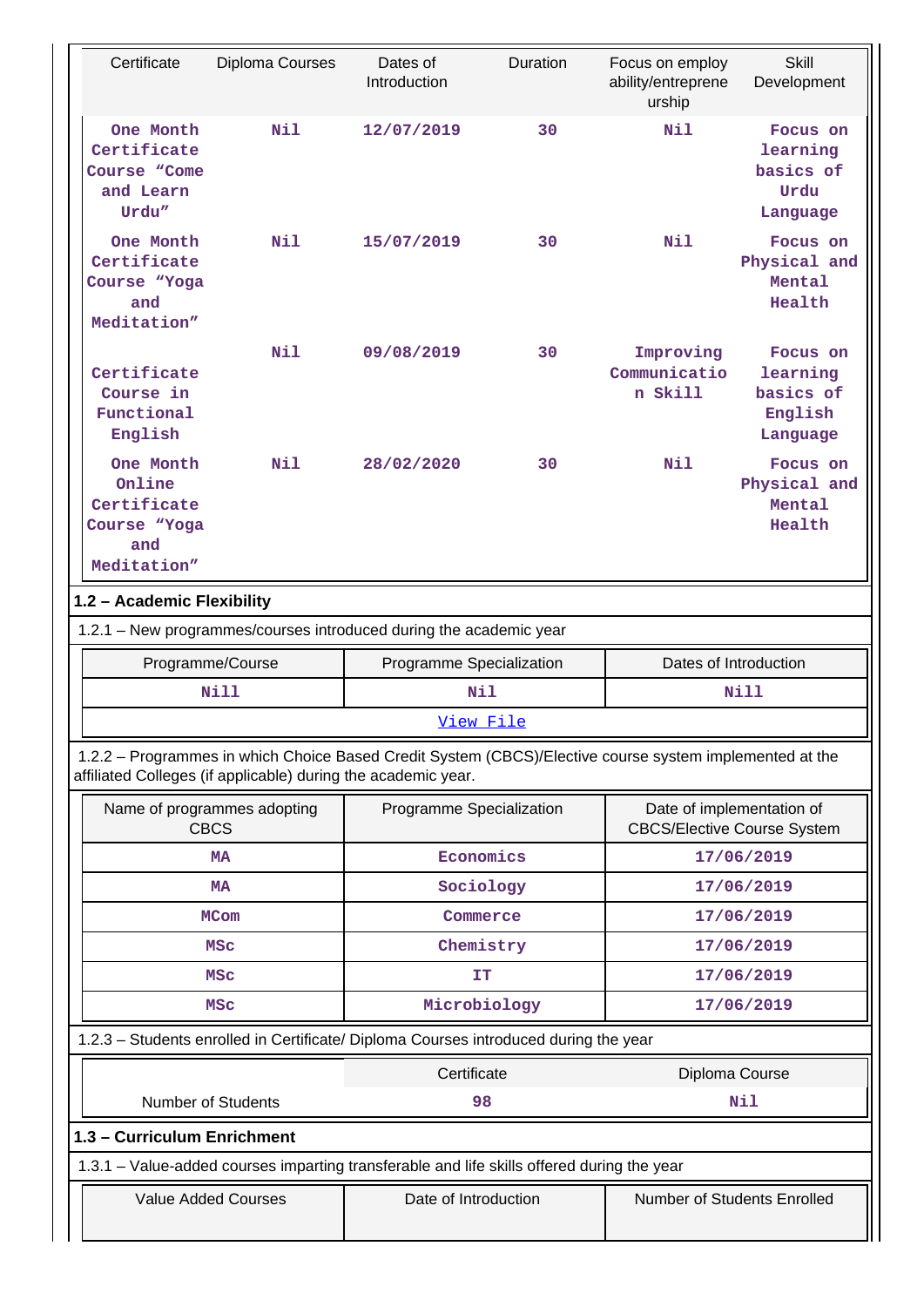| Nil                                                                                                                                                                                                                                                                                                                                                                                                                                                                                                                                                                                                                                                                                                                                                                                                                                                                                                                                                                                                                                                                                                                                                                                                                                                                                                                                                                                                                                                                                                                                                                                                                                                                                                                                                                                                                                                                                                                                                                  |                          | <b>Nill</b>  | <b>Nill</b>                                                  |  |  |
|----------------------------------------------------------------------------------------------------------------------------------------------------------------------------------------------------------------------------------------------------------------------------------------------------------------------------------------------------------------------------------------------------------------------------------------------------------------------------------------------------------------------------------------------------------------------------------------------------------------------------------------------------------------------------------------------------------------------------------------------------------------------------------------------------------------------------------------------------------------------------------------------------------------------------------------------------------------------------------------------------------------------------------------------------------------------------------------------------------------------------------------------------------------------------------------------------------------------------------------------------------------------------------------------------------------------------------------------------------------------------------------------------------------------------------------------------------------------------------------------------------------------------------------------------------------------------------------------------------------------------------------------------------------------------------------------------------------------------------------------------------------------------------------------------------------------------------------------------------------------------------------------------------------------------------------------------------------------|--------------------------|--------------|--------------------------------------------------------------|--|--|
|                                                                                                                                                                                                                                                                                                                                                                                                                                                                                                                                                                                                                                                                                                                                                                                                                                                                                                                                                                                                                                                                                                                                                                                                                                                                                                                                                                                                                                                                                                                                                                                                                                                                                                                                                                                                                                                                                                                                                                      |                          | View File    |                                                              |  |  |
| 1.3.2 - Field Projects / Internships under taken during the year                                                                                                                                                                                                                                                                                                                                                                                                                                                                                                                                                                                                                                                                                                                                                                                                                                                                                                                                                                                                                                                                                                                                                                                                                                                                                                                                                                                                                                                                                                                                                                                                                                                                                                                                                                                                                                                                                                     |                          |              |                                                              |  |  |
| Project/Programme Title                                                                                                                                                                                                                                                                                                                                                                                                                                                                                                                                                                                                                                                                                                                                                                                                                                                                                                                                                                                                                                                                                                                                                                                                                                                                                                                                                                                                                                                                                                                                                                                                                                                                                                                                                                                                                                                                                                                                              | Programme Specialization |              | No. of students enrolled for Field<br>Projects / Internships |  |  |
| <b>BSC</b>                                                                                                                                                                                                                                                                                                                                                                                                                                                                                                                                                                                                                                                                                                                                                                                                                                                                                                                                                                                                                                                                                                                                                                                                                                                                                                                                                                                                                                                                                                                                                                                                                                                                                                                                                                                                                                                                                                                                                           |                          | Zoology      | 11                                                           |  |  |
| <b>BSC</b>                                                                                                                                                                                                                                                                                                                                                                                                                                                                                                                                                                                                                                                                                                                                                                                                                                                                                                                                                                                                                                                                                                                                                                                                                                                                                                                                                                                                                                                                                                                                                                                                                                                                                                                                                                                                                                                                                                                                                           |                          | Botany       | 20                                                           |  |  |
| <b>BSC</b>                                                                                                                                                                                                                                                                                                                                                                                                                                                                                                                                                                                                                                                                                                                                                                                                                                                                                                                                                                                                                                                                                                                                                                                                                                                                                                                                                                                                                                                                                                                                                                                                                                                                                                                                                                                                                                                                                                                                                           |                          | Biochemistry | 45                                                           |  |  |
| <b>MSC</b>                                                                                                                                                                                                                                                                                                                                                                                                                                                                                                                                                                                                                                                                                                                                                                                                                                                                                                                                                                                                                                                                                                                                                                                                                                                                                                                                                                                                                                                                                                                                                                                                                                                                                                                                                                                                                                                                                                                                                           |                          | Microbiology | 20                                                           |  |  |
| <b>MSC</b>                                                                                                                                                                                                                                                                                                                                                                                                                                                                                                                                                                                                                                                                                                                                                                                                                                                                                                                                                                                                                                                                                                                                                                                                                                                                                                                                                                                                                                                                                                                                                                                                                                                                                                                                                                                                                                                                                                                                                           |                          | Chemistry    | 9                                                            |  |  |
| <b>MSC</b>                                                                                                                                                                                                                                                                                                                                                                                                                                                                                                                                                                                                                                                                                                                                                                                                                                                                                                                                                                                                                                                                                                                                                                                                                                                                                                                                                                                                                                                                                                                                                                                                                                                                                                                                                                                                                                                                                                                                                           |                          | IΤ           | 4                                                            |  |  |
| <b>MCom</b>                                                                                                                                                                                                                                                                                                                                                                                                                                                                                                                                                                                                                                                                                                                                                                                                                                                                                                                                                                                                                                                                                                                                                                                                                                                                                                                                                                                                                                                                                                                                                                                                                                                                                                                                                                                                                                                                                                                                                          |                          | Commerce     | 42                                                           |  |  |
|                                                                                                                                                                                                                                                                                                                                                                                                                                                                                                                                                                                                                                                                                                                                                                                                                                                                                                                                                                                                                                                                                                                                                                                                                                                                                                                                                                                                                                                                                                                                                                                                                                                                                                                                                                                                                                                                                                                                                                      |                          | View File    |                                                              |  |  |
| 1.4 - Feedback System                                                                                                                                                                                                                                                                                                                                                                                                                                                                                                                                                                                                                                                                                                                                                                                                                                                                                                                                                                                                                                                                                                                                                                                                                                                                                                                                                                                                                                                                                                                                                                                                                                                                                                                                                                                                                                                                                                                                                |                          |              |                                                              |  |  |
| 1.4.1 - Whether structured feedback received from all the stakeholders.                                                                                                                                                                                                                                                                                                                                                                                                                                                                                                                                                                                                                                                                                                                                                                                                                                                                                                                                                                                                                                                                                                                                                                                                                                                                                                                                                                                                                                                                                                                                                                                                                                                                                                                                                                                                                                                                                              |                          |              |                                                              |  |  |
| <b>Students</b>                                                                                                                                                                                                                                                                                                                                                                                                                                                                                                                                                                                                                                                                                                                                                                                                                                                                                                                                                                                                                                                                                                                                                                                                                                                                                                                                                                                                                                                                                                                                                                                                                                                                                                                                                                                                                                                                                                                                                      |                          |              | Yes                                                          |  |  |
| <b>Teachers</b>                                                                                                                                                                                                                                                                                                                                                                                                                                                                                                                                                                                                                                                                                                                                                                                                                                                                                                                                                                                                                                                                                                                                                                                                                                                                                                                                                                                                                                                                                                                                                                                                                                                                                                                                                                                                                                                                                                                                                      |                          |              | Yes                                                          |  |  |
| Employers                                                                                                                                                                                                                                                                                                                                                                                                                                                                                                                                                                                                                                                                                                                                                                                                                                                                                                                                                                                                                                                                                                                                                                                                                                                                                                                                                                                                                                                                                                                                                                                                                                                                                                                                                                                                                                                                                                                                                            |                          |              | No                                                           |  |  |
| Alumni                                                                                                                                                                                                                                                                                                                                                                                                                                                                                                                                                                                                                                                                                                                                                                                                                                                                                                                                                                                                                                                                                                                                                                                                                                                                                                                                                                                                                                                                                                                                                                                                                                                                                                                                                                                                                                                                                                                                                               |                          |              | Yes                                                          |  |  |
| Parents                                                                                                                                                                                                                                                                                                                                                                                                                                                                                                                                                                                                                                                                                                                                                                                                                                                                                                                                                                                                                                                                                                                                                                                                                                                                                                                                                                                                                                                                                                                                                                                                                                                                                                                                                                                                                                                                                                                                                              |                          |              | Yes                                                          |  |  |
| 1.4.2 - How the feedback obtained is being analyzed and utilized for overall development of the institution?<br>(maximum 500 words)                                                                                                                                                                                                                                                                                                                                                                                                                                                                                                                                                                                                                                                                                                                                                                                                                                                                                                                                                                                                                                                                                                                                                                                                                                                                                                                                                                                                                                                                                                                                                                                                                                                                                                                                                                                                                                  |                          |              |                                                              |  |  |
| <b>Feedback Obtained</b>                                                                                                                                                                                                                                                                                                                                                                                                                                                                                                                                                                                                                                                                                                                                                                                                                                                                                                                                                                                                                                                                                                                                                                                                                                                                                                                                                                                                                                                                                                                                                                                                                                                                                                                                                                                                                                                                                                                                             |                          |              |                                                              |  |  |
| Our college collects and analyses feedback in every session from different<br>stakeholder's viz. Students, teachers, alumni and parents so as to constantly<br>enhance the overall quality of the teaching - learning process, resources and<br>the teaching environment. College has constituted a Feedback Cell to collect<br>and analyse the feedback from different stakeholders. The student's feedback is<br>taken in three different questionnaire forms. In questionnaire I teacher's<br>performance is evaluated by the student using the five point scale by taking<br>different parameters like knowledge base, commitment, interest generated,<br>accessibility and ability of the teacher. In the questionnaire II students have<br>to give their feedback through fourteen multiple choice questions on<br>curriculum, teacher's approach and evaluation done. In the questionnaire III<br>students give their feedback on the resources and facilities available in the<br>college. This questionnaire contains eighteen questions that have to be<br>evaluated by the student on a five point scale. For students feedback the<br>students are selected randomly from all the three faculties of UG and PG.<br>Feedback about curriculum and college resources is taken from all the teaching<br>staff members of the college and this feedback form contains ten questions<br>evaluated on a five point scale. The parent - teacher association of the<br>college takes feedback from the parents during parents meet. The feedback form<br>for parents contains thirteen questions on the facilities available in the<br>college and the form has to be evaluated on a five point scale. Parents are<br>also encouraged to provide their suggestions, if any, for improvement of the<br>overall system. The alumni association of the college collects feedback from<br>the alumnus of the college during alumni meeting or any other program. The |                          |              |                                                              |  |  |

٦I.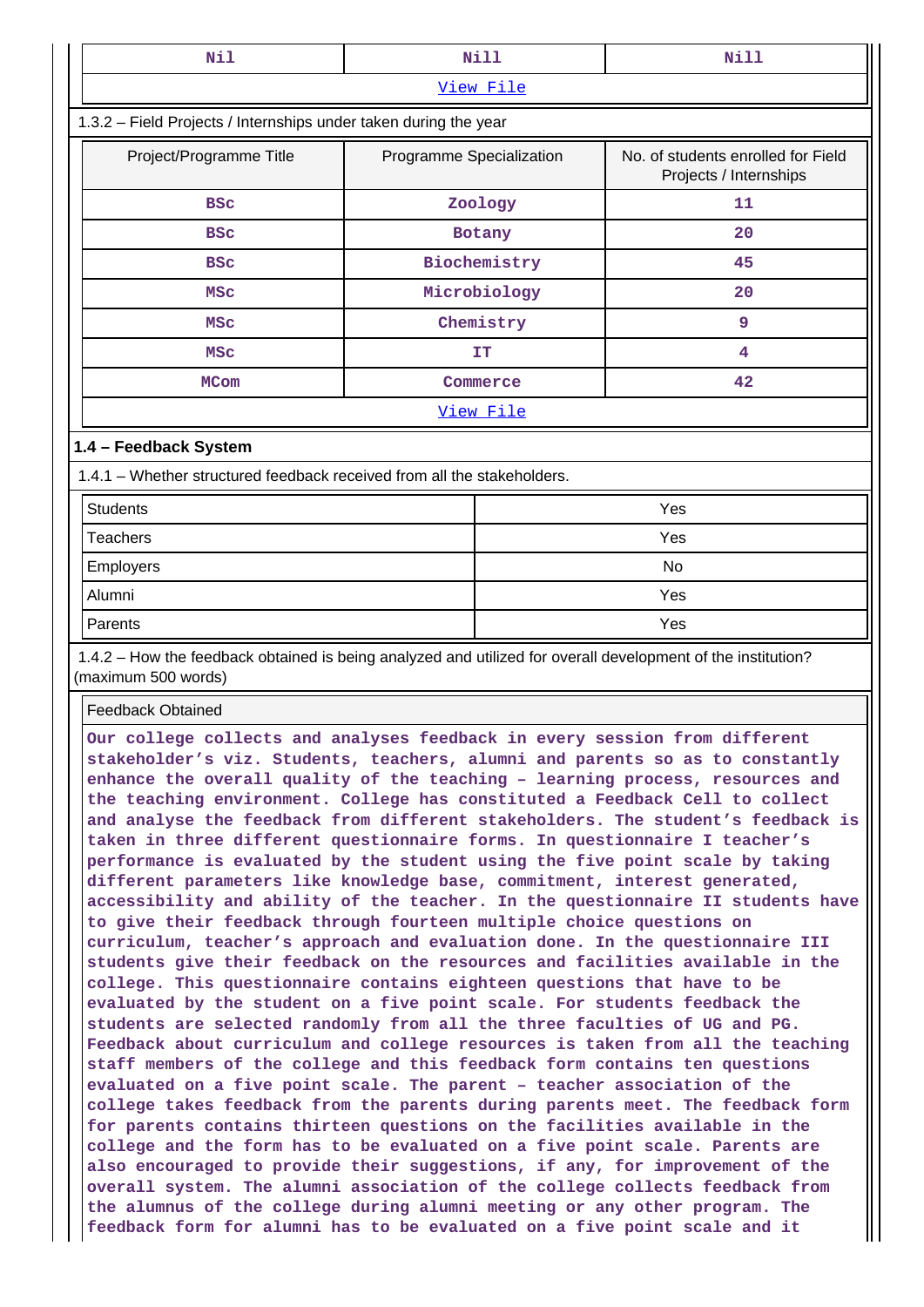**contains ten questions on the facilities available in the college and their personal evaluation of the college along with suggestions. The feedback forms for parents and alumni are also made available in every department, so that the feedback can be taken if anyone visits a particular department. The feedback forms collected from all stakeholders are analysed by the feedback cell in association with IQAC and the analysis report is being prepared. The report is shared with all staff members of the college. Based on the analysis report, necessary action is being taken by the Principal. On the basis of the feedback obtained and the recommendations of the stakeholders, the College effects changes, wherever possible, in the institutional processes and functioning. The feedback analysis and the action taken report are uploaded on the college website.**

### **CRITERION II – TEACHING- LEARNING AND EVALUATION**

### **2.1 – Student Enrolment and Profile**

| $2.1.1 -$ Demand Ratio during the year |  |
|----------------------------------------|--|
|----------------------------------------|--|

| Name of the<br>Programme | Programme<br>Specialization | Number of seats<br>available | Number of<br>Application received | <b>Students Enrolled</b> |  |
|--------------------------|-----------------------------|------------------------------|-----------------------------------|--------------------------|--|
| <b>MSC</b>               | IT                          | 40                           | 4                                 | 4                        |  |
| <b>MSC</b>               | Microbiology                | 44                           | 38                                | 38                       |  |
| <b>MSC</b>               | Chemistry                   | 46                           | 38                                | 35                       |  |
| <b>MCom</b>              | Commerce                    | 160                          | 129                               | 122                      |  |
| <b>MA</b>                | Sociology                   | 160                          | 82                                | 82                       |  |
| <b>MA</b>                | Economics                   | 160                          | 6                                 | 6                        |  |
| <b>BSC</b>               | <b>IT</b>                   | 120                          | 40                                | 40                       |  |
| <b>BSC</b>               | Science                     | 720                          | 480                               | 466                      |  |
| <b>BCom</b>              | Commerce                    | 1104                         | 817                               | 786                      |  |
| <b>BA</b>                | Arts                        | 840                          | 449                               | 433                      |  |
| View File                |                             |                              |                                   |                          |  |

### **2.2 – Catering to Student Diversity**

2.2.1 – Student - Full time teacher ratio (current year data)

| Year | Number of<br>students enrolled<br>in the institution<br>(UG) | Number of<br>students enrolled<br>in the institution<br>(PG) | Number of<br>fulltime teachers<br>available in the<br>institution<br>teaching only UG<br>courses | Number of<br>fulltime teachers<br>available in the<br>institution<br>teaching only PG<br>courses | Number of<br>teachers<br>teaching both UG<br>and PG courses |
|------|--------------------------------------------------------------|--------------------------------------------------------------|--------------------------------------------------------------------------------------------------|--------------------------------------------------------------------------------------------------|-------------------------------------------------------------|
| 2019 | 1873                                                         | 287                                                          | 36                                                                                               |                                                                                                  | 14                                                          |

### **2.3 – Teaching - Learning Process**

 2.3.1 – Percentage of teachers using ICT for effective teaching with Learning Management Systems (LMS), Elearning resources etc. (current year data)

| Number of<br>Teachers on Roll        | Number of<br>teachers using<br>ICT (LMS, e-<br>Resources) | <b>ICT Tools and</b><br>resources<br>available | Number of ICT<br>enabled<br><b>Classrooms</b> | Numberof smart<br>classrooms | I E-resources and<br>techniques used |  |  |
|--------------------------------------|-----------------------------------------------------------|------------------------------------------------|-----------------------------------------------|------------------------------|--------------------------------------|--|--|
| 53                                   |                                                           | 28                                             |                                               |                              | 75                                   |  |  |
| View File of ICT Tools and resources |                                                           |                                                |                                               |                              |                                      |  |  |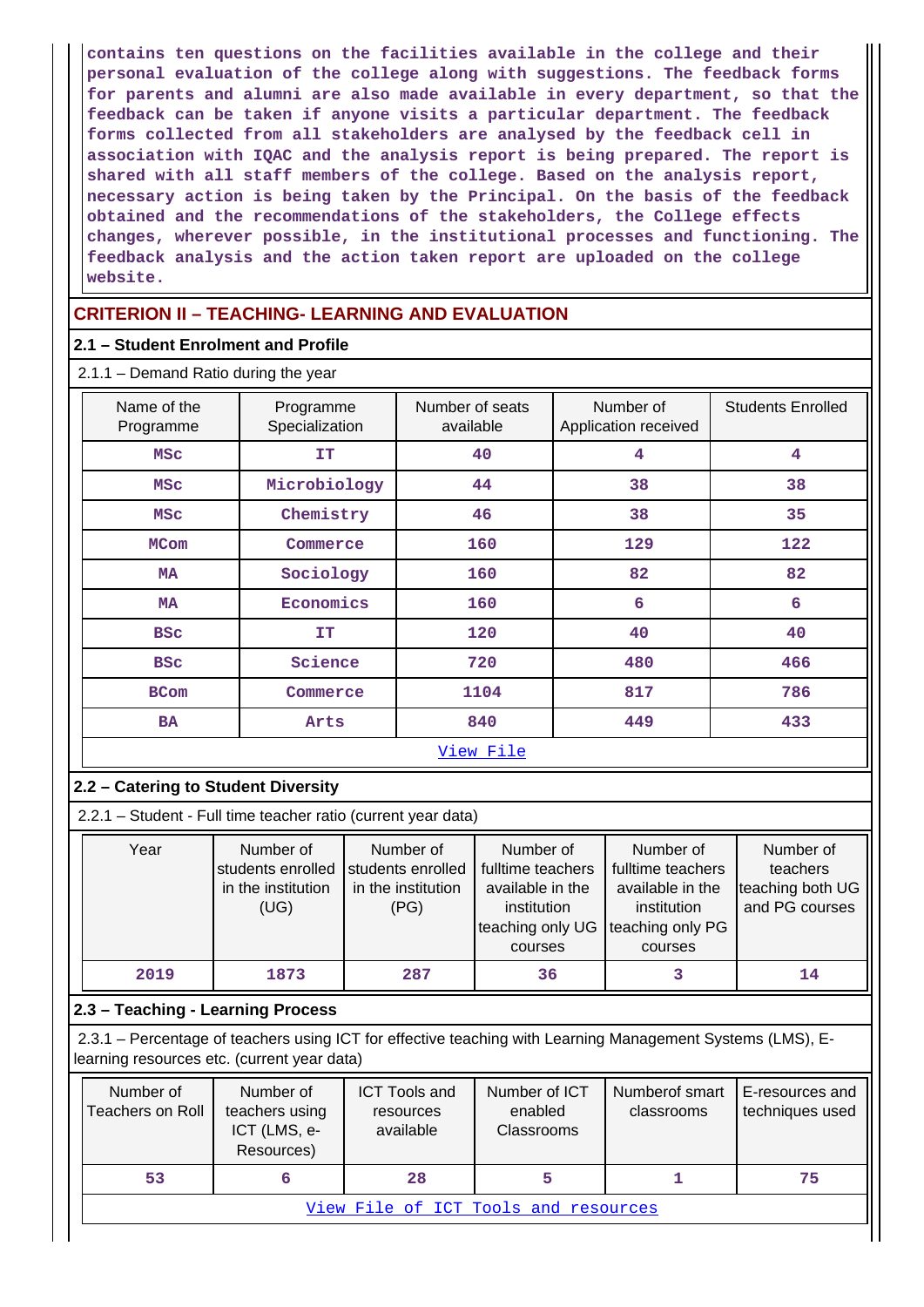### [View File of E-resources and techniques used](https://assessmentonline.naac.gov.in/public/Postacc/e_resource/14845_e_resource_1633604573.xlsx)

### 2.3.2 – Students mentoring system available in the institution? Give details. (maximum 500 words)

 Mentoring is a support service available to all students in our college. Our students are grouped and assigned as mentees under class teachers and senior faculty for mentoring. A mentor is an adviser, role model and friend who maintain a personal relationship with the mentee. Mentoring involves face-to-face communication and provides psychological support relevant to work, career and professional development. Through commitment in a caring way, taking part in the learning process and by taking the path with learner, the mentor helps the mentee to develop the overall personality, to expand and realize potentialities. Mentoring is the foundation of a lasting professional network. Mentors identify skill gaps in mentees in order to expand and realize their potentialities. Following objectives used for mentoring in our institute. ? To manage the day to day affairs of the class. ? Keeping an eye on the regularity of the student in the class and other discipline issues. ? Getting to know the family background (economic and social) of the student and suggesting any possible assistance in this regard. ? Maintaining the academic and personal history of the student. ? Know the students better so as to design suitable teaching learning methodologies. ? To identify slow and advanced learners. ? To direct the slow learners to remedial courses or teach them according to their needs. ? To direct the advanced learners for more ways of learning and solving problems. ? Keeping the students informed about various college activities and channelizing them to co – curricular and extracurricular activities or events as per their interest and talent. ? Noting the major milestones and the progress of the students over the years, thereby helping the student achieve her/ his potential with advice for suitable careers in their areas of excellence. ? Addressing individual student problems or any interpersonal issues arising in the class. ? To take first hand informal feedback from the students on the college and it's functioning. ? Mentoring of students through trying times.

| Number of students enrolled in the<br>institution | Number of fulltime teachers | Mentor: Mentee Ratio |
|---------------------------------------------------|-----------------------------|----------------------|
| 2160                                              | 53                          | 1.41                 |

### **2.4 – Teacher Profile and Quality**

2.4.1 – Number of full time teachers appointed during the year

| No. of sanctioned | No. of filled positions |  | Positions filled during | No. of faculty with |
|-------------------|-------------------------|--|-------------------------|---------------------|
| positions         | Vacant positions        |  | the current year        | Ph.D                |
| 66                |                         |  |                         | 43                  |

 2.4.2 – Honours and recognition received by teachers (received awards, recognition, fellowships at State, National, International level from Government, recognised bodies during the year )

| Year of Award | Name of full time teachers<br>receiving awards from<br>state level, national level,<br>international level | Designation            | Name of the award,<br>fellowship, received from<br>Government or recognized<br>bodies                   |
|---------------|------------------------------------------------------------------------------------------------------------|------------------------|---------------------------------------------------------------------------------------------------------|
| 2019          | Prof. Mohammad<br>Asrar                                                                                    | Assistant<br>Professor | Ideal Teacher<br>Award by Vidarbha<br>Jan Kalyan Manch,<br>Kamptee                                      |
| 2019          | Dr. Inderjit Basu                                                                                          | Assistant<br>Professor | Drona Sports /<br><b>Educators Awards</b><br>2019 by Indian<br>International<br>Teachers<br>Association |
| 2020          | Dr. T. H. Multani                                                                                          | Assistant<br>Professor | Awarded Ph. D. in<br>Commerce by R. T.<br>M. Nagpur<br>University, Nagpur                               |
| 2020          | Dr. Shalini J.<br>Chahande                                                                                 | Assistant<br>Professor | Bharat Ratna Dr.<br>Radhakrishnan Gold                                                                  |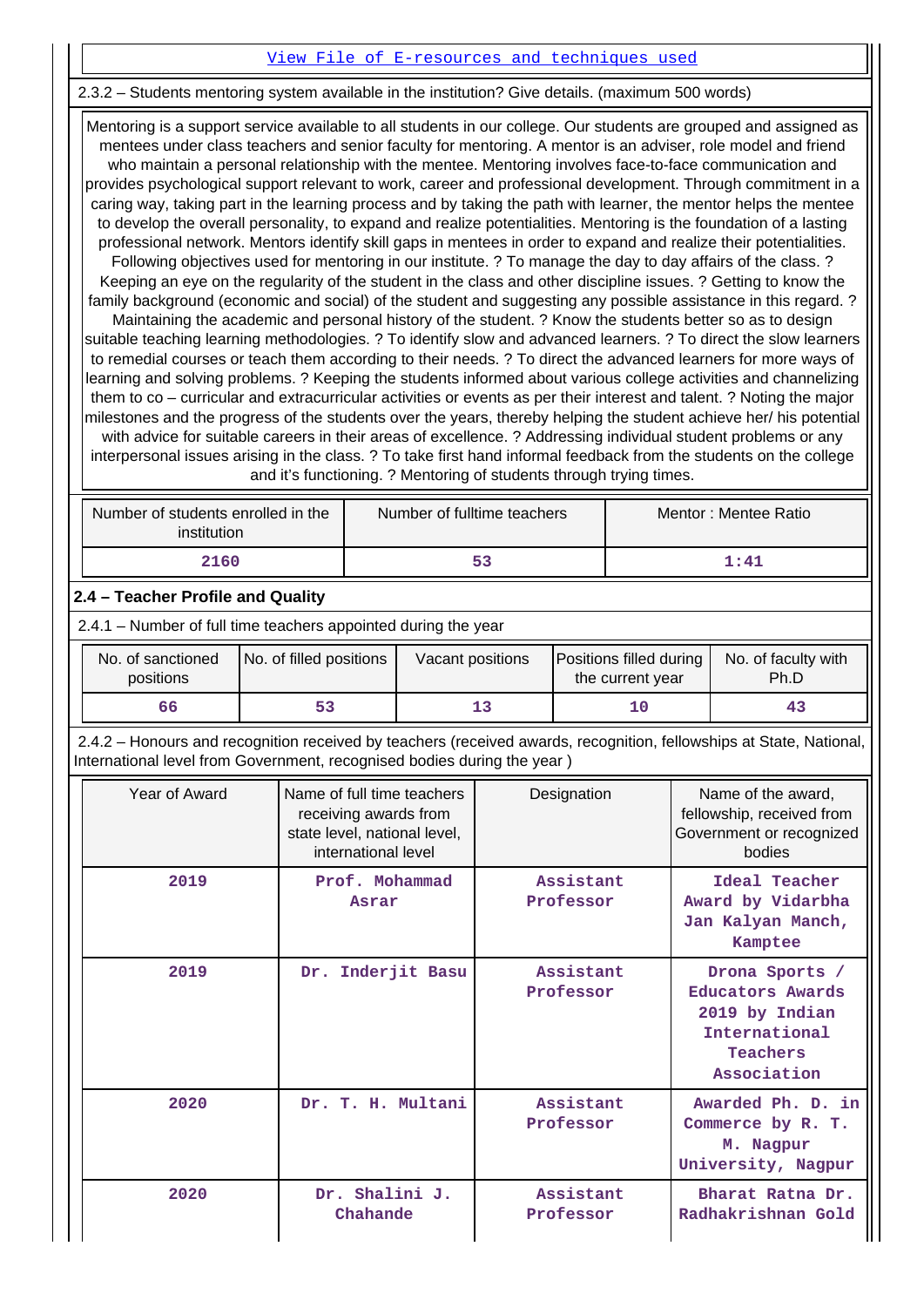|           |                  |           | Medal Award by<br>Global Economic<br>Progress Research<br>Association, New<br>Delhi                                |  |  |  |  |
|-----------|------------------|-----------|--------------------------------------------------------------------------------------------------------------------|--|--|--|--|
| 2020      | Dr. M. B. Bagade | Principal | Nominated Member<br>of Innovation,<br>Incubation Linkages<br>Committee of R. T.<br>M. Nagpur<br>University, Nagpur |  |  |  |  |
| View File |                  |           |                                                                                                                    |  |  |  |  |

### **2.5 – Evaluation Process and Reforms**

 2.5.1 – Number of days from the date of semester-end/ year- end examination till the declaration of results during the year

| Programme Name | Programme Code         | Semester/year | Last date of the last<br>semester-end/ year-<br>end examination | Date of declaration of<br>results of semester-<br>end/ year- end<br>examination |
|----------------|------------------------|---------------|-----------------------------------------------------------------|---------------------------------------------------------------------------------|
| <b>MSC</b>     | M. Sc. IT              | Semester IV   | 28/10/2020                                                      | 28/11/2020                                                                      |
| <b>MSC</b>     | M. Sc.<br>Microbiology | Semester IV   | 28/10/2020                                                      | 28/11/2020                                                                      |
| <b>MSC</b>     | M. Sc.<br>Chemistry    | Semester IV   | 28/10/2020                                                      | 28/11/2020                                                                      |
| <b>MCom</b>    | M. Com.                | Semester IV   | 29/10/2020                                                      | 28/11/2020                                                                      |
| <b>MA</b>      | M. A.<br>Sociology     | Semester IV   | 28/10/2020                                                      | 27/11/2020                                                                      |
| <b>MA</b>      | M. A.<br>Economics     | Semester IV   | 28/10/2020                                                      | 28/11/2020                                                                      |
| <b>BSC</b>     | B. Sc. IT              | Semester VI   | 19/10/2020                                                      | 19/11/2020                                                                      |
| <b>BSC</b>     | B. Sc.                 | Semester VI   | 21/10/2020                                                      | 23/11/2020                                                                      |
| <b>BCom</b>    | B. Com.                | Semester VI   | 31/10/2020                                                      | 24/11/2020                                                                      |
| <b>BA</b>      | <b>B.</b> A.           | Semester VI   | 28/10/2020                                                      | 23/11/2020                                                                      |
|                |                        | View File     |                                                                 |                                                                                 |

2.5.2 – Reforms initiated on Continuous Internal Evaluation(CIE) system at the institutional level (250 words)

 **The college has initiated the following reforms on Continuous Internal Evaluation (CIE) system: ? College has formed a College Examinations Committee which conducts the final internal examination in the college. ? The internal evaluation is based on the various criteria such as Home Assignments, Practical Records, Projects, Class tests, Unit tests, Group Discussions, Viva-voce, Seminar Presentations and Personal interactions. ? The internal/practical examinations are conducted during each semester. Internal/Practical marks are given for every subject as per the weightages prescribed by R. T. M. Nagpur University, Nagpur. ? The internal evaluation is done by the concerned subject teachers and the department. The final marks are uploaded on R. T. M. Nagpur University Examination portal for compilation of final results. ? At the start of session, college conducts induction program, where students are updated about, the attendance requirements as well as the passing criteria and the grading system for the internal assessments. Whenever the students are in-**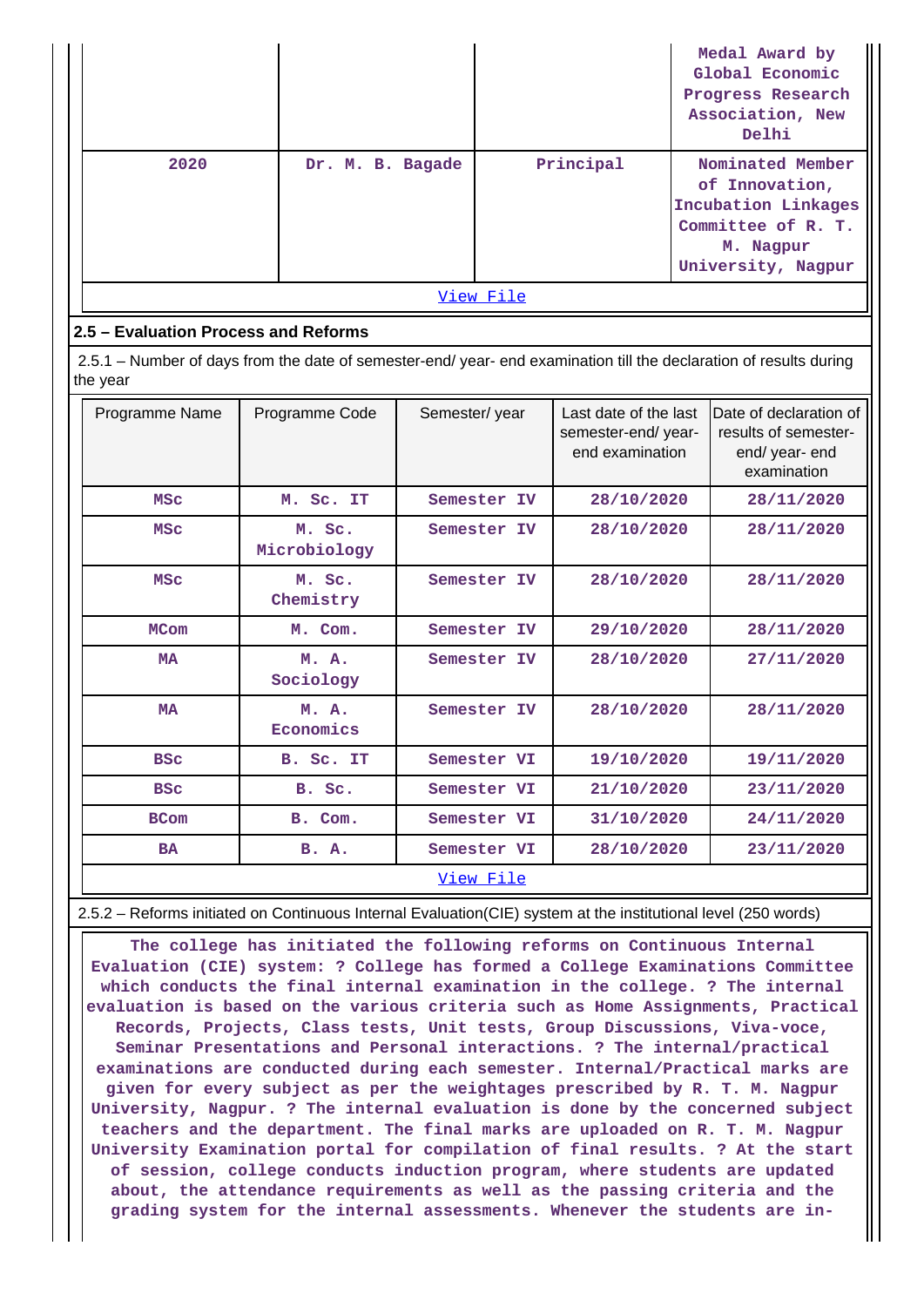**doubt, they are encouraged to clarify them by discussing with their teachers. ? The library of the college is well stocked with the previous year's question paper which the student can refer to understanding the question paper pattern and unit wise allocation of marks. ? Question banks are provided to the students and model answers are discussed in the class to ensure better results in their exams.**

 2.5.3 – Academic calendar prepared and adhered for conduct of Examination and other related matters (250 words)

 **University provides its academic calendar for the session which includes last date of admissions for each program for UG and PG, tentative dates for semester exams, winter vacation and summer vacation. College prepares its Academic Calendar at the beginning of every session in accordance with the academic calendar of the R. T. M. Nagpur University. Every department has been given freedom to prepare their departmental calendar for conducting and managing their academic and departmental activities. Departments include the schedule of unit tests, class tests, seminars and other such activities to be taken as per their needs in their academic calendar. The priority is given at all levels of planning and execution for optimally utilizing the number of teaching hours. The procedure and schedule of continuous internal evaluation of the students are communicated to the students at the departmental level. Teaching plan is prepared by faculty members taking into consideration the syllabus prescribed by Nagpur University, the available time for theory and practical classes, the examination schedule and evaluation time. In addition, college has formed a College Examinations Committee for conduction of final college examinations of every faculty. This committee prepares the time – table for final college internal examination. Every faculty member submits the question paper to this committee and the committee ensures that the examination is conducted as per the norms of university.**

### **2.6 – Student Performance and Learning Outcomes**

 2.6.1 – Program outcomes, program specific outcomes and course outcomes for all programs offered by the institution are stated and displayed in website of the institution (to provide the weblink)

### <http://skpckamptee.org/i/Program%20Outcome.html>

| Programme<br>Code | Programme<br>Name | Programme<br>Specialization | Number of<br>students<br>appeared in the<br>final year<br>examination | Number of<br>students passed<br>in final year<br>examination | Pass Percentage |
|-------------------|-------------------|-----------------------------|-----------------------------------------------------------------------|--------------------------------------------------------------|-----------------|
| B. Sc.<br>Sem. VI | <b>BSC</b>        | Computer<br>Science         | 43                                                                    | 43                                                           | 100             |
| B. Sc.<br>Sem. VI | <b>BSC</b>        | Physics                     | 64                                                                    | 64                                                           | 100             |
| B. Sc.<br>Sem. VI | <b>BSC</b>        | Electronics                 | 14                                                                    | 13                                                           | 92.8            |
| B. Sc.<br>Sem. VI | <b>BSC</b>        | Mathematics                 | 77                                                                    | 77                                                           | 100             |
| B. Sc.<br>Sem. VI | <b>BSC</b>        | Biochemistry                | 45                                                                    | 45                                                           | 100             |
| B. Sc.<br>Sem. VI | <b>BSC</b>        | Botany                      | 26                                                                    | 26                                                           | 100             |
| B. Sc.            | <b>BSC</b>        | Zoology                     | 26                                                                    | 26                                                           | 100             |

2.6.2 – Pass percentage of students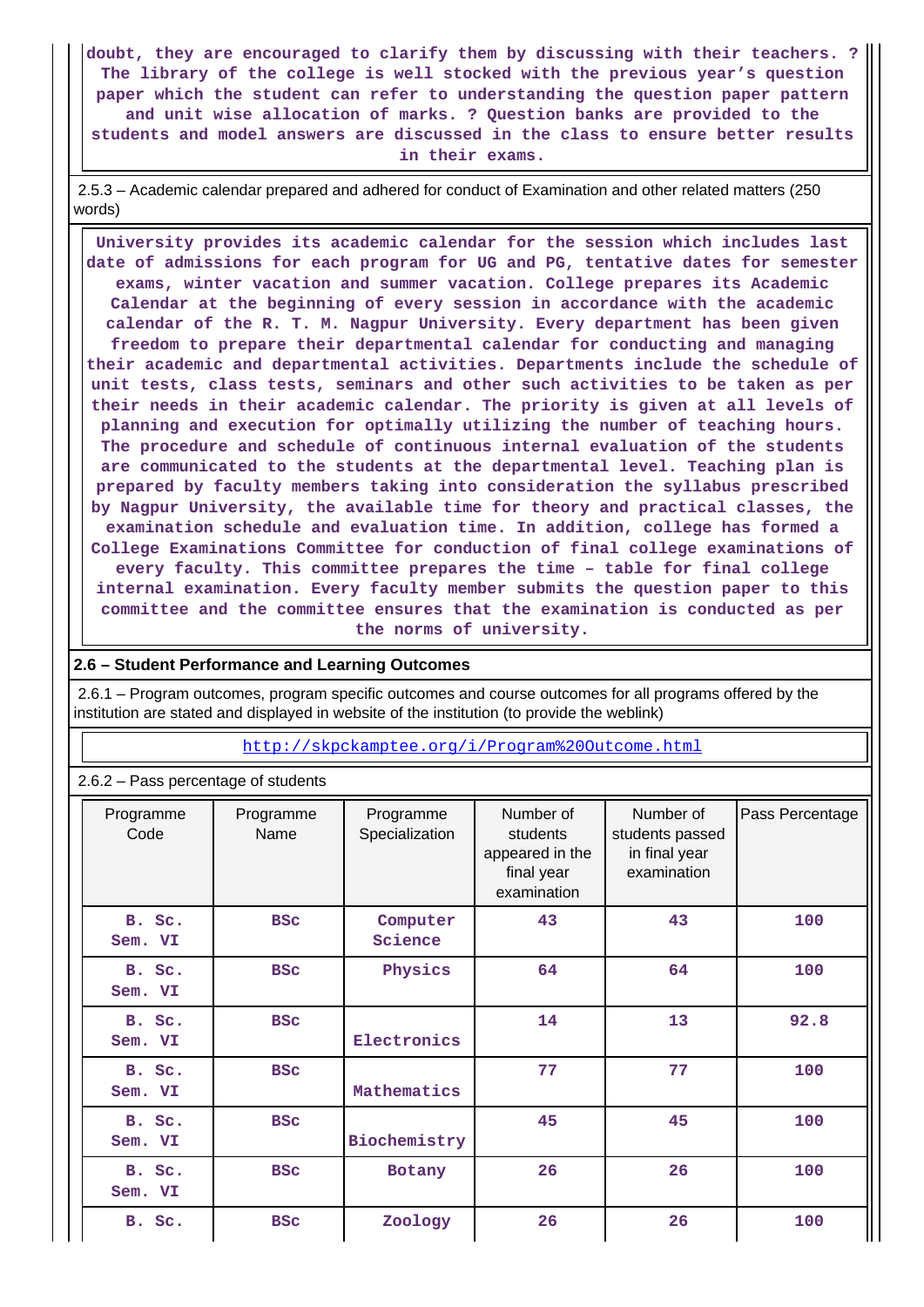| Sem. VI                                                                                                                                                                   |                                                          |  |                                                              |     |               |                           |                                    |  |  |
|---------------------------------------------------------------------------------------------------------------------------------------------------------------------------|----------------------------------------------------------|--|--------------------------------------------------------------|-----|---------------|---------------------------|------------------------------------|--|--|
| B. Sc.<br>Sem. VI                                                                                                                                                         | <b>BSC</b>                                               |  | Chemistry                                                    | 106 |               | 106                       | 100                                |  |  |
| B. Sc.<br>Sem. VI                                                                                                                                                         | <b>BSC</b>                                               |  | Microbiology                                                 | 45  |               | 45                        | 100                                |  |  |
| B. Com.<br>Sem. VI                                                                                                                                                        | <b>BCom</b>                                              |  | Commerce                                                     | 198 |               | 197                       | 99.5                               |  |  |
|                                                                                                                                                                           |                                                          |  | View File                                                    |     |               |                           |                                    |  |  |
| 2.7 - Student Satisfaction Survey                                                                                                                                         |                                                          |  |                                                              |     |               |                           |                                    |  |  |
| 2.7.1 – Student Satisfaction Survey (SSS) on overall institutional performance (Institution may design the<br>questionnaire) (results and details be provided as weblink) |                                                          |  |                                                              |     |               |                           |                                    |  |  |
|                                                                                                                                                                           |                                                          |  | Nil                                                          |     |               |                           |                                    |  |  |
| <b>CRITERION III – RESEARCH, INNOVATIONS AND EXTENSION</b>                                                                                                                |                                                          |  |                                                              |     |               |                           |                                    |  |  |
| 3.1 - Resource Mobilization for Research                                                                                                                                  |                                                          |  |                                                              |     |               |                           |                                    |  |  |
| 3.1.1 - Research funds sanctioned and received from various agencies, industry and other organisations                                                                    |                                                          |  |                                                              |     |               |                           |                                    |  |  |
| Nature of the Project                                                                                                                                                     | Duration                                                 |  | Name of the funding<br>agency                                |     |               | Total grant<br>sanctioned | Amount received<br>during the year |  |  |
| <b>Nill</b>                                                                                                                                                               | 0                                                        |  | Nil                                                          |     |               | 0                         | $\mathbf 0$                        |  |  |
|                                                                                                                                                                           |                                                          |  | View File                                                    |     |               |                           |                                    |  |  |
|                                                                                                                                                                           | 3.2 - Innovation Ecosystem                               |  |                                                              |     |               |                           |                                    |  |  |
| 3.2.1 - Workshops/Seminars Conducted on Intellectual Property Rights (IPR) and Industry-Academia Innovative<br>practices during the year                                  |                                                          |  |                                                              |     |               |                           |                                    |  |  |
| Title of workshop/seminar                                                                                                                                                 |                                                          |  | Name of the Dept.                                            |     |               |                           | Date                               |  |  |
| Nil                                                                                                                                                                       |                                                          |  | Nil                                                          |     |               |                           |                                    |  |  |
| 3.2.2 - Awards for Innovation won by Institution/Teachers/Research scholars/Students during the year                                                                      |                                                          |  |                                                              |     |               |                           |                                    |  |  |
| Title of the innovation                                                                                                                                                   | Name of Awardee                                          |  | Awarding Agency                                              |     | Date of award |                           | Category                           |  |  |
| Consolation<br>Prize in<br>Cooking<br>Competition                                                                                                                         | Nikita R<br>Mhatre group                                 |  | Shri Niketan<br>Arts Commerce<br>College, Nagpur             |     |               | 16/09/2019                | $Inter -$                          |  |  |
| I Prize in                                                                                                                                                                | Akanksha R.<br>Group Dance<br>Singh group<br>Competition |  |                                                              |     |               |                           | Collegiate                         |  |  |
|                                                                                                                                                                           |                                                          |  | Santaji<br>Mahavidyalaya,<br>Nagpur                          |     |               | 25/01/2020                | $Inter -$<br>Collegiate            |  |  |
| II Prize in<br>Poster<br>Competition                                                                                                                                      | Shraddha<br>Deogade                                      |  | Rajkumar<br>Kewalramani<br>Kanya<br>Mahavidyalaya,<br>Nagpur |     |               | 31/01/2020                | $Inter -$<br>Collegiate            |  |  |
| II Prize in<br><b>Essay</b><br>Competition                                                                                                                                | Anjali<br>Panikar                                        |  | Rajkumar<br>Kewalramani<br>Kanya<br>Mahavidyalaya,<br>Nagpur |     |               | 31/01/2020                | Inter -<br>Collegiate              |  |  |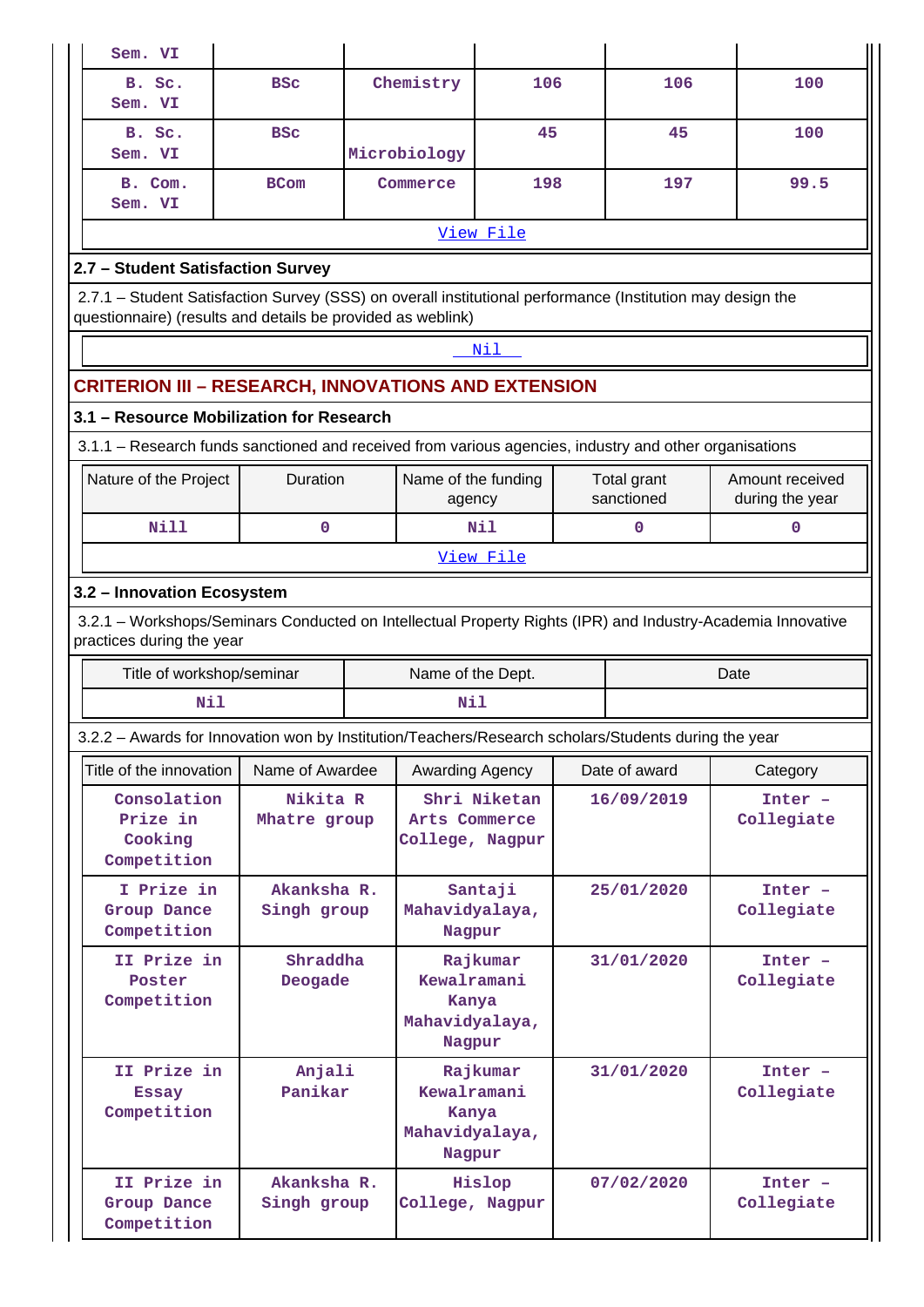|                                                                                                                                                            |                        |              |                   | View File               |                         |                                   |                         |
|------------------------------------------------------------------------------------------------------------------------------------------------------------|------------------------|--------------|-------------------|-------------------------|-------------------------|-----------------------------------|-------------------------|
| 3.2.3 - No. of Incubation centre created, start-ups incubated on campus during the year                                                                    |                        |              |                   |                         |                         |                                   |                         |
| Incubation<br>Center                                                                                                                                       | Name                   |              | Sponsered By      | Name of the<br>Start-up | Nature of Start-<br>up  |                                   | Date of<br>Commencement |
| $\mathbf 0$                                                                                                                                                |                        | Nil          | Nil               | N11                     |                         | Nil                               | <b>Nill</b>             |
|                                                                                                                                                            |                        |              |                   | View File               |                         |                                   |                         |
| 3.3 - Research Publications and Awards                                                                                                                     |                        |              |                   |                         |                         |                                   |                         |
| 3.3.1 - Incentive to the teachers who receive recognition/awards                                                                                           |                        |              |                   |                         |                         |                                   |                         |
| <b>State</b>                                                                                                                                               |                        |              | National          |                         |                         | International                     |                         |
| 0                                                                                                                                                          |                        |              | 0                 |                         |                         | 0                                 |                         |
| 3.3.2 - Ph. Ds awarded during the year (applicable for PG College, Research Center)                                                                        |                        |              |                   |                         |                         |                                   |                         |
|                                                                                                                                                            | Name of the Department |              |                   |                         | Number of PhD's Awarded |                                   |                         |
|                                                                                                                                                            |                        | Commerce     |                   |                         |                         | 4                                 |                         |
|                                                                                                                                                            |                        | Chemistry    |                   |                         |                         | 1                                 |                         |
| 3.3.3 - Research Publications in the Journals notified on UGC website during the year                                                                      |                        |              |                   |                         |                         |                                   |                         |
| <b>Type</b>                                                                                                                                                |                        |              | Department        | Number of Publication   |                         | Average Impact Factor (if<br>any) |                         |
| International                                                                                                                                              |                        |              | Chemistry         | 17                      |                         | 2.09                              |                         |
| International                                                                                                                                              |                        |              | Biochemistry      | 4                       |                         | 2.72                              |                         |
| International                                                                                                                                              |                        |              | Zoology           | 3                       |                         | 4.73                              |                         |
| International                                                                                                                                              |                        |              | Botany            | 3                       |                         | 3.37                              |                         |
| International                                                                                                                                              |                        |              | Microbiology      | $\overline{a}$          |                         | 1.24                              |                         |
| International                                                                                                                                              |                        |              | Computer Science  | $\overline{\mathbf{2}}$ |                         | 0                                 |                         |
| International                                                                                                                                              |                        |              | Physics           | 1                       |                         | 2.53                              |                         |
| International                                                                                                                                              |                        |              | Political Science | 5                       |                         | 6.57                              |                         |
| International                                                                                                                                              |                        |              | Commerce          | 3                       |                         | 1.92                              |                         |
| International                                                                                                                                              |                        |              | Marathi           | 1                       |                         | 7.38                              |                         |
|                                                                                                                                                            |                        |              |                   | View File               |                         |                                   |                         |
| 3.3.4 - Books and Chapters in edited Volumes / Books published, and papers in National/International Conference<br>Proceedings per Teacher during the year |                        |              |                   |                         |                         |                                   |                         |
|                                                                                                                                                            | Department             |              |                   |                         | Number of Publication   |                                   |                         |
|                                                                                                                                                            | Computer Science       |              |                   |                         |                         | 3                                 |                         |
|                                                                                                                                                            |                        | Biochemistry |                   |                         |                         | 3                                 |                         |
|                                                                                                                                                            |                        | Microbiology |                   |                         |                         | 3                                 |                         |
|                                                                                                                                                            |                        | Chemistry    |                   |                         |                         | 3                                 |                         |
|                                                                                                                                                            |                        | Economics    |                   |                         |                         | 4                                 |                         |
|                                                                                                                                                            | Physical Education     |              |                   | 5                       |                         |                                   |                         |
|                                                                                                                                                            |                        | Sociology    |                   |                         |                         | 7                                 |                         |
|                                                                                                                                                            |                        | Urdu         |                   | 8                       |                         |                                   |                         |
| Commerce                                                                                                                                                   |                        |              |                   |                         |                         | 15                                |                         |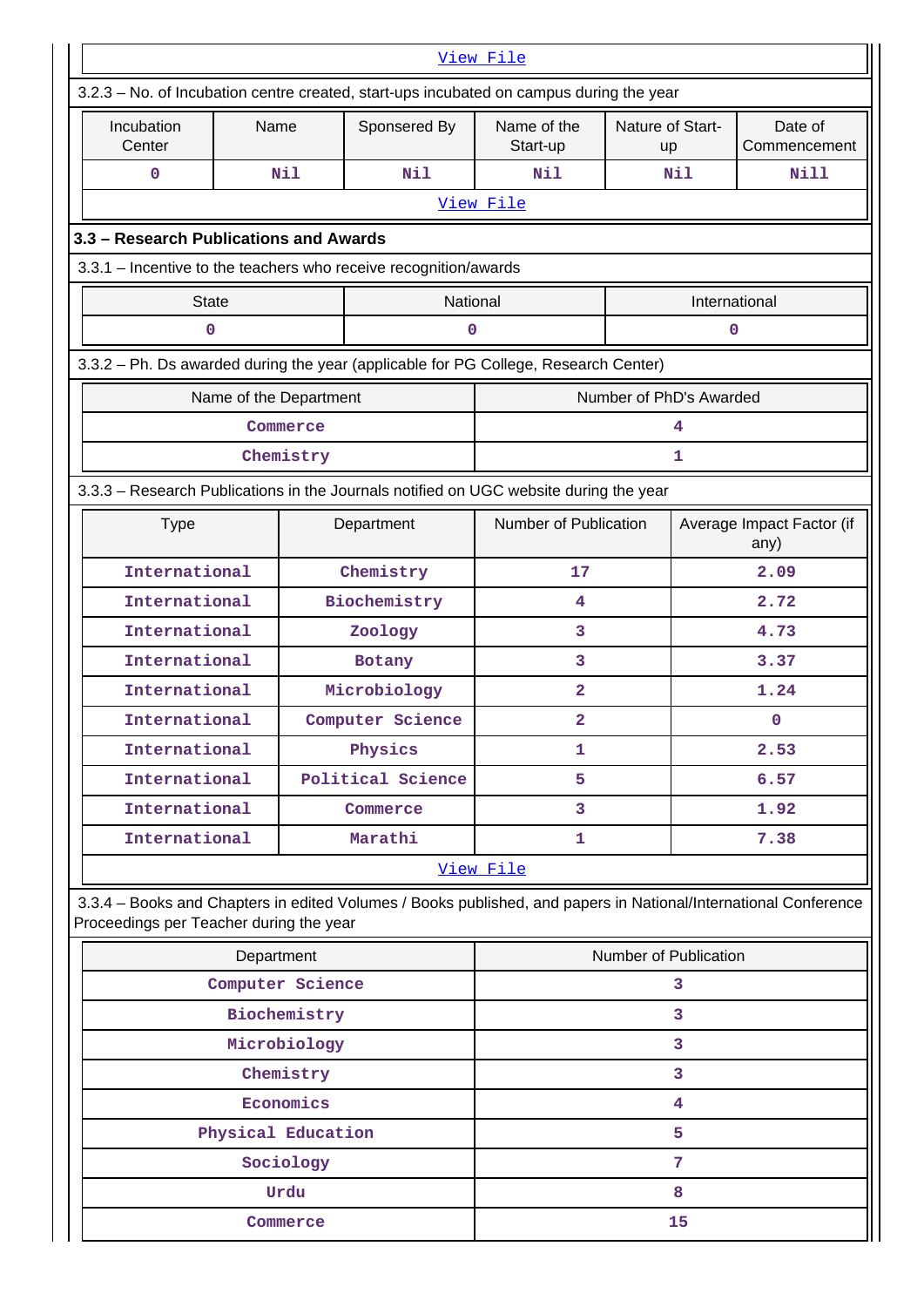| English | $\sim$<br>--<br>$- -$ |  |  |
|---------|-----------------------|--|--|
|         | View File             |  |  |

 3.3.5 – Bibliometrics of the publications during the last Academic year based on average citation index in Scopus/ Web of Science or PubMed/ Indian Citation Index

| Title of the<br>Paper                                                                                                                                                                   | Name of<br>Author  | Title of journal                        | Year of<br>publication | <b>Citation Index</b> | Institutional<br>affiliation as<br>mentioned in<br>the publication                           | Number of<br>citations<br>excluding self<br>citation |
|-----------------------------------------------------------------------------------------------------------------------------------------------------------------------------------------|--------------------|-----------------------------------------|------------------------|-----------------------|----------------------------------------------------------------------------------------------|------------------------------------------------------|
| Metal/Me<br>tal Oxide<br>Nanopartic<br>les:<br>Toxicity,<br>Applicatio<br>ns, and<br>Future<br>Prospects                                                                                | R. G.<br>Chaudhary | Current<br>Pharmaceut<br>ical<br>Design | 2019                   | 27                    | Seth<br>Kesarimal<br>Porwal<br>College of<br>Arts,<br>Science<br>and<br>Commerce,<br>Kamptee | 25                                                   |
| Mesoporous<br>PbO nanopa<br>rticle-<br>catalyzed<br>synthesis<br>of arylben<br>zodioxy xa<br>nthenedion<br>e<br>scaffolds<br>under solv<br>ent-free<br>conditions<br>in a ball<br>min11 | R. G.<br>Chaudhary | <b>RSC</b><br><b>Advances</b>           | 2019                   | 10                    | Seth<br>Kesarimal<br>Porwal<br>College of<br>Arts,<br>Science<br>and<br>Commerce,<br>Kamptee | 8                                                    |
| Sulfamic<br>acid<br>promoted<br>one-pot mu<br>lticompone<br>nt<br>reaction:<br>a facile<br>synthesis<br>of 4-oxo-t<br>etrahydroi<br>ndoles<br>under ball<br>milling<br>conditions       | R. G.<br>Chaudhary | <b>RSC</b><br><b>Advances</b>           | 2019                   | $\overline{9}$        | Seth<br>Kesarimal<br>Porwal<br>College of<br>Arts,<br>Science<br>and<br>Commerce,<br>Kamptee | 8                                                    |
| Mesoporous<br>Octahedron-<br>Shaped<br>Tricobalt<br>Tetraoxide<br>Nanopartic                                                                                                            | R. G.<br>Chaudhary | <b>ACS</b><br>Omega                     | 2020                   | 32                    | Seth<br>Kesarimal<br>Porwal<br>College of<br>Arts,<br>Science<br>and                         | 29                                                   |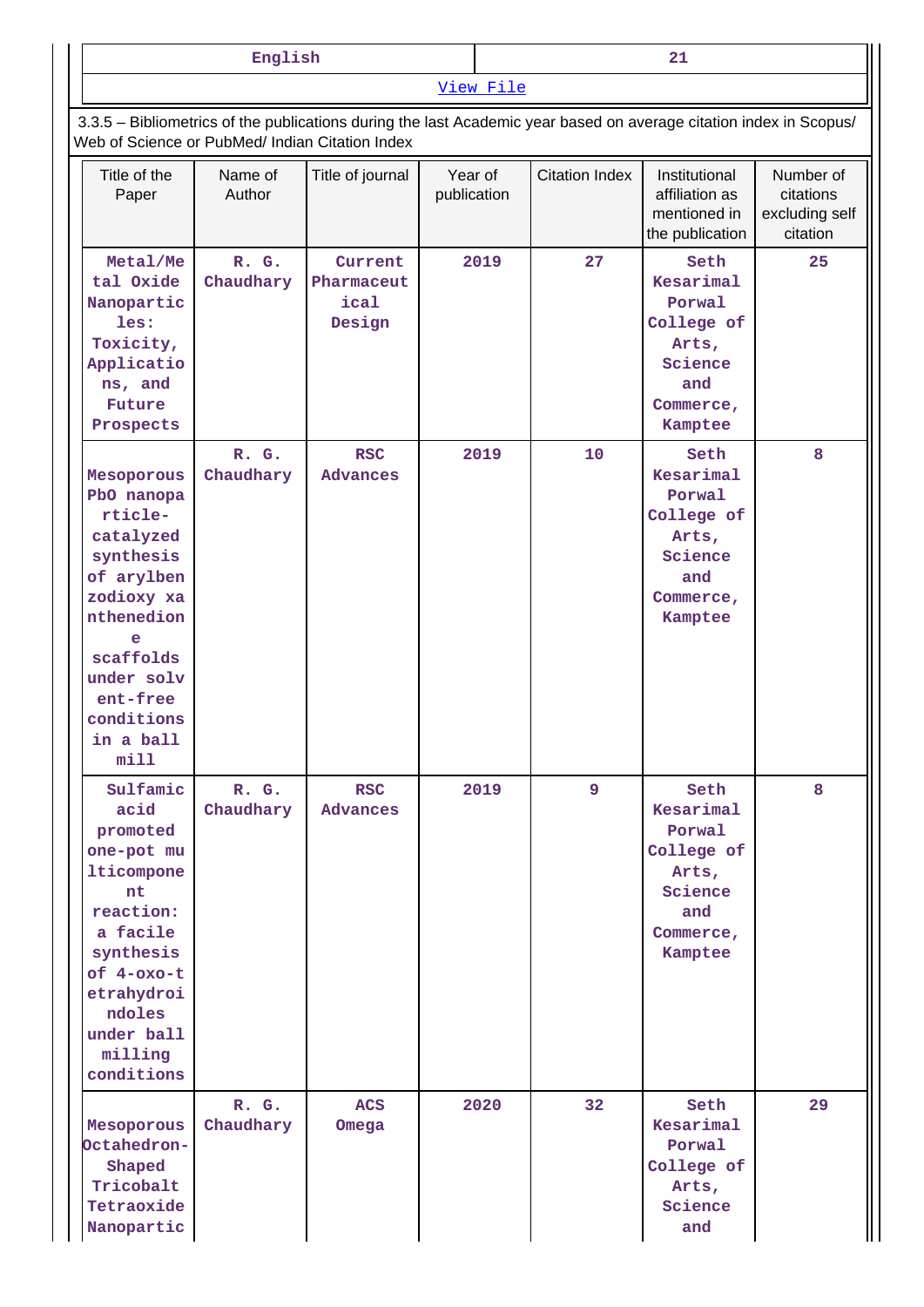| les for Ph<br>otocatalyt<br>ic Degrada<br>tion of<br>Toxic Dyes                                                                                                     |                    |                                         |      |                | Commerce,<br>Kamptee                                                                         |                 |
|---------------------------------------------------------------------------------------------------------------------------------------------------------------------|--------------------|-----------------------------------------|------|----------------|----------------------------------------------------------------------------------------------|-----------------|
| Phytored<br>uced<br>graphene o<br>xide-<br>titanium<br>dioxide na<br>nocomposit<br>es using<br>Moringa<br>oleifera<br>stick<br>extract                              | R. G.<br>Chaudhary | Materials<br>Today: Pro<br>ceedings     | 2020 | 5              | Seth<br>Kesarimal<br>Porwal<br>College of<br>Arts,<br>Science<br>and<br>Commerce,<br>Kamptee | $\overline{4}$  |
| Metal/Me<br>tal Oxide<br>Nanopartic<br>les:<br>Toxicity,<br>Applicatio<br>ns, and<br><b>Future</b><br>Prospects                                                     | Alok R.<br>Rai     | Current<br>Pharmaceut<br>ical<br>Design | 2019 | 27             | Seth<br>Kesarimal<br>Porwal<br>College,<br>Kamptee                                           | 25              |
| Potential<br>biocontrol<br>and superl<br>ative<br>plant<br>growth<br>promoting<br>activity<br>of<br>indigenous<br><b>Bacillus</b><br>mojavensis<br>PB-35(R11)       | Alok R.<br>Rai     | SN<br>Applied<br>Science                | 2019 | 14             | Seth<br>Kesarimal<br>Porwal<br>College,<br>Kamptee                                           | 12 <sup>2</sup> |
| An antib<br>acterial<br>activity<br>of<br><b>Bauhinia</b><br>racemosa<br>assisted<br>ZnO nanopa<br>rticles<br>during<br>lunar<br>eclipse<br>and<br>docking<br>assay | N. P.<br>Meshram   | Materials<br>Today: Pro<br>ceedings     | 2020 | $\overline{7}$ | Seth<br>Kesarimal<br>Porwal<br>College,<br>Kamptee                                           | $\overline{7}$  |
| Dynamic                                                                                                                                                             | P. D.              | Physical                                | 2020 | 3              |                                                                                              | $\mathbf{3}$    |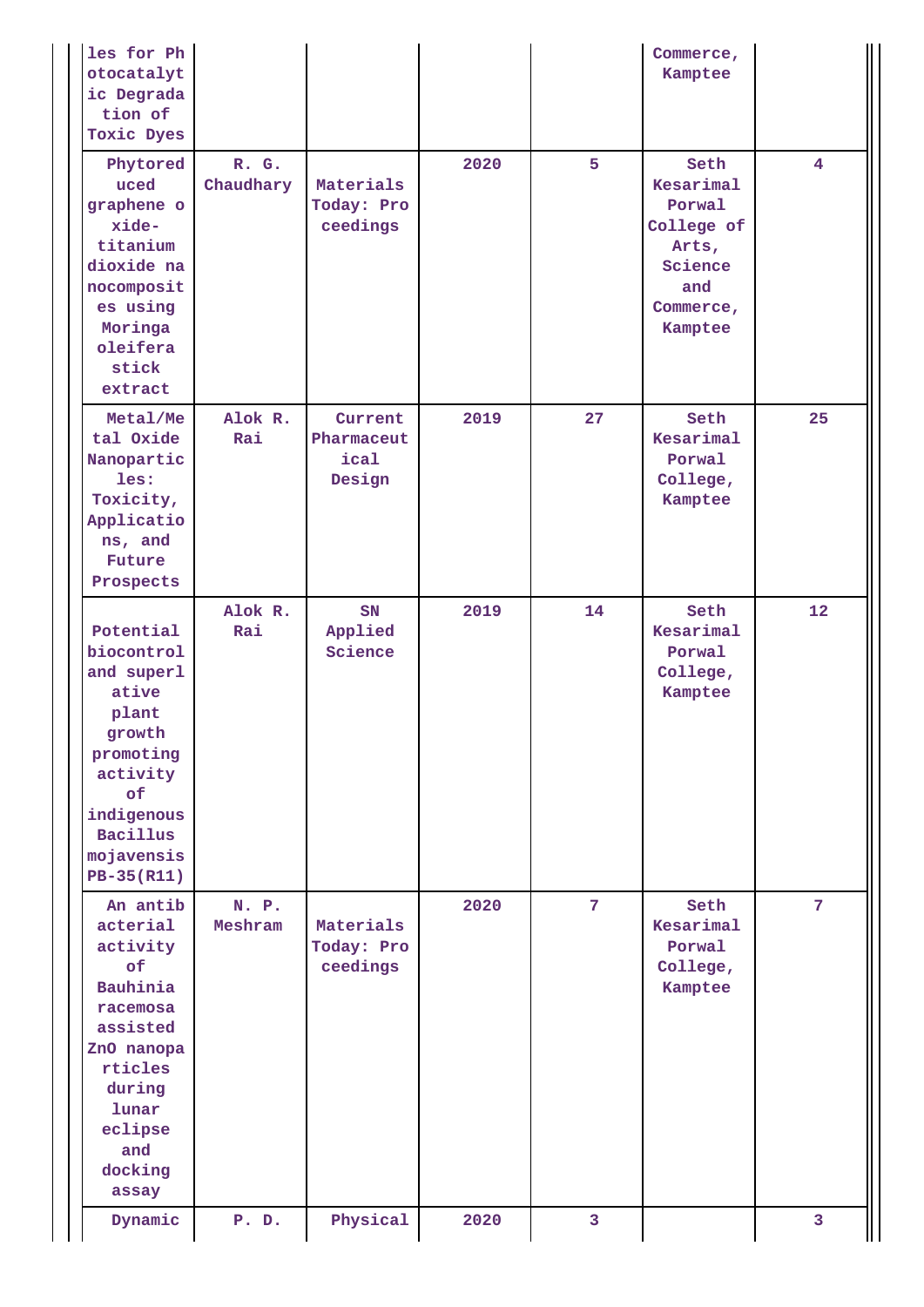| phase<br>transition<br>in the<br>contact<br>process<br>with<br>spatial<br>disorder:<br>Griffiths<br>phase and<br>complex pe<br>rsistence<br>exponents | Bhoyar             | <b>Review E</b>                         |                        |         | Department<br>of<br>Physics,<br>Seth<br>Kesarimal<br>Porwal<br>College of<br>Arts and<br>Science<br>and<br>Commerce,<br>Kamptee,<br>441 001,<br>India |                                                                                              |
|-------------------------------------------------------------------------------------------------------------------------------------------------------|--------------------|-----------------------------------------|------------------------|---------|-------------------------------------------------------------------------------------------------------------------------------------------------------|----------------------------------------------------------------------------------------------|
| Rhizocto<br>nia solani<br>assisted b<br>iosynthesi<br>s of<br>silver nan<br>oparticles<br>for antiba<br>cterial<br>assay                              | S. A.<br>Mondal    | Materials<br>Today: Pro<br>ceedings     | 2020                   | 6       | $_{\rm PG}$<br>Department<br>of<br>Chemistry,<br>S.K.<br>Porwal<br>College of<br>Arts<br>Science<br>Commerce,<br>Kamptee<br>441001,<br>India          | 5                                                                                            |
|                                                                                                                                                       |                    |                                         | View File              |         |                                                                                                                                                       |                                                                                              |
| 3.3.6 - h-Index of the Institutional Publications during the year. (based on Scopus/ Web of science)                                                  |                    |                                         |                        |         |                                                                                                                                                       |                                                                                              |
|                                                                                                                                                       |                    |                                         |                        |         |                                                                                                                                                       |                                                                                              |
| Title of the<br>Paper                                                                                                                                 | Name of<br>Author  | Title of journal                        | Year of<br>publication | h-index | Number of<br>citations<br>excluding self<br>citation                                                                                                  | Institutional<br>affiliation as<br>mentioned in<br>the publication                           |
| Metal/Me<br>tal Oxide<br>Nanopartic<br>les:<br>Toxicity,<br>Applicatio<br>ns, and<br>Future<br>Prospects                                              | R. G.<br>Chaudhary | Current<br>Pharmaceut<br>ical<br>Design | 2019                   | 16      | 25                                                                                                                                                    | Seth<br>Kesarimal<br>Porwal<br>College of<br>Arts,<br>Science<br>and<br>Commerce,<br>Kamptee |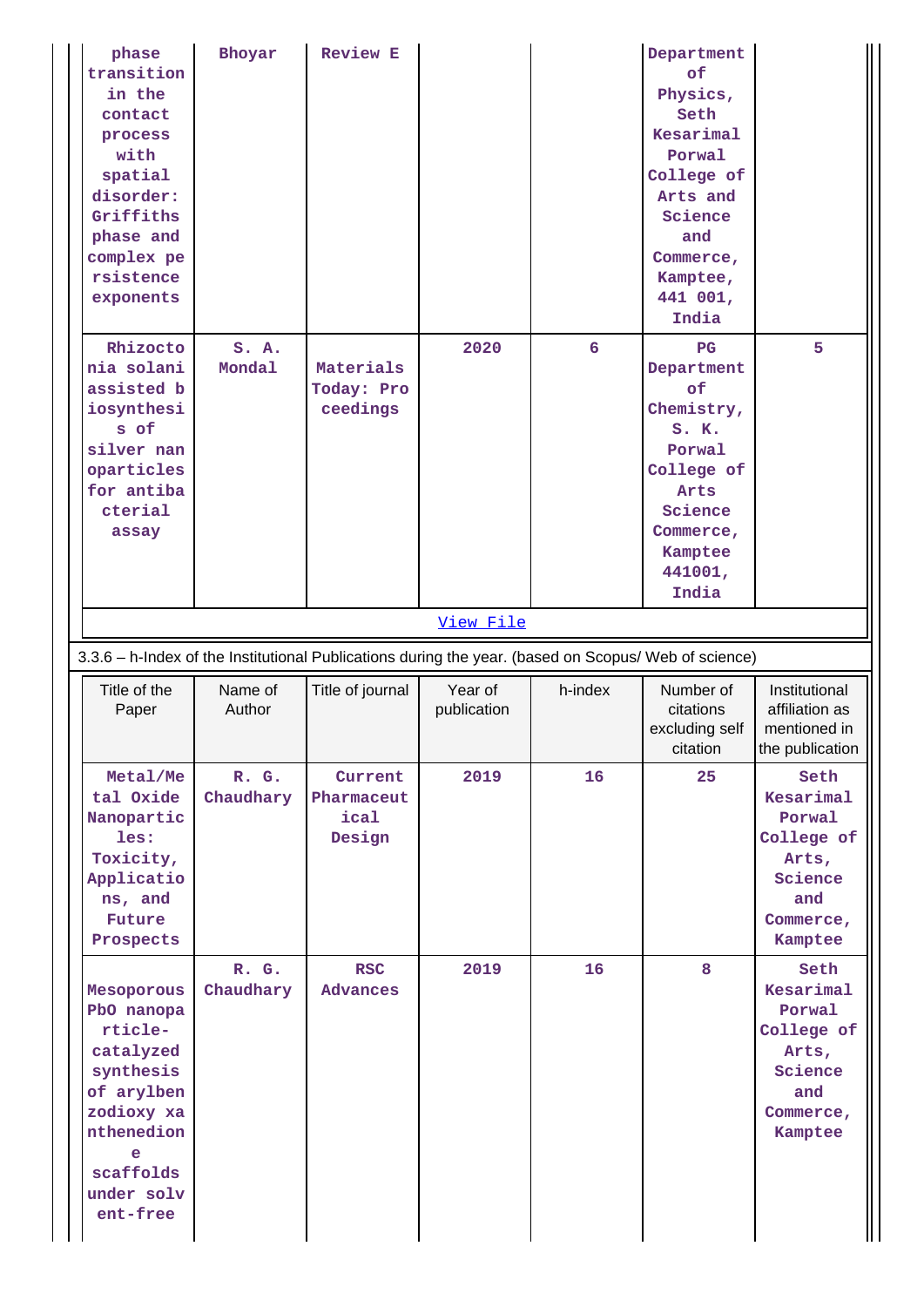| conditions<br>in a ball<br>min11                                                                                                                                                  |                    |                                                   |      |    |              |                                                                                              |
|-----------------------------------------------------------------------------------------------------------------------------------------------------------------------------------|--------------------|---------------------------------------------------|------|----|--------------|----------------------------------------------------------------------------------------------|
| Sulfamic<br>acid<br>promoted<br>one-pot mu<br>lticompone<br>nt<br>reaction:<br>a facile<br>synthesis<br>of 4-oxo-t<br>etrahydroi<br>ndoles<br>under ball<br>milling<br>conditions | R. G.<br>Chaudhary | <b>RSC</b><br><b>Advances</b>                     | 2019 | 16 | 8            | Seth<br>Kesarimal<br>Porwal<br>College of<br>Arts,<br>Science<br>and<br>Commerce,<br>Kamptee |
| Mesoporous<br>Octahedron-<br>Shaped<br>Tricobalt<br>Tetraoxide<br>Nanopartic<br>les for Ph<br>otocatalyt<br>ic Degrada<br>tion of<br>Toxic Dyes                                   | R. G.<br>Chaudhary | <b>ACS</b><br>Omega                               | 2020 | 16 | 29           | Seth<br>Kesarimal<br>Porwal<br>College of<br>Arts,<br>Science<br>and<br>Commerce,<br>Kamptee |
| Phytored<br>uced<br>graphene o<br>xide-<br>titanium<br>dioxide na<br>nocomposit<br>es using<br>Moringa<br>oleifera<br>stick<br>extract                                            | R. G.<br>Chaudhary | Materials<br>Today: Pro<br>ceedings               | 2020 | 16 | 4            | Seth<br>Kesarimal<br>Porwal<br>College of<br>Arts,<br>Science<br>and<br>Commerce,<br>Kamptee |
| Metal/Me<br>tal Oxide<br>Nanopartic<br>les:<br>Toxicity,<br>Applicatio<br>ns, and<br>Future<br>Prospects                                                                          | Alok R.<br>Rai     | Current<br>Pharmaceut<br>ical<br>Design           | 2019 | 10 | 25           | Seth<br>Kesarimal<br>Porwal<br>College,<br>Kamptee                                           |
| Oxidation<br>of<br>Organics<br>using Mn                                                                                                                                           | M. S.<br>Nagmote   | Materials<br>Today: Pro<br>ceedings<br>(Elsevier) | 2019 | 1  | $\mathbf{1}$ | Seth<br>Kesarimal<br>Porwal<br>College,<br>Kamptee                                           |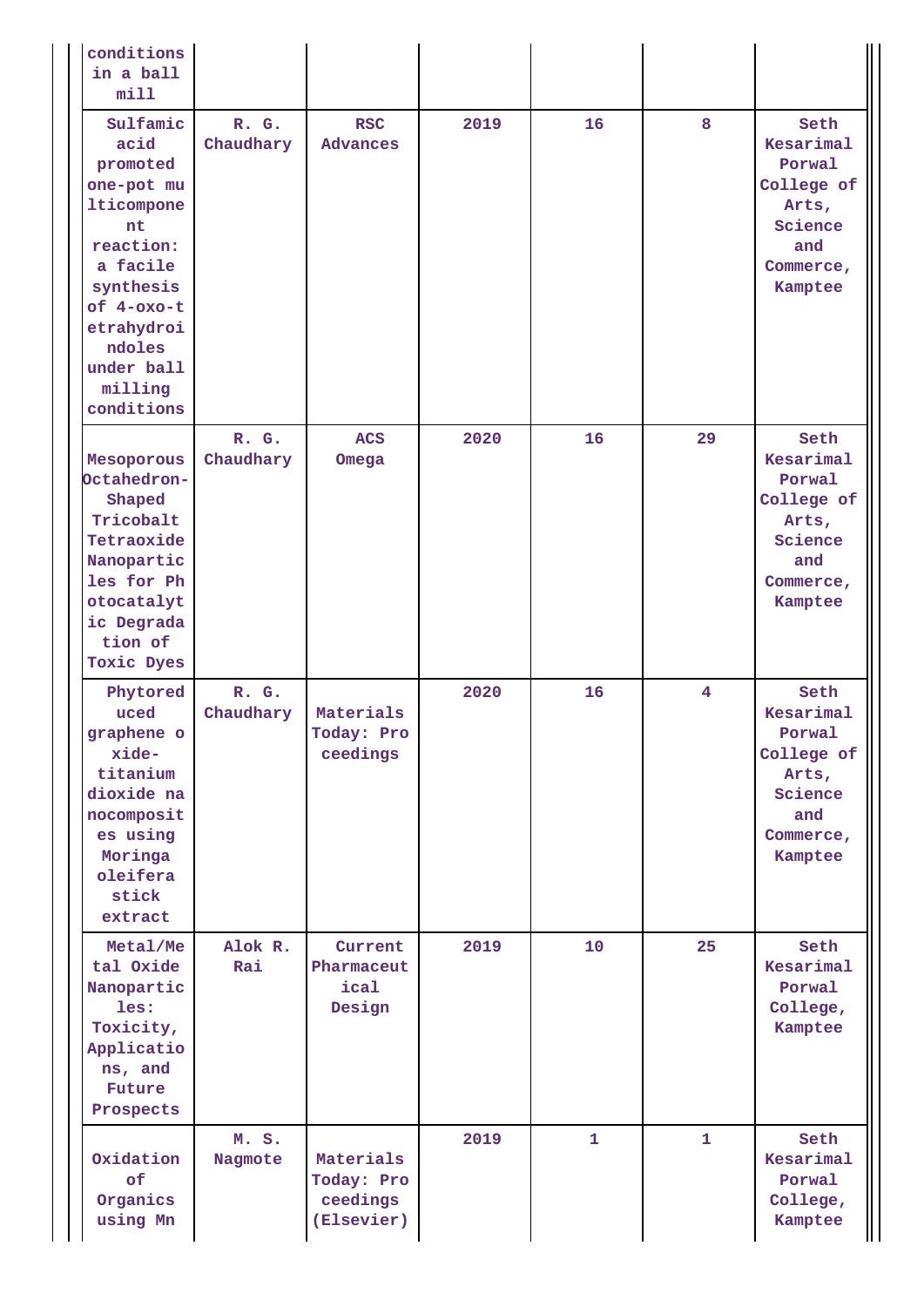| (H2PO4) 2<br>as a<br>Catalyst<br>for Rapid<br>Determinat<br>ion of COD<br>$\circ$ £<br>Industrial<br>Saline<br><b>Effluents</b>                                  |                                                                                     |                                     |           |                         |                |                                                                                                                                                       |  |  |
|------------------------------------------------------------------------------------------------------------------------------------------------------------------|-------------------------------------------------------------------------------------|-------------------------------------|-----------|-------------------------|----------------|-------------------------------------------------------------------------------------------------------------------------------------------------------|--|--|
| An antib<br>acterial<br>activity<br>of<br>Bauhinia<br>racemosa<br>assisted<br>ZnO nanopa<br>rticles<br>during<br>lunar<br>eclipse<br>and<br>docking<br>assay     | N. P.<br>Meshram                                                                    | Materials<br>Today: Pro<br>ceedings | 2020      | 4                       | 7              | Seth<br>Kesarimal<br>Porwal<br>College,<br>Kamptee                                                                                                    |  |  |
| Dynamic<br>phase<br>transition<br>in the<br>contact<br>process<br>with<br>spatial<br>disorder:<br>Griffiths<br>phase and<br>complex pe<br>rsistence<br>exponents | P. D.<br>Bhoyar                                                                     | Physical<br><b>Review E</b>         | 2020      | 6                       | $\overline{3}$ | Department<br>of<br>Physics,<br>Seth<br>Kesarimal<br>Porwal<br>College of<br>Arts and<br>Science<br>and<br>Commerce,<br>Kamptee,<br>441 001,<br>India |  |  |
| Rhizocto<br>nia solani<br>assisted b<br>iosynthesi<br>s of<br>silver nan<br>oparticles<br>for antiba<br>cterial<br>assay                                         | S. A.<br>Mondal                                                                     | Materials<br>Today: Pro<br>ceedings | 2020      | $\overline{\mathbf{4}}$ | 5              | PG<br>Department<br>of<br>Chemistry,<br>$S$ . $K$ .<br>Porwal<br>College of<br>Arts<br>Science<br>Commerce,<br>Kamptee<br>441001,<br>India            |  |  |
|                                                                                                                                                                  |                                                                                     |                                     | View File |                         |                |                                                                                                                                                       |  |  |
|                                                                                                                                                                  | 3.3.7 - Faculty participation in Seminars/Conferences and Symposia during the year: |                                     |           |                         |                |                                                                                                                                                       |  |  |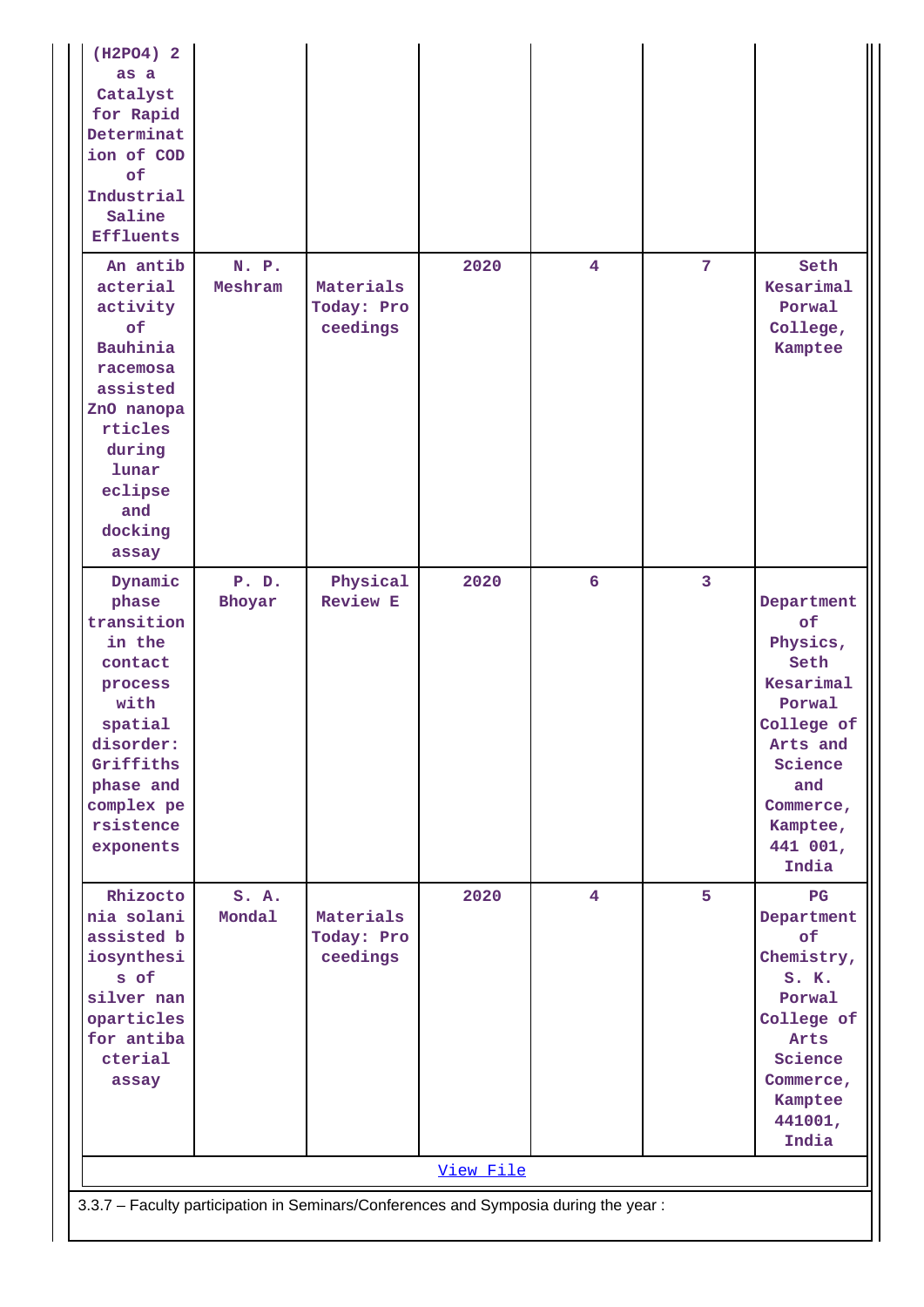| Number of Faculty               | International | National  | <b>State</b> | Local |
|---------------------------------|---------------|-----------|--------------|-------|
| Attended/Semi<br>nars/Workshops | 42            | 112       | 17           | 49    |
| Presented<br>papers             | 15            | 37        |              | 10    |
| Resource<br>persons             | Nill          | 2         |              |       |
|                                 |               | View File |              |       |

## **3.4 – Extension Activities**

 3.4.1 – Number of extension and outreach programmes conducted in collaboration with industry, community and Non- Government Organisations through NSS/NCC/Red cross/Youth Red Cross (YRC) etc., during the year

| Title of the activities                                                                                   | Organising unit/agency/<br>collaborating agency                                      | Number of teachers<br>participated in such<br>activities | Number of students<br>participated in such<br>activities |
|-----------------------------------------------------------------------------------------------------------|--------------------------------------------------------------------------------------|----------------------------------------------------------|----------------------------------------------------------|
| Kargil Vijay<br>Divas Rally on<br>26/07/2019                                                              | <b>NCC</b>                                                                           | 1                                                        | 53                                                       |
| <b>Blood Donation</b><br>Camp on 28.08.2019                                                               | NSS in<br>collaboration with<br>IGMC, Nagpur                                         | $\overline{\mathbf{4}}$                                  | 18                                                       |
| Photo Exhibition<br>of Arabic Persian<br>Scriptures on<br>Indian Monuments<br>20/11/2019 to<br>22/11/2019 | Department of<br>History in<br>association with<br>Archaeological<br>Survey of India | $\overline{2}$                                           | 450                                                      |
| Village Adoption<br>Program at Ghorpad<br>Village on<br>22/01/2020                                        | Gram Panchayat<br>Ghorpad                                                            | 6                                                        | 150                                                      |
| Investigation of<br>HIV - AIDS on<br>22/01/2020                                                           | NSS                                                                                  | $\overline{4}$                                           | 115                                                      |
| Guidance Program<br>at Kasturchand Daga<br>Child Orphanage on<br>23/01/2020                               | Department of<br>Sociology                                                           | 5                                                        | 35                                                       |
| NSS Camp at<br>Village Ajni on<br>22/02/2020                                                              | NSS                                                                                  | 3                                                        | 120                                                      |
| University Level<br>NSS Camp at Village<br>Neelaj 01/03/2020<br>to 07/03/2020                             | <b>NSS</b>                                                                           | 5                                                        | 121                                                      |
| <b>Blood Donation</b><br>Camp at Village<br>Neelaj on<br>05/03/2020                                       | NSS in<br>collaboration with<br>GSK Blood Bank,<br>Nagpur                            | 4                                                        | 33                                                       |
| Awareness Rally<br>on Plastic                                                                             | Department of<br>Commerce                                                            | 5                                                        | 38                                                       |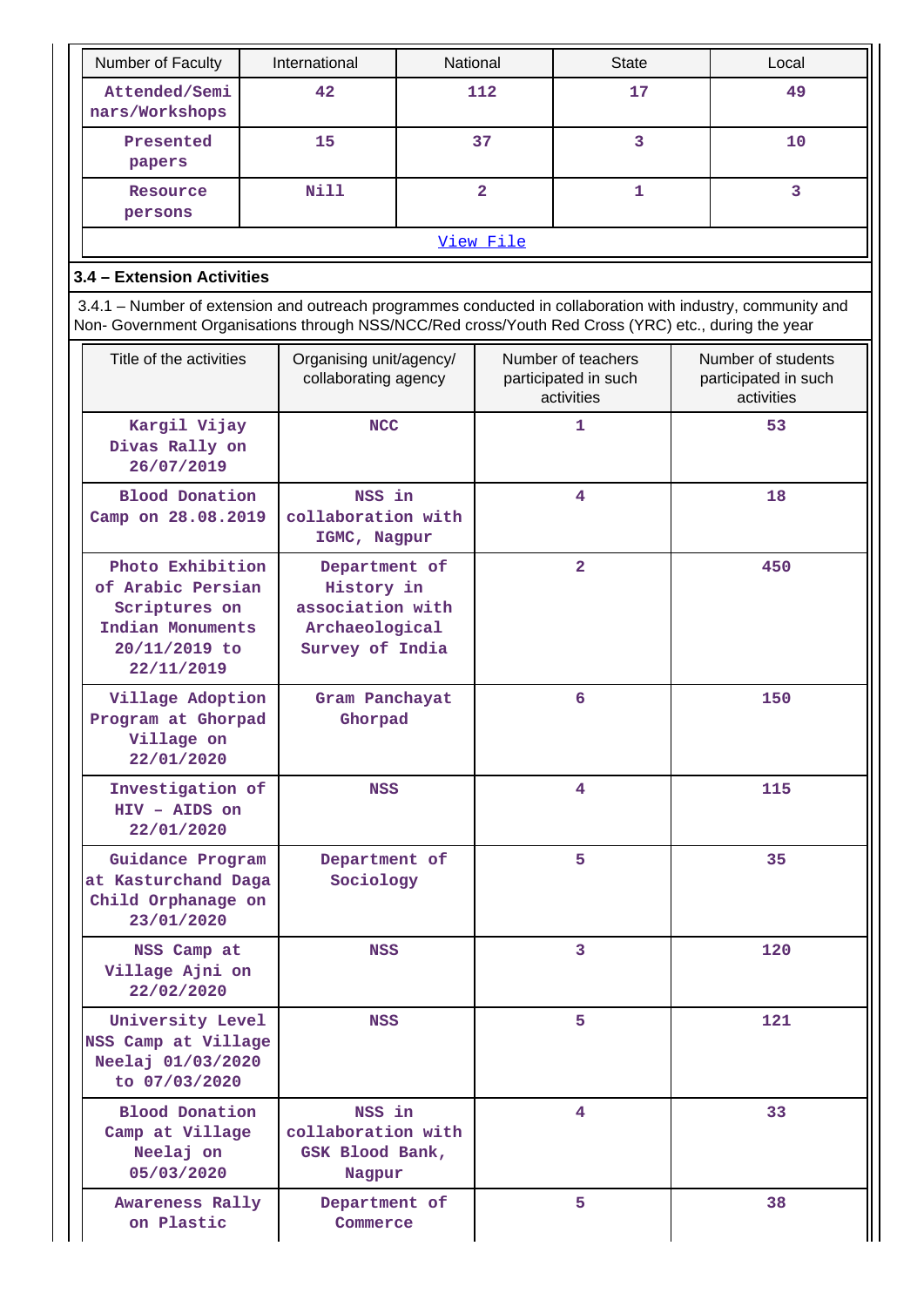[View File](https://assessmentonline.naac.gov.in/public/Postacc/Extension/14845_Extension_1633685840.xlsx)

 3.4.2 – Awards and recognition received for extension activities from Government and other recognized bodies during the year

| Name of the activity                    | Award/Recognition                                                          | <b>Awarding Bodies</b>                                         | Number of students<br><b>Benefited</b> |
|-----------------------------------------|----------------------------------------------------------------------------|----------------------------------------------------------------|----------------------------------------|
| Contribution for<br>Visually Challenged | IAB Blind<br>Empowerment<br>Children Education Champions 2020 Gold<br>Zone | Indian<br>Association for the<br>Blind, Madurai,<br>Tamil Nadu | 120                                    |
| Spit Free India<br>Movement             | Letter of<br>Appreciation                                                  | NSS, Government<br>of Maharashtra                              | 512                                    |
|                                         |                                                                            | View File                                                      |                                        |

 3.4.3 – Students participating in extension activities with Government Organisations, Non-Government Organisations and programmes such as Swachh Bharat, Aids Awareness, Gender Issue, etc. during the year

| Name of the scheme    | Organising unit/Agen<br>cy/collaborating<br>agency                                                                                         | Name of the activity                                | Number of teachers<br>participated in such<br>activites | Number of students<br>participated in such<br>activites |
|-----------------------|--------------------------------------------------------------------------------------------------------------------------------------------|-----------------------------------------------------|---------------------------------------------------------|---------------------------------------------------------|
| Republic Day<br>Camp  | NCC, New<br>Delhi                                                                                                                          | Annual NCC<br>Republic Day<br>Camp                  | 1                                                       | 1                                                       |
| RD Parade<br>Camp     | Dr. Babasaheb<br>Ambedkar<br>Marathwada<br>University,<br>Aurangabad                                                                       | Republic Day<br>Parade Pre -<br>Selection Camp      | 1                                                       | 1                                                       |
| NSS Camp              | Bhiwapur<br>College,<br>Bhiwapur,<br>Nagpur                                                                                                | <b>State level</b><br>NSS Camp at<br>Bhiwapur       | $\overline{a}$                                          | 4                                                       |
| NSS Camp              | Dhanwate<br>National<br>College, Nagpur<br>Bar. S.<br>Wankhede<br>College,<br>Khaparkheda,<br>Nagpur Taywade<br>College,<br>Koradi, Nagpur | State level<br>NSS Camp at<br>Village Adasa         | $\overline{a}$                                          | 8                                                       |
| NSS Camp              | Yashwantrao<br>Chavan College,<br>Lakhandur,<br><b>Bhandara</b>                                                                            | <b>State level</b><br>NSS Camp at<br>Village Bhagdi | $\overline{2}$                                          | 5                                                       |
| Student<br>Parliament | Ministry of<br>Youth Affairs<br>Sports,<br>Government of<br>India, New<br>Delhi                                                            | Indian<br><b>Students</b><br>Parliament             | $\overline{a}$                                          | 3                                                       |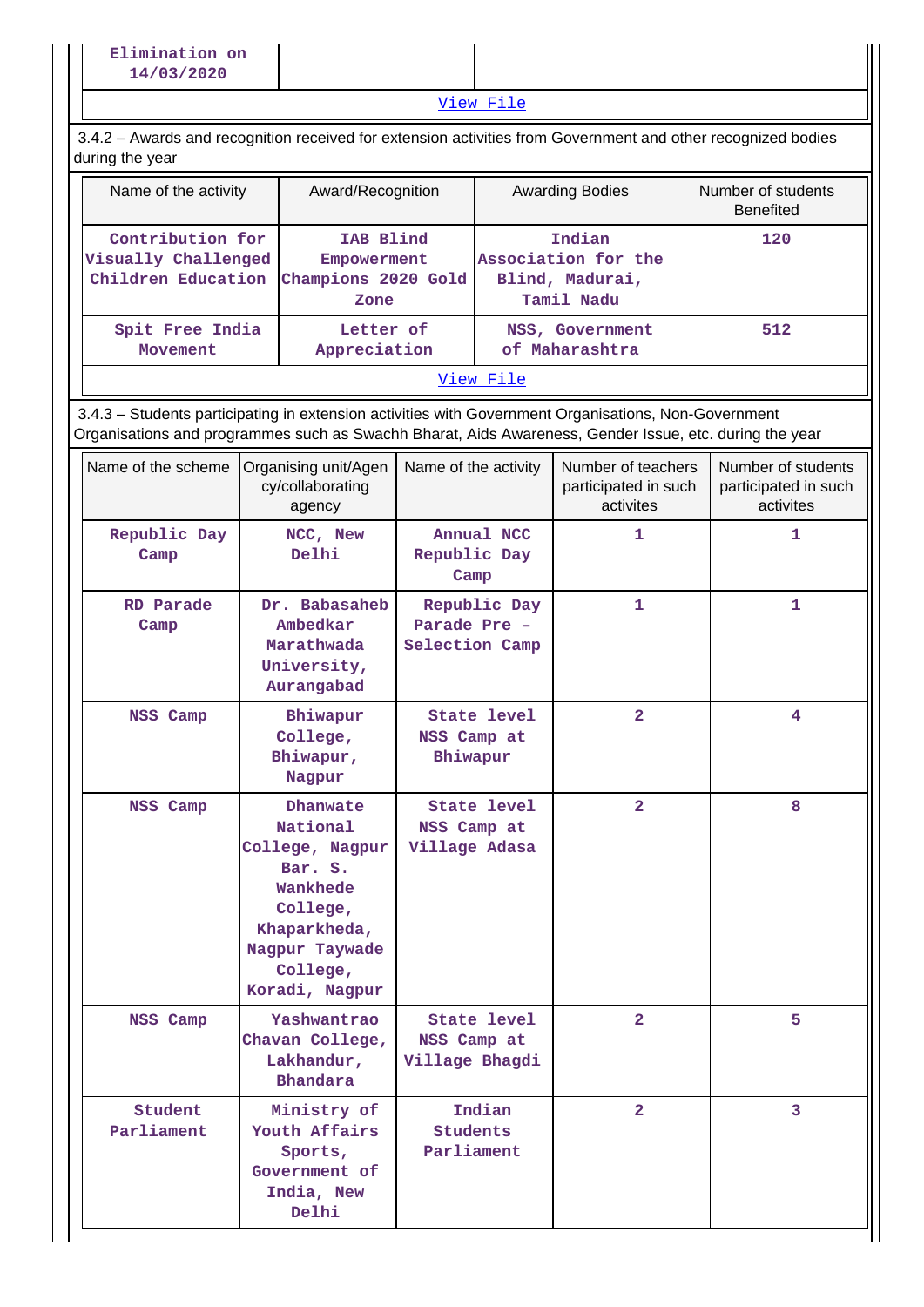#### [View File](https://assessmentonline.naac.gov.in/public/Postacc/Students_in_extension/14845_Students_in_extension_1633687704.xlsx) **3.5 – Collaborations** 3.5.1 – Number of Collaborative activities for research, faculty exchange, student exchange during the year Nature of activity **Participant** Source of financial support | Duration  **Research Collaboration Dr. R. G. Chaudhary & Dr. R. K. Mishra (Spain) Self 365 Research Collaboration Dr. R. G. Chaudhary & Dr. D. Shaikh (Tirupati) Self 365 Research Collaboration Dr. R. G. Chaudhary & Dr. A. Mondal (Taiwan) Self 365 Research Collaboration Dr. R. G. Chaudhary & Prof. M. Desimone (Argentina) Self 365 Research Collaboration Dr. R. G. Chaudhary & Prof. A. A. Abdala (Qatar) Self 365 Research Collaboration Dr. R. G. Chaudhary & Prof. Sami Mahmood (Jordan) Self 365 Research Collaboration Dr. R. G. Chaudhary & Prof. N. B. Singh (Greater Noida) Self** 365  **Research Collaboration Dr. Alok R. Rai & Dr. Zhi-Feng Li (China) Self 365 Research Collaboration Dr. S. A. Mondal, Dr. R. Roy & Dr. S. Ghosh (Amravati) Self** 365  **Research Collaboration Dr. S. A. Mondal & Dr. A. Mondal (Taiwan) Self 365** [View File](https://assessmentonline.naac.gov.in/public/Postacc/Collab_activities/14845_Collab_activities_1633688272.xlsx) 3.5.2 – Linkages with institutions/industries for internship, on-the- job training, project work, sharing of research facilities etc. during the year

| Nature of linkage   | Title of the<br>linkage | Name of the<br>partnering<br>institution/<br>industry<br>/research lab<br>with contact<br>details | Duration From | Duration To | Participant |
|---------------------|-------------------------|---------------------------------------------------------------------------------------------------|---------------|-------------|-------------|
| Photo<br>Exhibition | Photo<br>Exhibition     | Archaeolog<br>ical Survey                                                                         | 20/11/2019    | 22/11/2019  | 450         |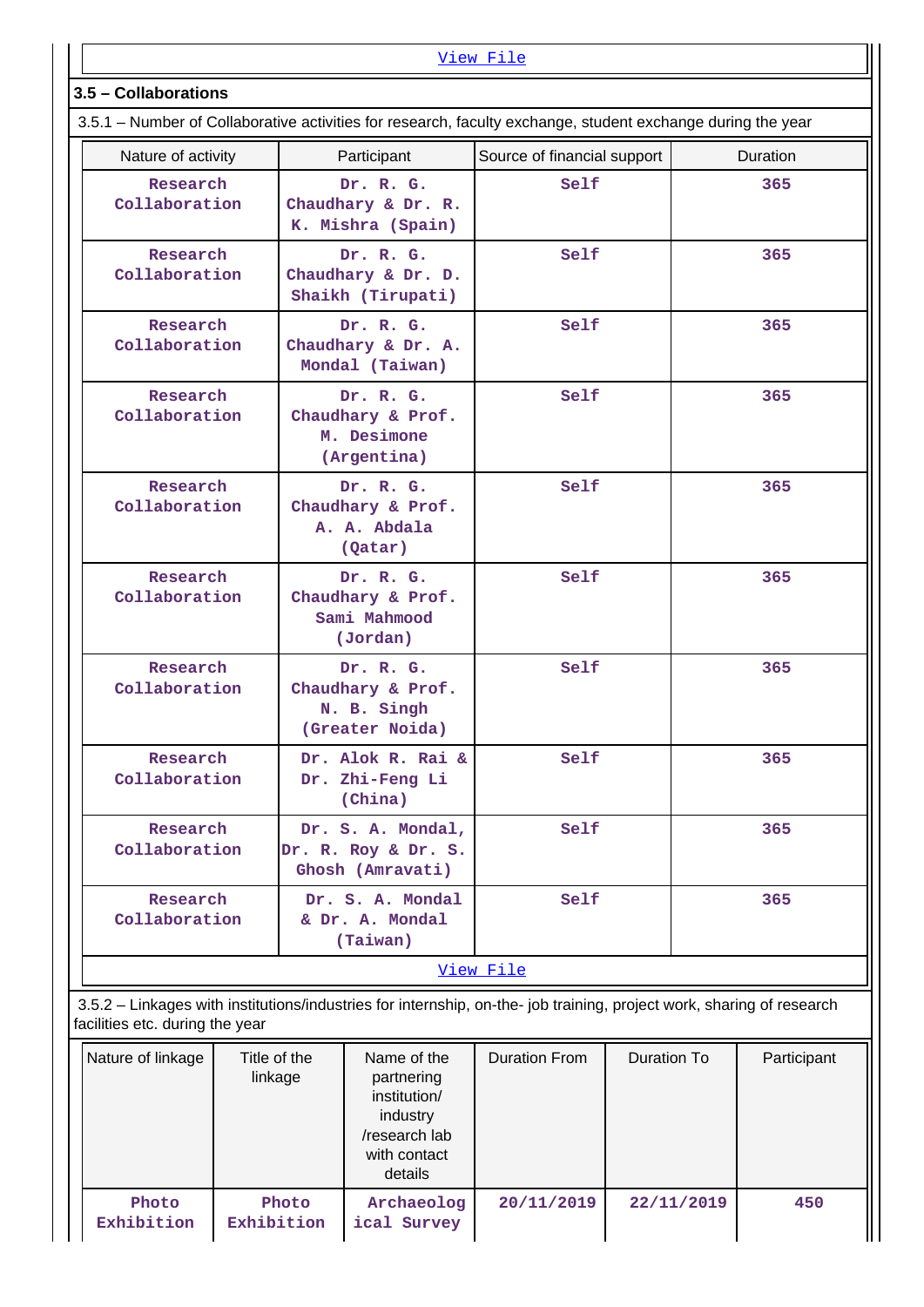| <b>Awareness</b><br>Activity<br>houses etc. during the year<br>Organisation  | Funds and<br>Banking                                                 | Digital       | Bank of                           |                                                                                                                        |          |                                                           |                |  |
|------------------------------------------------------------------------------|----------------------------------------------------------------------|---------------|-----------------------------------|------------------------------------------------------------------------------------------------------------------------|----------|-----------------------------------------------------------|----------------|--|
|                                                                              |                                                                      |               | Maharashtra,<br>Kamptee           | 02/12/2019                                                                                                             |          | 02/12/2019                                                | 86             |  |
|                                                                              |                                                                      | View File     |                                   |                                                                                                                        |          |                                                           |                |  |
|                                                                              |                                                                      |               |                                   | 3.5.3 - MoUs signed with institutions of national, international importance, other universities, industries, corporate |          |                                                           |                |  |
|                                                                              |                                                                      |               | Date of MoU signed                | Purpose/Activities                                                                                                     |          | Number of<br>students/teachers<br>participated under MoUs |                |  |
| Aurangabad                                                                   | Maharashtra<br>Center for<br>Entrepreneurship<br>Development (MCED), |               | 17/10/2019                        | Entrepreneurship<br>Training, Research<br>and Awareness<br>Programs                                                    |          |                                                           | 2              |  |
| Edubridge<br>Learning Private<br>Limited, Nagpur                             |                                                                      |               | 22/01/2020                        | For Training,<br>Counselling and<br>Placements of<br>students                                                          |          |                                                           | 130            |  |
| Nagpur                                                                       | Kamla Nehru<br>Mahavidyalaya,<br>Sakkardara Square,                  |               | 04/03/2020                        | To Promote<br>Academics, Research<br>Interaction and<br>Cooperation                                                    |          |                                                           | $\overline{2}$ |  |
| Quick Heal<br>Foundation                                                     |                                                                      |               | 01/04/2020                        | Cyber Security<br>Awareness Campaign<br>and Earn Learn<br>Scheme                                                       |          |                                                           | 24             |  |
|                                                                              |                                                                      |               |                                   | View File                                                                                                              |          |                                                           |                |  |
|                                                                              |                                                                      |               |                                   | <b>CRITERION IV - INFRASTRUCTURE AND LEARNING RESOURCES</b>                                                            |          |                                                           |                |  |
| 4.1 - Physical Facilities                                                    |                                                                      |               |                                   |                                                                                                                        |          |                                                           |                |  |
|                                                                              |                                                                      |               |                                   | 4.1.1 - Budget allocation, excluding salary for infrastructure augmentation during the year                            |          |                                                           |                |  |
| Budget allocated for infrastructure augmentation                             |                                                                      |               |                                   | Budget utilized for infrastructure development                                                                         |          |                                                           |                |  |
|                                                                              |                                                                      | $\mathbf 0$   |                                   | $\mathbf 0$                                                                                                            |          |                                                           |                |  |
| 4.1.2 - Details of augmentation in infrastructure facilities during the year |                                                                      |               |                                   |                                                                                                                        |          |                                                           |                |  |
|                                                                              | <b>Facilities</b>                                                    |               |                                   | <b>Existing or Newly Added</b>                                                                                         |          |                                                           |                |  |
|                                                                              |                                                                      |               | Seminar halls with ICT facilities |                                                                                                                        |          | Existing                                                  |                |  |
|                                                                              |                                                                      |               | Classrooms with LCD facilities    |                                                                                                                        |          | Existing                                                  |                |  |
|                                                                              |                                                                      | Seminar Halls |                                   |                                                                                                                        |          | Existing                                                  |                |  |
| Laboratories                                                                 |                                                                      |               |                                   |                                                                                                                        |          | Existing                                                  |                |  |
|                                                                              | Class rooms                                                          |               |                                   |                                                                                                                        | Existing |                                                           |                |  |
|                                                                              |                                                                      | Campus Area   |                                   |                                                                                                                        |          | Existing                                                  |                |  |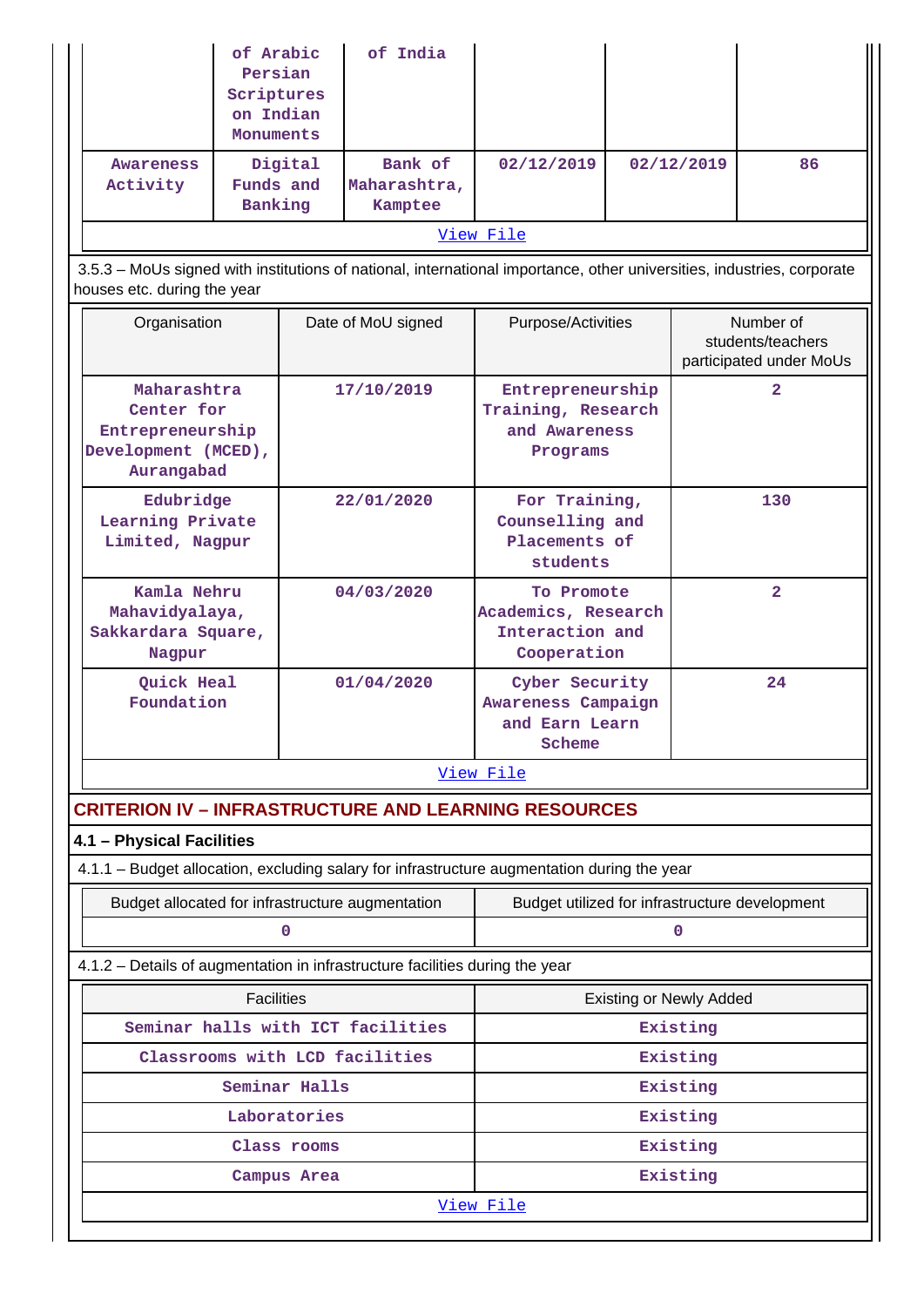| 4.2 - Library as a Learning Resource |                                          |                         |                                             |                    |                                                                            |                     |                                                                                                                                                                                                                |                 |                                                   |         |               |
|--------------------------------------|------------------------------------------|-------------------------|---------------------------------------------|--------------------|----------------------------------------------------------------------------|---------------------|----------------------------------------------------------------------------------------------------------------------------------------------------------------------------------------------------------------|-----------------|---------------------------------------------------|---------|---------------|
|                                      |                                          |                         |                                             |                    | 4.2.1 - Library is automated {Integrated Library Management System (ILMS)} |                     |                                                                                                                                                                                                                |                 |                                                   |         |               |
|                                      | Name of the ILMS<br>software             |                         | Nature of automation (fully<br>or patially) |                    |                                                                            | Version             |                                                                                                                                                                                                                |                 | Year of automation                                |         |               |
|                                      | Library<br>Management System             |                         |                                             | Partially          |                                                                            |                     | 1.0                                                                                                                                                                                                            |                 |                                                   | 2015    |               |
|                                      | 4.2.2 - Library Services                 |                         |                                             |                    |                                                                            |                     |                                                                                                                                                                                                                |                 |                                                   |         |               |
| Library<br>Service Type              |                                          |                         | Existing                                    |                    |                                                                            | Newly Added         |                                                                                                                                                                                                                |                 | Total                                             |         |               |
| Text<br><b>Books</b>                 |                                          | 48091                   |                                             | 5017672            |                                                                            | 147                 | 55629                                                                                                                                                                                                          |                 | 48238                                             |         | 5073301       |
| Reference<br><b>Books</b>            |                                          | 4191                    |                                             | 1066927            |                                                                            | 35                  | 5521                                                                                                                                                                                                           |                 | 4226                                              |         | 1072448       |
| e-Books                              |                                          | 20000                   |                                             | 33275              |                                                                            | 2500                | 5900                                                                                                                                                                                                           |                 | 22500                                             |         | 39175         |
| Journals                             |                                          | 69                      |                                             | 229944             |                                                                            | 8                   | 34628                                                                                                                                                                                                          |                 | 77                                                |         | 264572        |
| $e-$<br>Journals                     |                                          | 5000                    |                                             | <b>Nill</b>        |                                                                            | <b>Nill</b>         | <b>Nill</b>                                                                                                                                                                                                    |                 | 5000                                              |         | <b>Nill</b>   |
| Library<br>Automation                |                                          | $\mathbf{1}$            |                                             | 42000              |                                                                            | <b>Nill</b>         | <b>Nill</b>                                                                                                                                                                                                    |                 | $\mathbf{1}$                                      |         | 42000         |
| Weeding<br>(hard &<br>soft)          |                                          | 6687<br>269033          |                                             |                    | <b>Nill</b><br><b>Nill</b>                                                 |                     |                                                                                                                                                                                                                | 6687            |                                                   | 269033  |               |
| View File                            |                                          |                         |                                             |                    |                                                                            |                     |                                                                                                                                                                                                                |                 |                                                   |         |               |
|                                      | (Learning Management System (LMS) etc    |                         |                                             |                    |                                                                            |                     | 4.2.3 - E-content developed by teachers such as: e-PG- Pathshala, CEC (under e-PG- Pathshala CEC (Under<br>Graduate) SWAYAM other MOOCs platform NPTEL/NMEICT/any other Government initiatives & institutional |                 |                                                   |         |               |
|                                      | Name of the Teacher                      |                         |                                             | Name of the Module |                                                                            |                     | Platform on which module<br>is developed                                                                                                                                                                       |                 | Date of launching e-                              | content |               |
| Nil                                  |                                          |                         | <b>Nil</b>                                  |                    |                                                                            | <b>Nil</b>          |                                                                                                                                                                                                                |                 | <b>Nill</b>                                       |         |               |
|                                      |                                          |                         |                                             |                    |                                                                            | View File           |                                                                                                                                                                                                                |                 |                                                   |         |               |
|                                      | 4.3 - IT Infrastructure                  |                         |                                             |                    |                                                                            |                     |                                                                                                                                                                                                                |                 |                                                   |         |               |
|                                      | 4.3.1 - Technology Upgradation (overall) |                         |                                             |                    |                                                                            |                     |                                                                                                                                                                                                                |                 |                                                   |         |               |
| <b>Type</b>                          | <b>Total Co</b><br>mputers               | Computer<br>Lab         |                                             | Internet           | <b>Browsing</b><br>centers                                                 | Computer<br>Centers | Office                                                                                                                                                                                                         | Departme<br>nts | Available<br><b>Bandwidt</b><br>h (MBPS/<br>GBPS) |         | <b>Others</b> |
| Existin<br>g                         | 92                                       | $\overline{\mathbf{4}}$ |                                             | 26                 | $\mathbf 0$                                                                | $\mathbf 0$         | 11                                                                                                                                                                                                             | 18              | 20                                                |         | 0             |
| Added                                | $\mathbf 0$                              | $\mathbf 0$             |                                             | $\mathbf 0$        | $\mathbf 0$                                                                | $\mathbf 0$         | $\mathbf 0$                                                                                                                                                                                                    | $\mathbf 0$     | $\mathbf 0$                                       |         | $\mathbf 0$   |
| Total                                | 92                                       | $\overline{\mathbf{4}}$ |                                             | 26                 | $\pmb{0}$                                                                  | $\mathbf 0$         | 11                                                                                                                                                                                                             | 18              | 20                                                |         | 0             |
|                                      |                                          |                         |                                             |                    |                                                                            |                     | 4.3.2 - Bandwidth available of internet connection in the Institution (Leased line)                                                                                                                            |                 |                                                   |         |               |
|                                      |                                          |                         |                                             |                    |                                                                            | 20 MBPS/ GBPS       |                                                                                                                                                                                                                |                 |                                                   |         |               |
|                                      | 4.3.3 - Facility for e-content           |                         |                                             |                    |                                                                            |                     |                                                                                                                                                                                                                |                 |                                                   |         |               |
|                                      |                                          |                         |                                             |                    |                                                                            |                     |                                                                                                                                                                                                                |                 |                                                   |         |               |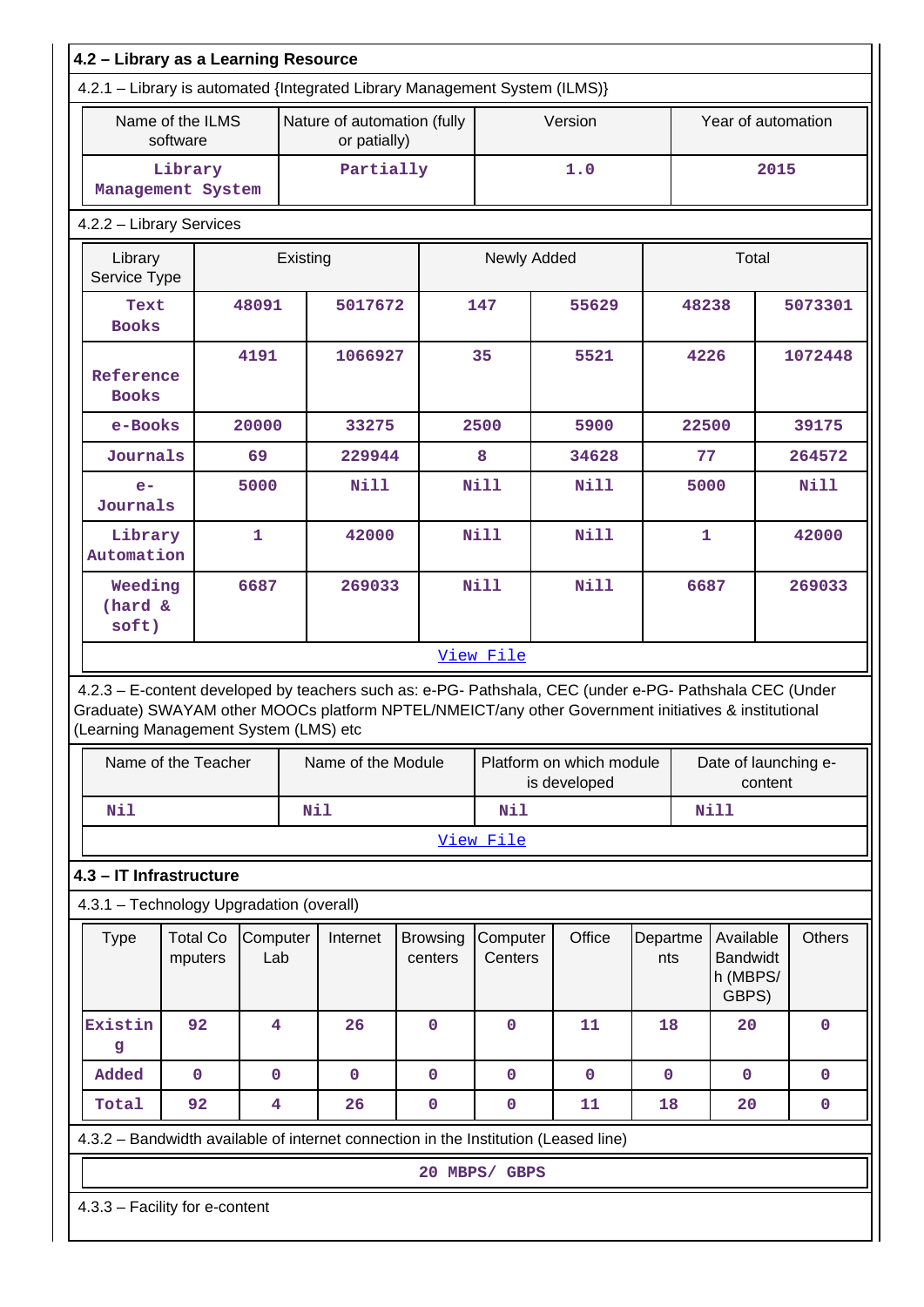| Name of the e-content development facility | Provide the link of the videos and media centre and<br>recording facility |
|--------------------------------------------|---------------------------------------------------------------------------|
| Nil                                        | ונאו                                                                      |

### **4.4 – Maintenance of Campus Infrastructure**

 4.4.1 – Expenditure incurred on maintenance of physical facilities and academic support facilities, excluding salary component, during the year

| Assigned Budget on<br>academic facilities | Expenditure incurred on<br>maintenance of academic<br>facilities | Assigned budget on<br>physical facilities | Expenditure incurredon<br>maintenance of physical<br>facilites |
|-------------------------------------------|------------------------------------------------------------------|-------------------------------------------|----------------------------------------------------------------|
| 1500000                                   | 1344415                                                          | 1850000                                   | 2093957                                                        |

 4.4.2 – Procedures and policies for maintaining and utilizing physical, academic and support facilities - laboratory, library, sports complex, computers, classrooms etc. (maximum 500 words) (information to be available in institutional Website, provide link)

 **The procedures and policies for maintaining and utilizing physical, academic and support facilities in the college are well established. The college ensures that the utilization of available resources and maintenance of various facilities are done in a systematic manner. All Heads submit their requirements for the year and the maintenance requirements of their departments at the beginning of the session to the Principal. In the laboratories the concerned laboratory staff looks after the cleanliness and maintenance of the equipments and other materials of the lab needed for experiments, in consultation with the Head of the Department. For any repair of the lab equipments the concerned vendor is contacted and the work is done. The stock register of all the departments are updated regularly. Every department is allocated a library budget each year for their requirement of books. The Head of the department submits the list of books required to the librarian. The Library committee in its meeting takes care of all issues related with the needs of library. The library committee in consultation with Principal takes the decision on weeding out of old books as and when required. To ensure return of books, 'No Dues Certificate' from library is mandatory for every student at the time of clearance. The physical facilities are maintained through annual maintenance contracts. The college has services of electrician, carpenter, mason, plumber and gardener who ensure that any wear and tear is taken care of immediately. The repair and maintenance of furniture and other necessities of the classroom are done before the beginning of the session. The annual contract for the cleanliness of all infrastructure of the college is given to a contractor, who along with his support staff takes care of maintaining cleanliness in the whole college premises, classrooms and office along with the systematic disposal of all kinds of waste. The department of Physical Education in consultation with the Principal looks after the maintenance of the sports ground. The Head of the department takes the service of the related people as and when required for the works to be done in the ground. The maintenance of the computers of the college is done by the agency Saffron IT Solutions. The agency has deputed his man in the college who visits twice a week or as per need to take care of any problem in any computer related to software or hardware and up gradation of the system. The maintenance of the college website and the broadband connection are done though annual contracts with the concerned agencies.**

<http://skpckamptee.org/i/college-policies.html>

### **CRITERION V – STUDENT SUPPORT AND PROGRESSION**

**5.1 – Student Support**

5.1.1 – Scholarships and Financial Support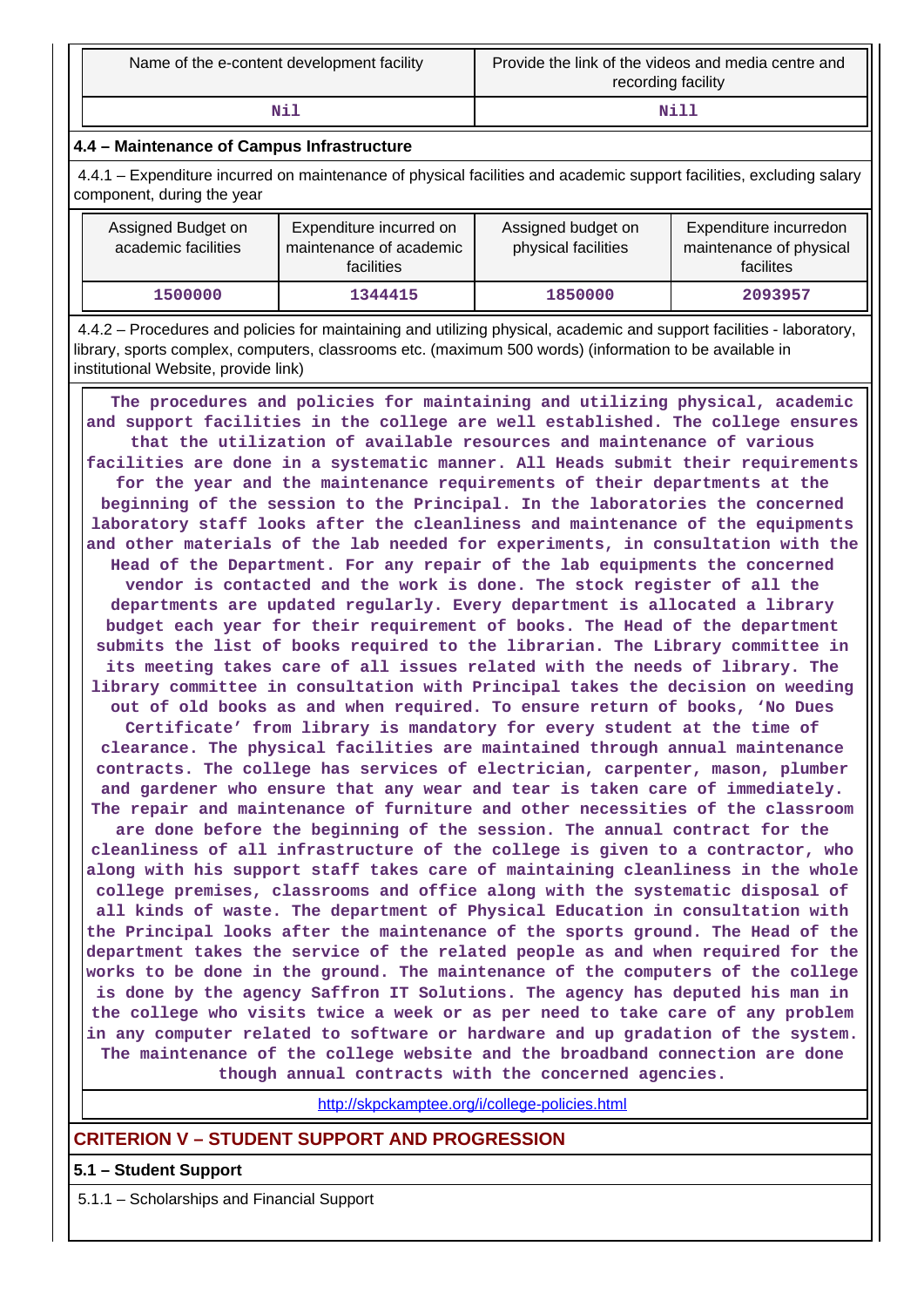|                                         | Name/Title of the scheme             | Number of students | Amount in Rupees |  |
|-----------------------------------------|--------------------------------------|--------------------|------------------|--|
| Financial Support<br>from institution   | Extra Curriculum<br>Activities (ECA) | 2160               | 371318           |  |
| Financial Support<br>from Other Sources |                                      |                    |                  |  |
| a) National                             | Scholarship<br>Schemes               | 1335               | 3327021          |  |
| b) International                        | Nill<br>0                            |                    | 0                |  |
| View File                               |                                      |                    |                  |  |

 5.1.2 – Number of capability enhancement and development schemes such as Soft skill development, Remedial coaching, Language lab, Bridge courses, Yoga, Meditation, Personal Counselling and Mentoring etc.,

| Name of the capability<br>enhancement scheme          | Date of implemetation | Number of students<br>enrolled | Agencies involved                   |  |  |
|-------------------------------------------------------|-----------------------|--------------------------------|-------------------------------------|--|--|
| Artificial Flower<br>Making Workshop                  | 10/10/2019            | 35                             | Department of<br>Home Economics     |  |  |
| Bridge Course in<br>English                           | 24/09/2019            | 13                             | Department of<br>English            |  |  |
| Remedial Coaching                                     | 12/09/2019            | 15                             | Department of<br>Mathematics        |  |  |
| Bridge Course in<br>Zoology                           | 03/09/2019            | 27                             | Department of<br>Zoology            |  |  |
| Library<br>Orientation Program                        | 20/08/2019            | 145                            | Library<br>Department               |  |  |
| Certificate<br>Course in<br>Functional English        | 09/08/2019            | 25                             | Department of<br>English            |  |  |
| QVersity Seminar<br>on Online Courses                 | 26/07/2019            | 77                             | Department of<br>Computer Science   |  |  |
| Bridge Course in<br>Mathematics                       | 16/07/2019            | 65                             | Department of<br>Mathematics        |  |  |
| One Month Yoga<br>Meditation<br>Certificate Course    | 15/07/2019            | 35                             | Department of<br>Physical Education |  |  |
| One Month<br>Certificate Course<br>on Come Learn Urdu | 12/07/2019            | 10                             | Department of<br>Urdu               |  |  |
| View File                                             |                       |                                |                                     |  |  |

 5.1.3 – Students benefited by guidance for competitive examinations and career counselling offered by the institution during the year

| Year | Name of the<br>scheme                        | Number of<br>benefited<br>students for<br>competitive<br>examination | Number of<br>benefited<br>students by<br>career<br>counseling<br>activities | Number of<br>students who<br>have passedin<br>the comp. exam | Number of<br>studentsp placed |
|------|----------------------------------------------|----------------------------------------------------------------------|-----------------------------------------------------------------------------|--------------------------------------------------------------|-------------------------------|
| 2019 | $Open -$<br><b>Book General</b><br>Knowledge | 110                                                                  | 110                                                                         | Nill                                                         | Nill                          |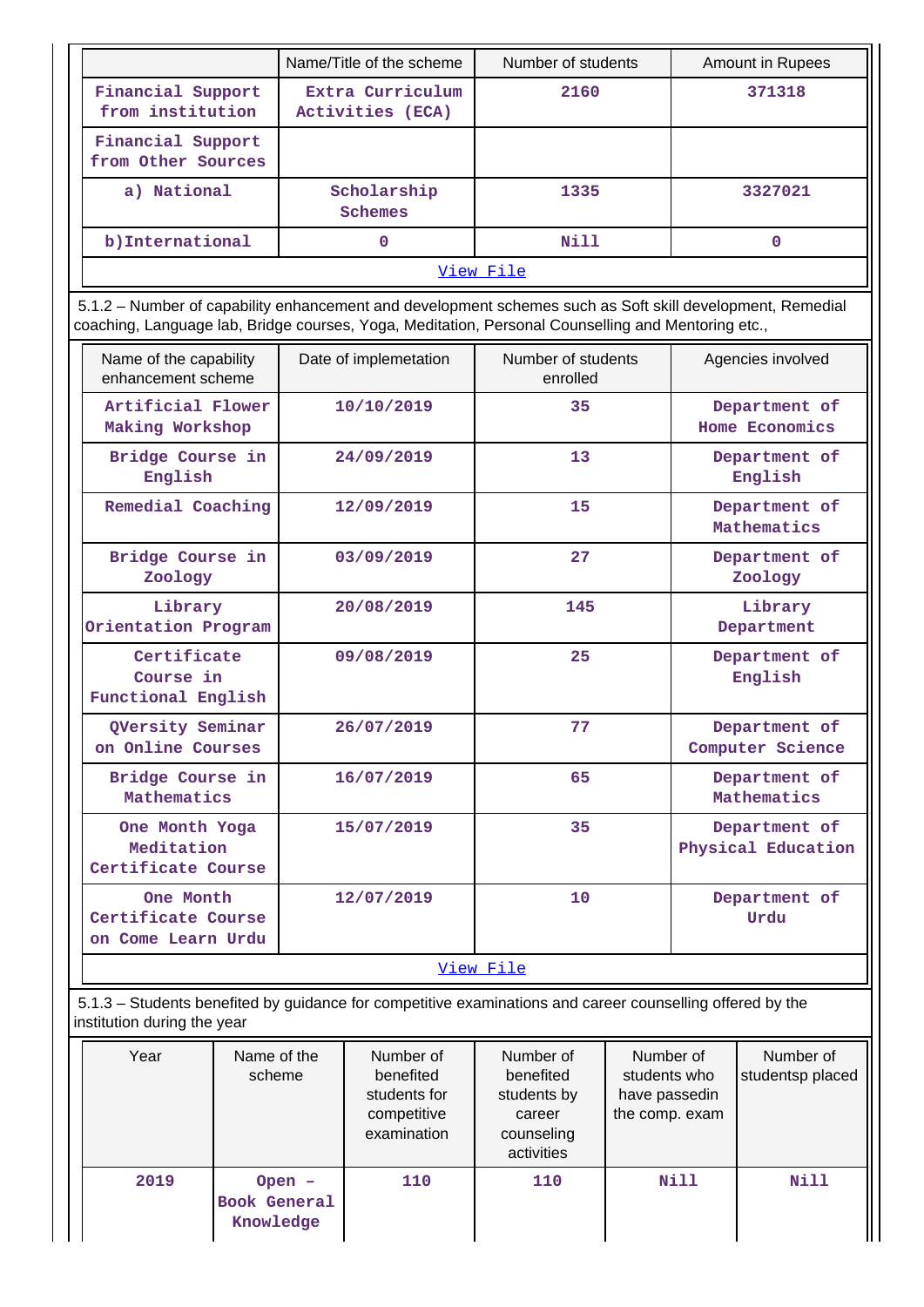|      | Competition<br>of session<br>of $2019 - 20$                                                                                  |     |     |             |             |
|------|------------------------------------------------------------------------------------------------------------------------------|-----|-----|-------------|-------------|
| 2019 | Qversity<br>Seminar on<br>Online<br>Courses on<br>26/07/2019                                                                 | 77  | 77  | <b>Nill</b> | <b>Nill</b> |
| 2019 | Seminar on<br>Careers in<br>Health &<br>Management<br>Sector on<br>14/09/2019                                                | 30  | 30  | <b>Nill</b> | <b>Nill</b> |
| 2019 | Coaching<br>for Entry in<br>Services<br>Workshop on<br>20/09/2019                                                            | 100 | 100 | <b>Nill</b> | 18          |
| 2020 | Career<br>counselling<br>by USA<br>Dental<br>Solution on<br>04/01/2020                                                       | 48  | 48  | <b>Nill</b> | <b>Nill</b> |
| 2020 | Career<br>counselling<br>by USA<br>Dental<br>Solution on<br>20/01/2020                                                       | 46  | 46  | <b>Nill</b> | <b>Nill</b> |
| 2020 | Career<br>counselling<br>by Edubridge<br>Learning<br>Private<br>Limited on<br>22/01/2020                                     | 29  | 29  | Nill        | <b>Nill</b> |
| 2020 | Awareness<br>Seminar<br>regarding<br>Air-Force<br>Recruitments<br>on<br>05/02/2020                                           | 158 | 158 | <b>Nill</b> | <b>Nill</b> |
| 2020 | Career<br>Guidance<br>Program on<br>Importance &<br>Scope of<br>Hospital Adm<br>inistration<br>in<br>Healthcare<br>Sector on | 94  | 94  | <b>Nill</b> | <b>Nill</b> |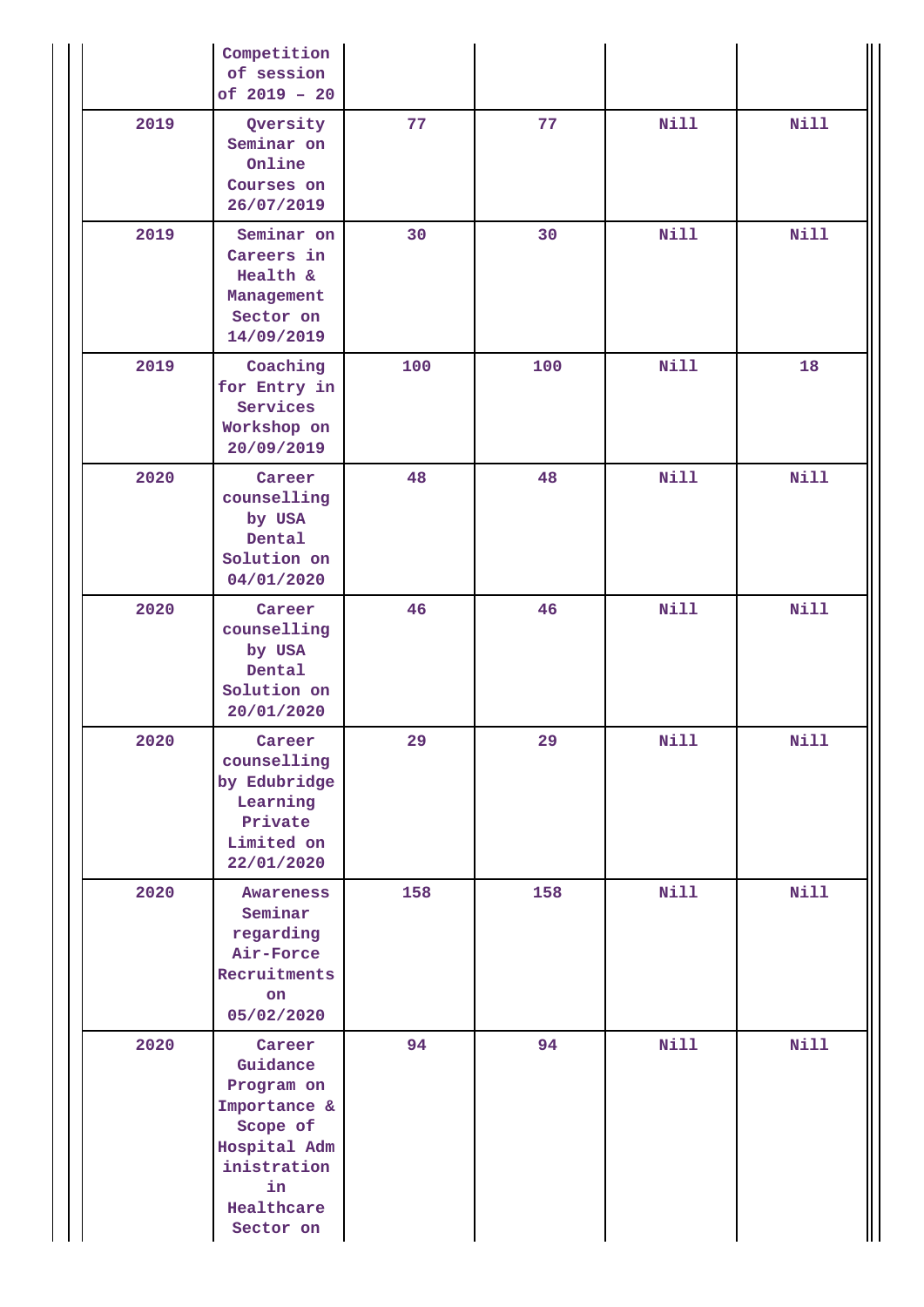|                                                                               | 08/02/2020                                                             |                                |                                    |                                                                                                                |                                     |
|-------------------------------------------------------------------------------|------------------------------------------------------------------------|--------------------------------|------------------------------------|----------------------------------------------------------------------------------------------------------------|-------------------------------------|
| 2020                                                                          | Career<br>counselling<br>by USA<br>Dental<br>Solution on<br>12/02/2020 | 60                             | 60                                 | Nill                                                                                                           | Nill                                |
|                                                                               |                                                                        |                                | View File                          |                                                                                                                |                                     |
| harassment and ragging cases during the year                                  |                                                                        |                                |                                    | 5.1.4 – Institutional mechanism for transparency, timely redressal of student grievances, Prevention of sexual |                                     |
| Total grievances received                                                     |                                                                        | Number of grievances redressed |                                    | Avg. number of days for grievance<br>redressal                                                                 |                                     |
|                                                                               | <b>Nill</b>                                                            |                                | Nill                               |                                                                                                                | <b>Nill</b>                         |
| 5.2 - Student Progression                                                     |                                                                        |                                |                                    |                                                                                                                |                                     |
| 5.2.1 - Details of campus placement during the year                           |                                                                        |                                |                                    |                                                                                                                |                                     |
|                                                                               | On campus                                                              |                                |                                    | Off campus                                                                                                     |                                     |
| Nameof<br>organizations<br>visited                                            | Number of<br>students<br>participated                                  | Number of<br>stduents placed   | Nameof<br>organizations<br>visited | Number of<br>students<br>participated                                                                          | Number of<br>stduents placed        |
| Tata Consu<br><b>ltancies</b><br>Limited and<br><b>USA Dental</b><br>Solution | 83                                                                     | 21                             | Nill                               | <b>Nill</b>                                                                                                    | <b>Nill</b>                         |
|                                                                               |                                                                        |                                | View File                          |                                                                                                                |                                     |
| 5.2.2 - Student progression to higher education in percentage during the year |                                                                        |                                |                                    |                                                                                                                |                                     |
| Year                                                                          | Number of<br>students<br>enrolling into<br>higher education            | Programme<br>graduated from    | Depratment<br>graduated from       | Name of<br>institution joined                                                                                  | Name of<br>programme<br>admitted to |
| 2020                                                                          | $\overline{a}$                                                         | B. Sc.                         | Computer<br>Science                | Prof. Ram<br>Meghe<br>Institute of<br>Technology &<br>Research,<br>Amravati                                    | M. C. A.                            |
| 2020                                                                          | $\overline{a}$                                                         | B. Sc.                         | Mathematics                        | Department<br>οf<br>Mathematics,<br>RTM Nagpur<br>University,<br>Nagpur                                        | M. Sc.<br>Mathematics               |
|                                                                               |                                                                        | B. Sc.                         | IT                                 | <b>SASTRA</b>                                                                                                  | M. C. A.                            |
| 2020                                                                          | 3                                                                      |                                |                                    | University,<br>Tamilnadu                                                                                       |                                     |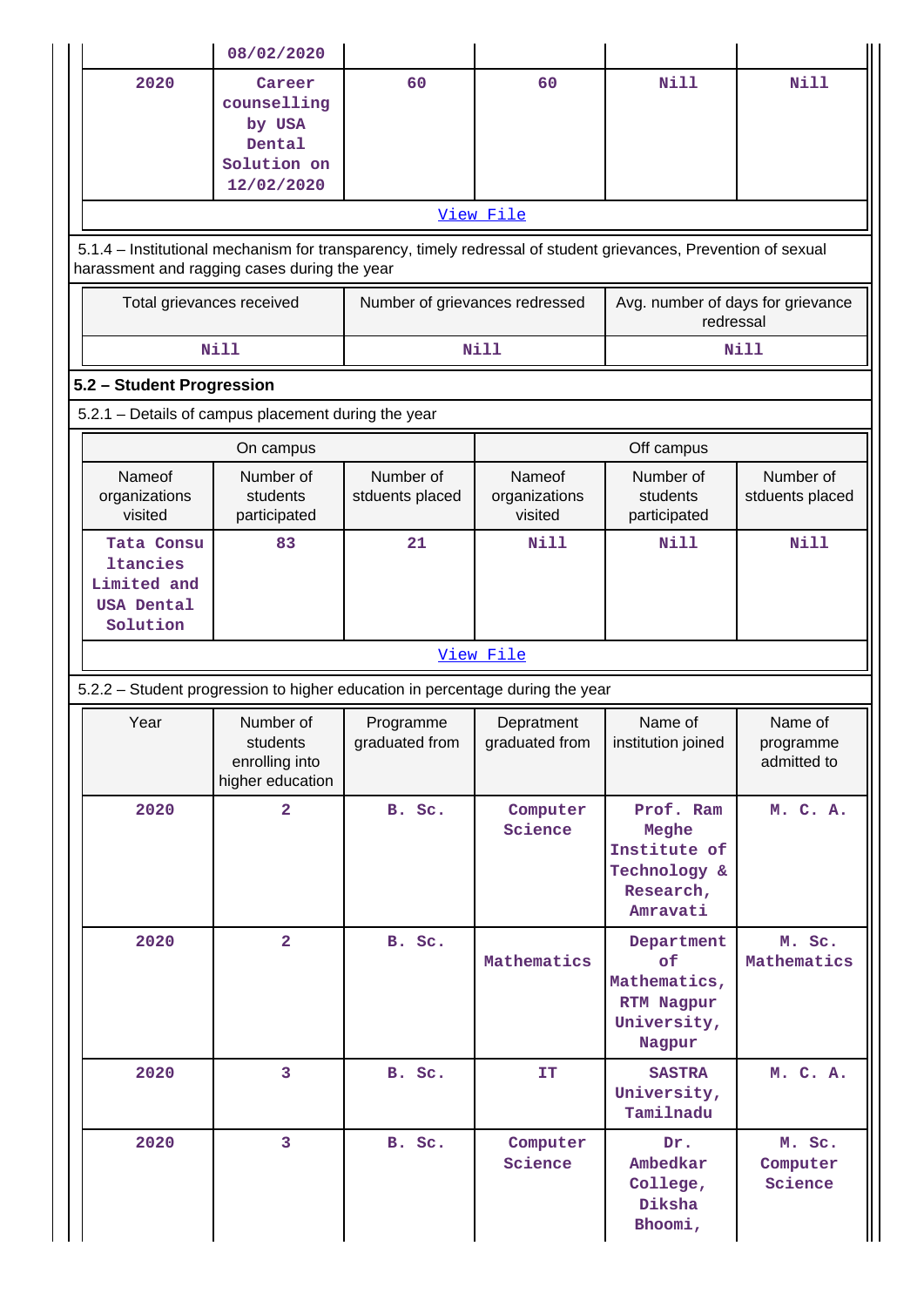|      |                |              |                     | Nagpur                                                                                                                                                                         |                               |
|------|----------------|--------------|---------------------|--------------------------------------------------------------------------------------------------------------------------------------------------------------------------------|-------------------------------|
| 2020 | 4              | B. Sc.       | Computer<br>Science | Department<br>of<br>Electronics<br>& Compter<br>Science, RTM<br>Nagpur<br>University,<br>Nagpur                                                                                | M. Sc.<br>Computer<br>Science |
| 2020 | 5              | B. Sc.       | Chemistry           | Virohan<br>Institute of<br>Health &<br>Management<br>Science,<br>Nagpur                                                                                                        | D. M. L.T                     |
| 2020 | $\overline{4}$ | <b>B.</b> A. | Sociology           | Seth<br>Kesarimal<br>Porwal<br>College of<br>Arts &<br>Science &<br>Commerce,<br>Kamptee,<br>Nagpur                                                                            | M. A.<br>Sociology            |
| 2020 | 17             | B. Sc.       | Microbiology        | Seth<br>Kesarimal<br>Porwal<br>College of<br>Arts &<br>Science &<br>Commerce,<br>Kamptee,<br>Nagpur                                                                            | M. Sc.<br>Microbiology        |
| 2020 | 17             | B. Sc.       | Chemistry           | Seth<br>Kesarimal<br>Porwal<br>College of<br>Arts &<br>Science &<br>Commerce,<br>Kamptee,<br>Nagpur                                                                            | M. Sc.<br>Chemistry           |
| 2020 | 82             | B. Com.      | Commerce            | Seth<br>Kesarimal<br>Porwal<br>College of<br>Arts Science<br>Commerce,<br>Kamptee,<br>NagpurSeth<br>Kesarimal<br>Porwal<br>College of<br>Arts Science<br>Commerce,<br>Kamptee, | M. Com.                       |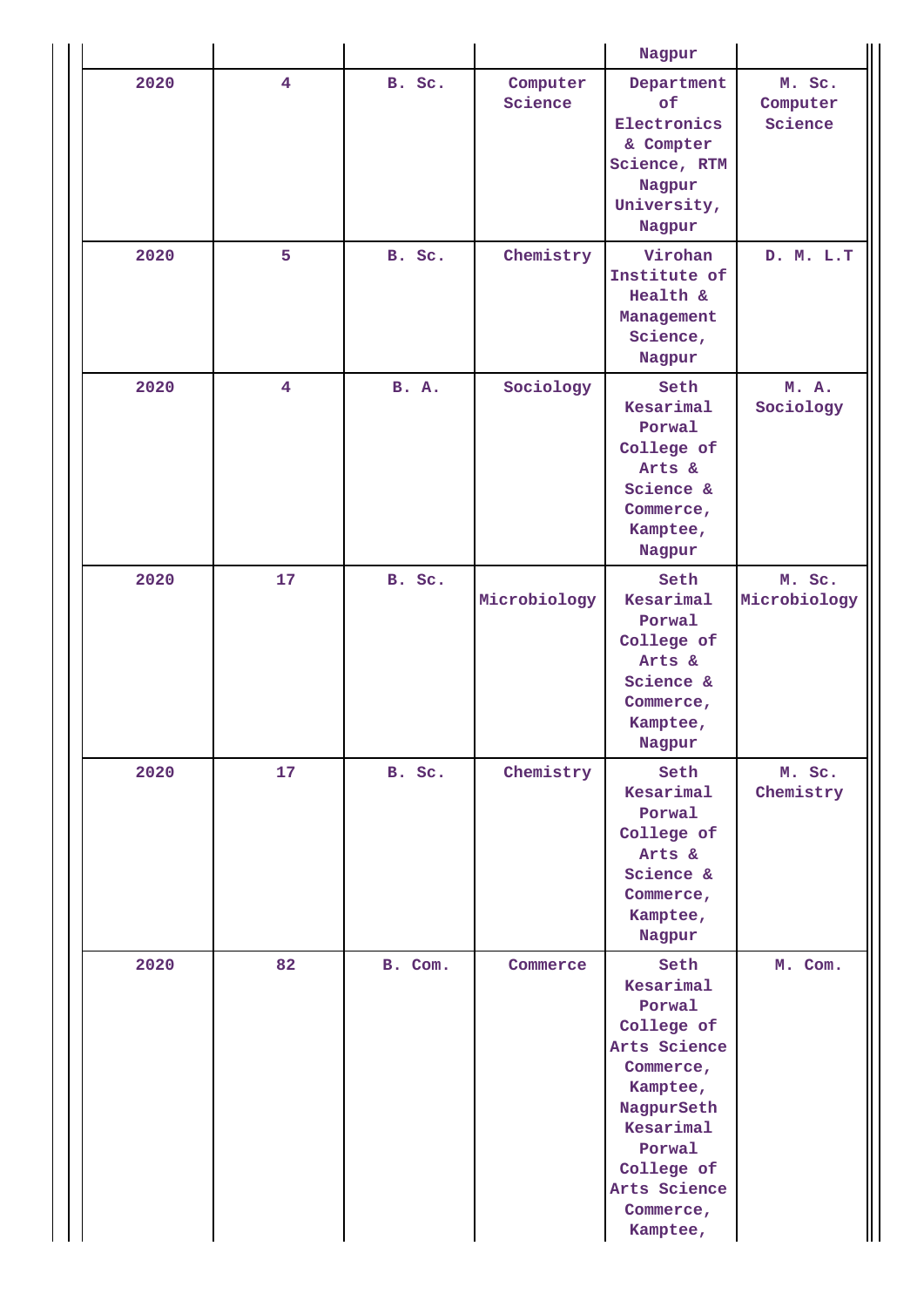|                                                                                                                                                                                        |           |                    | Nagpur                                  |                        |  |  |  |
|----------------------------------------------------------------------------------------------------------------------------------------------------------------------------------------|-----------|--------------------|-----------------------------------------|------------------------|--|--|--|
|                                                                                                                                                                                        | View File |                    |                                         |                        |  |  |  |
| 5.2.3 - Students qualifying in state/ national/ international level examinations during the year<br>(eg:NET/SET/SLET/GATE/GMAT/CAT/GRE/TOFEL/Civil Services/State Government Services) |           |                    |                                         |                        |  |  |  |
| <b>Items</b>                                                                                                                                                                           |           |                    | Number of students selected/ qualifying |                        |  |  |  |
| <b>NET</b>                                                                                                                                                                             |           |                    | 1                                       |                        |  |  |  |
| <b>SET</b>                                                                                                                                                                             |           |                    | $\mathbf{1}$                            |                        |  |  |  |
|                                                                                                                                                                                        |           | View File          |                                         |                        |  |  |  |
| 5.2.4 - Sports and cultural activities / competitions organised at the institution level during the year                                                                               |           |                    |                                         |                        |  |  |  |
| Activity                                                                                                                                                                               | Level     |                    |                                         | Number of Participants |  |  |  |
| Debate Competition                                                                                                                                                                     |           | <b>State</b>       |                                         | 38                     |  |  |  |
| Volleyball Competition                                                                                                                                                                 |           | Inter Section      |                                         | 24                     |  |  |  |
| Athletics (Men)<br>Coaching Camp                                                                                                                                                       |           | College            |                                         | $22 \overline{)}$      |  |  |  |
| Football (Women)<br>Coaching Camp                                                                                                                                                      |           | College            |                                         | 35                     |  |  |  |
| Football (Men) Coaching<br>Camp                                                                                                                                                        |           | College            |                                         | 45                     |  |  |  |
| Open - Book General<br>Knowledge Competition                                                                                                                                           |           | College            |                                         | 110                    |  |  |  |
| Ghazal Competition                                                                                                                                                                     |           | Inter - Collegiate |                                         | 14                     |  |  |  |
| Poster Competition on<br>Save Environment                                                                                                                                              | College   |                    |                                         | 27                     |  |  |  |
| Rangoli Competition on<br>Immunology                                                                                                                                                   |           | College            |                                         | 20                     |  |  |  |
| Artificial Flower<br>Making Workshop                                                                                                                                                   |           | College            |                                         | 35                     |  |  |  |
| View File                                                                                                                                                                              |           |                    |                                         |                        |  |  |  |

### **5.3 – Student Participation and Activities**

 5.3.1 – Number of awards/medals for outstanding performance in sports/cultural activities at national/international level (award for a team event should be counted as one)

| Year | Name of the<br>award/medal                                                          | National/<br>Internaional | Number of<br>awards for<br><b>Sports</b> | Number of<br>awards for<br>Cultural | Student ID<br>number | Name of the<br>student   |
|------|-------------------------------------------------------------------------------------|---------------------------|------------------------------------------|-------------------------------------|----------------------|--------------------------|
| 2019 | Represen<br>ted RTMNU<br>Cricket<br>Team in To<br>urnaments<br>at Gwalior<br>Guntur | National                  | 1                                        | Nill                                | 511339               | Yash<br>Rathod           |
| 2019 | Represen<br>ted RTMNU<br>Football<br>Team in<br>Tournament                          | National                  | $\mathbf{1}$                             | Nill                                | 1900976              | <b>Naushad</b><br>Akhtar |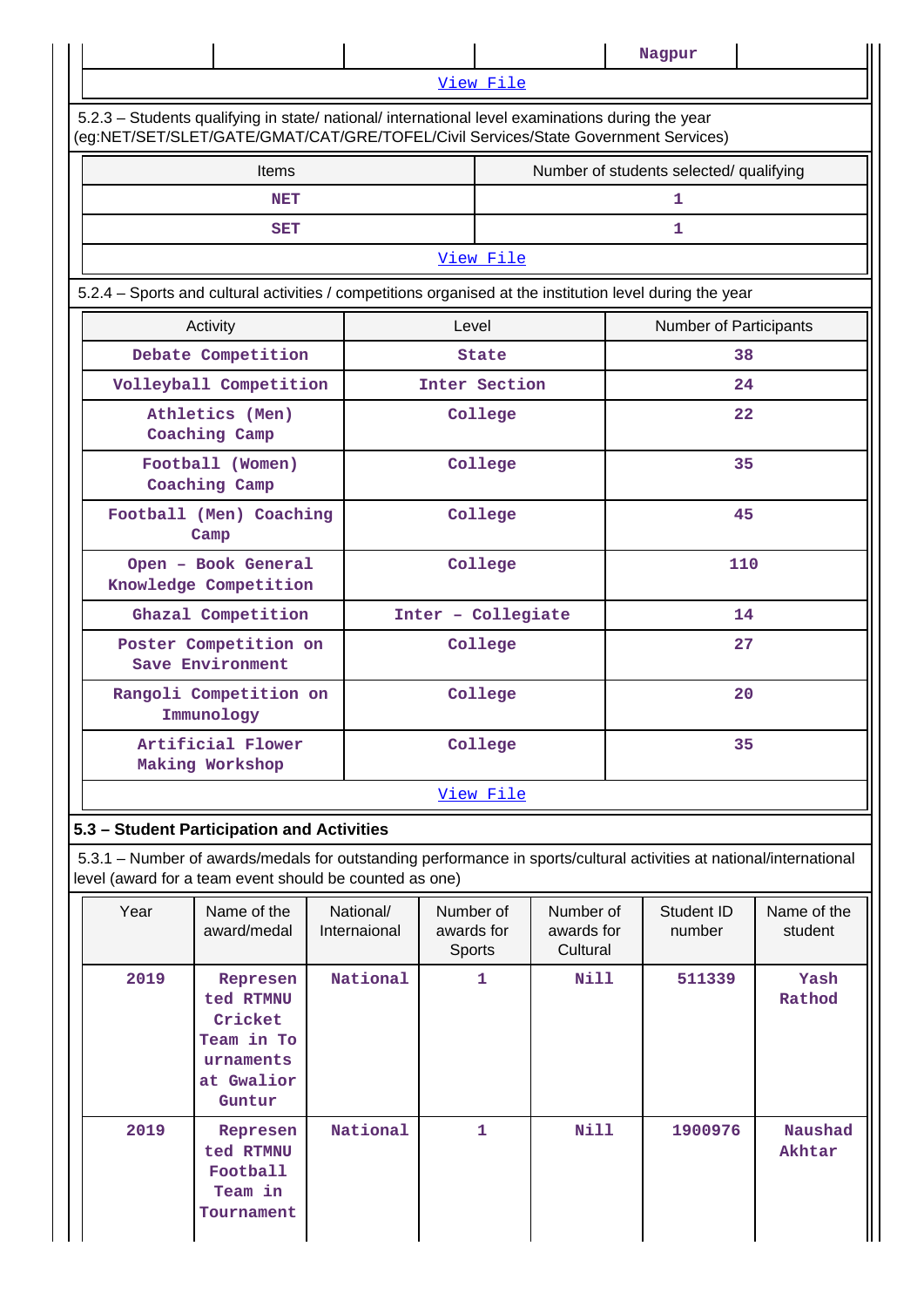|           | at Bhopal                                                                                 |          |              |             |         |                    |
|-----------|-------------------------------------------------------------------------------------------|----------|--------------|-------------|---------|--------------------|
| 2019      | Represen<br>ted RTMNU<br>Football<br>Team in<br>Tournament<br>at Bhopal                   | National | $\mathbf{1}$ | Nill        | 2013629 | Sahil<br>Meshram   |
| 2019      | Represen<br>ted RTMNU<br>Football<br>Team in<br>Tournament<br>at Bhopal                   | National | $\mathbf{1}$ | <b>Nill</b> | 477792  | Ata Ur<br>Rahman   |
| 2019      | Particip<br>ated in<br>21st Usha<br>National<br>Athletics<br>Championsh<br>ip at<br>Delhi | National | $\mathbf{1}$ | Nill        | 1797838 | Subham<br>Singnath |
| 2019      | Represen<br>ted RTMNU<br>in All<br>India<br>Boxing Cha<br>mpionship<br>at Meerut          | National | $\mathbf{1}$ | Nill        | 453259  | Priya<br>Janbandhu |
| View File |                                                                                           |          |              |             |         |                    |

 5.3.2 – Activity of Student Council & representation of students on academic & administrative bodies/committees of the institution (maximum 500 words)

 **The college being an affiliated college of Rashtrasant Tukadoji Maharaj Nagpur University, Nagpur has to form the student council according to the directions and norms of the University every year and conduct the elections and nominate students on the student council. But for the session 2019 – 2020 the University has not issued any directions for the formation of the student council. Hence, an ad – hoc student council was formed by the college for the session 2019 – 2020. The Principal of the college nominated six students – one each from B. Sc., M. Sc., B. A., M. A., B. Com. and M. Com. On this ad–hoc body. The role of student council is to ensure an active participation of students in administrative and academic planning at all stages. The council collaborates with all the students to serve college community and provide a means for students to express and assist in college affairs. The student council provides an opportunity to students to develop leadership by organizing and carrying out college activities. The student council works as the voice of all the students of the college. Apart from student council, the college ensures that students are given representation in the committees which are related to students. The conveners of the committees are given freedom to nominate one or more student in their respective committees so as to ensure smooth and effective functioning in the related issues. Student representation is given in various committees such as IQAC, College Magazine Editorial Board, Women Development Cell, Gramonnati Cell, Internal Complaints Committee, Extra Curricular Activities**

**Committee, Social Awareness Cell and Environmental Awareness Protection Cell. Also students have active participation and representation in the various student societies formed like Bhasha Abhyas Mandal, Chemical Society,**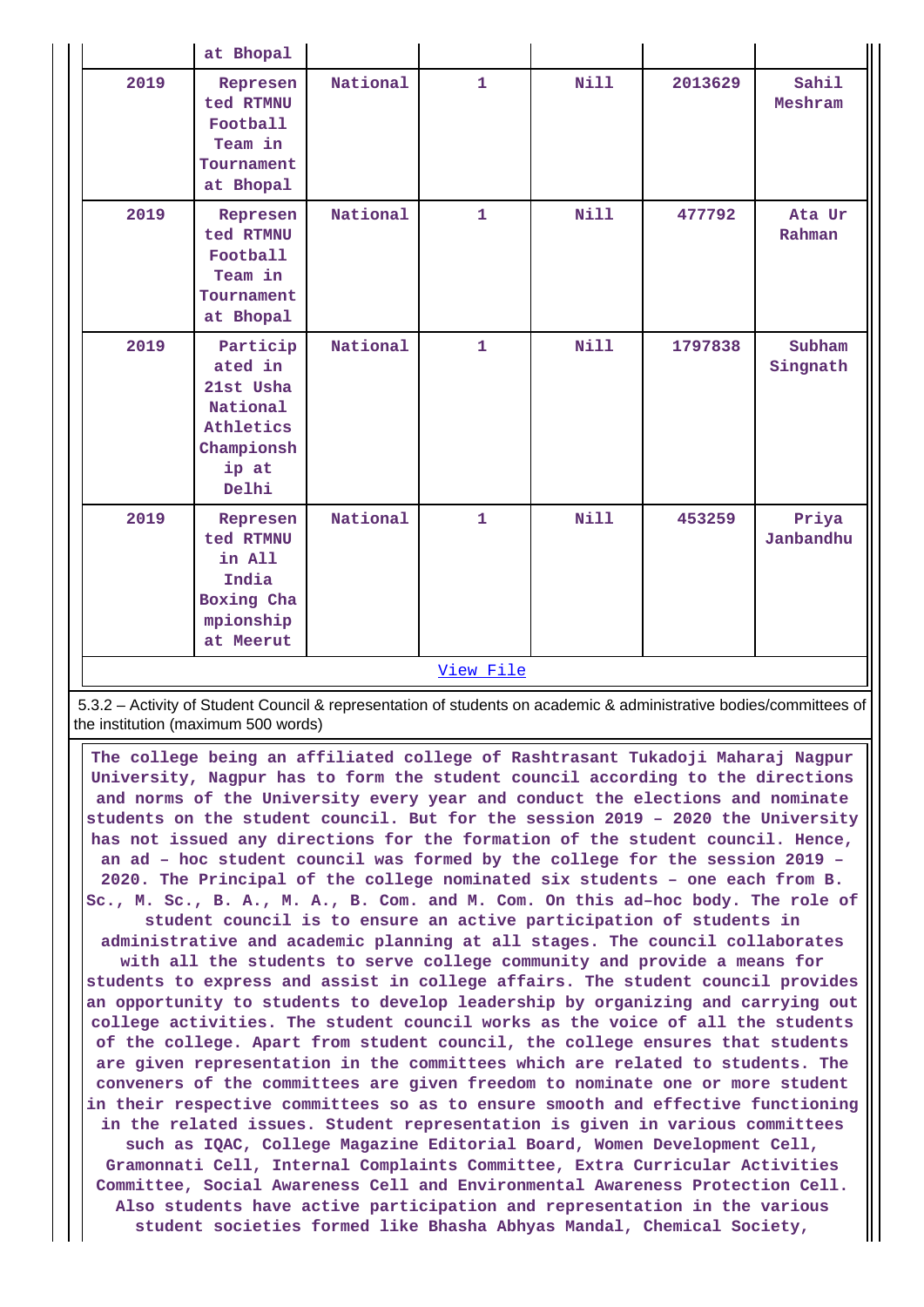# **Microbiology Biochemistry Students Society, Itihas Abhyas Mandal, Arthashstra Abhyas Mandal etc. for organizing and conducting programs in their respective**

**fields.**

### **5.4 – Alumni Engagement**

5.4.1 – Whether the institution has registered Alumni Association?

 **No**

5.4.2 – No. of enrolled Alumni:

5.4.3 – Alumni contribution during the year (in Rupees) :

**0**

**0**

5.4.4 – Meetings/activities organized by Alumni Association :

**Nil** 

### **CRITERION VI – GOVERNANCE, LEADERSHIP AND MANAGEMENT**

**6.1 – Institutional Vision and Leadership**

 6.1.1 – Mention two practices of decentralization and participative management during the last year (maximum 500 words)

 **College ensures that a decentralized system exists in its activities which involve maximum participation of staff members and students. The Principal is ably supported by two Vice – Principals, Head of the Departments and all teaching and non – teaching staff members in all the activities of the college as and when required. Students are given representation in the various college committees to carry out different activities of the college.Two practices of decentralization and participative management during the last year are as follows: 1. Organization of Conferences: College has organized one International Conference, two national Conferences, one Regional Workshop and two Webinars in the session 2019 – 2020. All these activities have been successfully accomplished by following the practice of decentralization and participative management in their organization. The Principal and IQAC Coordinator in consultation with the Management chalked out the initial details regarding their organization. The Principal nominated a Convener and Organizing Secretary for the events. The Convener and Organizing Secretary in association with IQAC Coordinator, Vice – Principals and Principal finalized the entire Committee Members list. Principal took meetings of all the Committee Members so that the necessary set up can be done and briefed regarding the work to be done. All the members with the support of teaching, non – teaching staff members and students managed all the works related to the arrangements and set up to be done for the event. With the active participation of every staff member and students these events were organized in a very smooth, systematic and well planned manner. 2. Extra Curricular Activities Committee: The Principal and IQAC coordinator prepare the extracurricular activities committee at the beginning of the session. One of the teachers is nominated as the convener of the committee by the Principal. The convener takes a meeting of his committee members and chalks out a detailed program for the activities to be taken in consultation with IQAC. Accordingly sub – committees with one convener are made for each of the events. The convener of these committees nominates some students and non – teaching staff for the smooth organization of the event. All these members pass the necessary details and information regarding the event to all the students. Every teacher guides and motivates their students to participate in such activities. With the active participation of**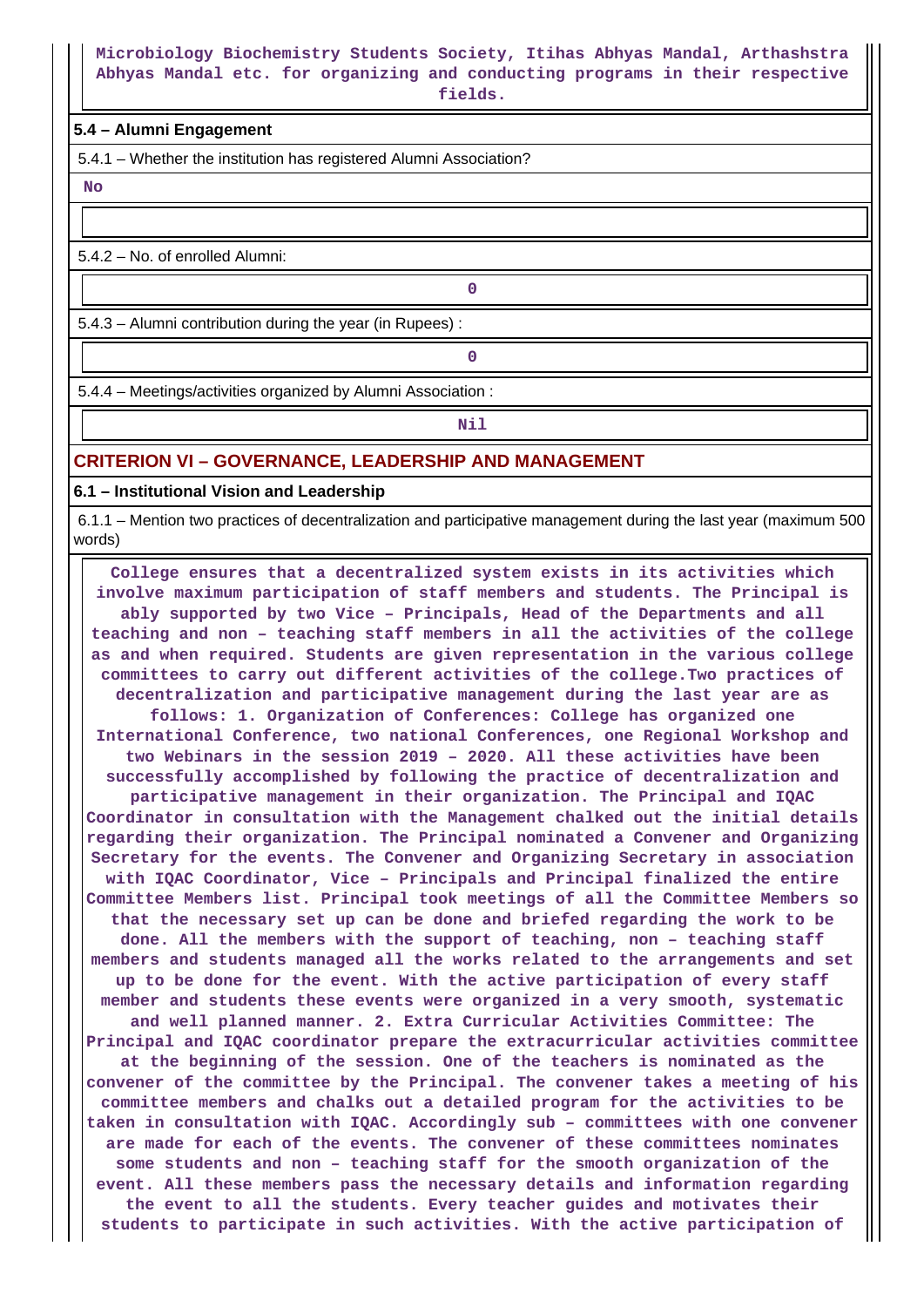6.1.2 – Does the institution have a Management Information System (MIS)?

*Yes* 

### **6.2 – Strategy Development and Deployment**

6.2.1 – Quality improvement strategies adopted by the institution for each of the following (with in 100 words each):

| <b>Strategy Type</b>       | Details                                                                                                                                                                                                                                                                                                                                                                                                                                                                                                                                                                                                                                                                                                                                                                                             |
|----------------------------|-----------------------------------------------------------------------------------------------------------------------------------------------------------------------------------------------------------------------------------------------------------------------------------------------------------------------------------------------------------------------------------------------------------------------------------------------------------------------------------------------------------------------------------------------------------------------------------------------------------------------------------------------------------------------------------------------------------------------------------------------------------------------------------------------------|
| Curriculum Development     | As the college is an affiliated<br>college of R. T. M. Nagpur University,<br>Nagpur, it has to follow the curriculum<br>prescribed by the University for the<br>entire Programme. Although the<br>curriculum is developed and prescribed<br>by the university, the faculty members<br>of the college take every steps and<br>efforts to implement the same in an<br>effective manner. In this session,<br>total 08 faculty members of the college<br>are involved in curriculum<br>restructuring / revision/ syllabus<br>development as the members of various<br>Board of Studies associated with R. T.<br>M. Nagpur University, Nagpur.                                                                                                                                                           |
| Teaching and Learning      | All departments ensure that teaching<br>techniques employed are learner<br>centric. Experimental learning is<br>ensured by providing hands on training<br>to students during practical classes.<br>Seminars, workshops, guest lectures,<br>group discussions, tutorials,<br>assignments, study tours, surveys and<br>project writing by students makes the<br>teaching learning more effective. Each<br>teacher maintains daily dairy to keep<br>track of completion of syllabus,<br>revision, remedial coaching, extra<br>lectures and other activities.<br>Inflibnet facility is provided to<br>faculties and students for access to e<br>- books and e - journals. All students<br>are assigned as mentees to some teacher<br>for mentoring to improve the overall<br>teaching learning process. |
| Examination and Evaluation | The college always adopts<br>transparency, confidentiality and<br>fairness in complete assessment<br>procedure related with examination and<br>evaluation of the students. The final<br>examination is conducted by the R. T.<br>M. Nagpur University, while internal<br>assessment is carried out by the<br>concerned departments. At the start of<br>session, college conducts induction<br>program, where students are updated                                                                                                                                                                                                                                                                                                                                                                   |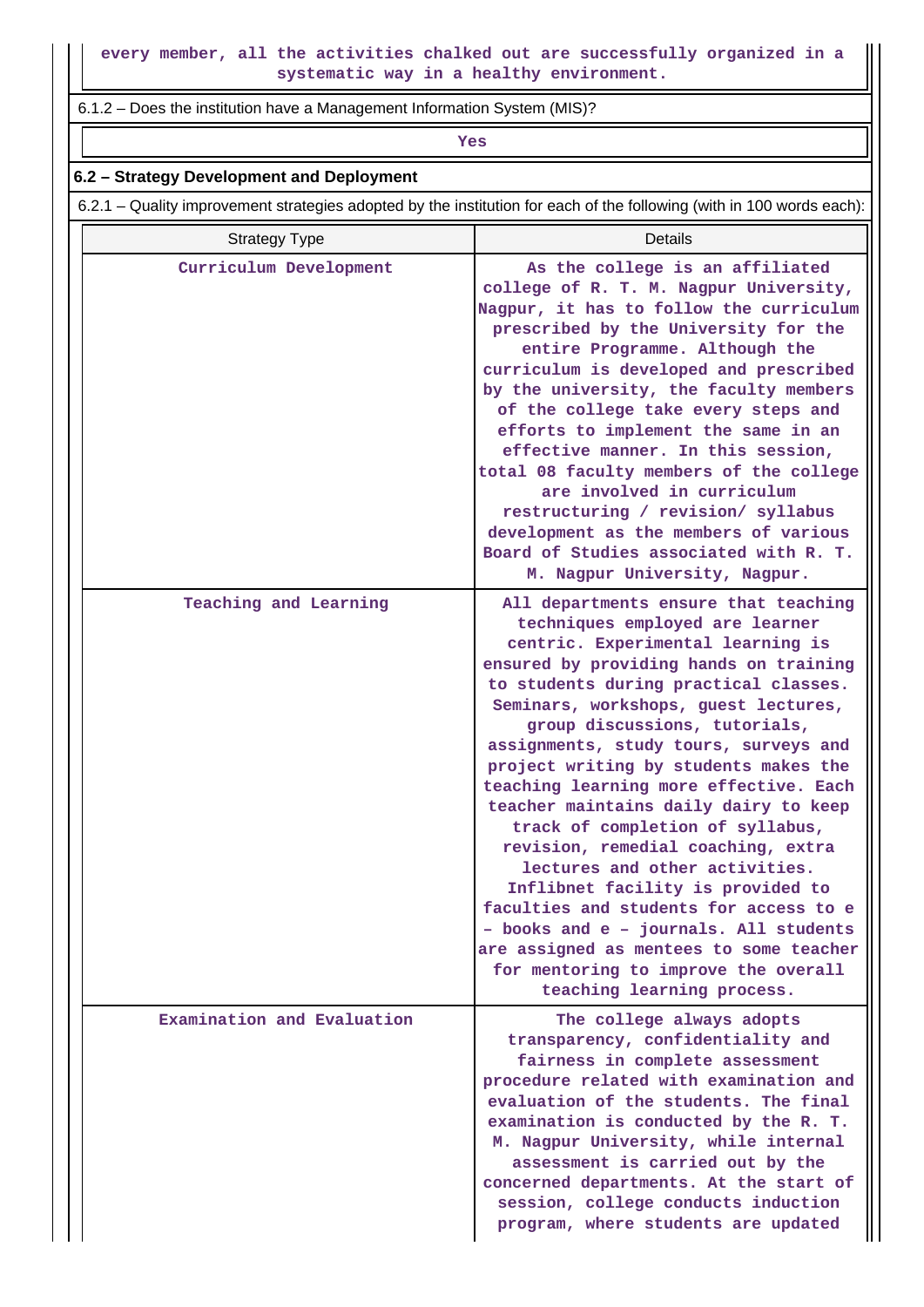|                                                               | about, the attendance requirements as<br>well as the passing criteria and the<br>grading system for the internal<br>assessments. College has formed a<br>College Examinations Committee which<br>conducts the final internal examination<br>in the college. Question banks are<br>provided and model answers are<br>discussed with students.                                                                                                                                                                                                                                                                                                                                                                                                            |
|---------------------------------------------------------------|---------------------------------------------------------------------------------------------------------------------------------------------------------------------------------------------------------------------------------------------------------------------------------------------------------------------------------------------------------------------------------------------------------------------------------------------------------------------------------------------------------------------------------------------------------------------------------------------------------------------------------------------------------------------------------------------------------------------------------------------------------|
| Research and Development                                      | The college encourages all its<br>faculty members for doing quality<br>research work and take up major and<br>minor research projects. College has<br>two recognized research centres in<br>department of Chemistry and<br>Microbiology. College gives incentives<br>for paper presentation in International<br>Conferences and paper publication in<br>renowned journals. In addition, best<br>researcher of the year award is given<br>by college to the eligible faculty<br>member. The percentage of staff with<br>Ph. D. is 81. The college has 13 Ph. D.<br>Supervisors. College faculties have<br>published 92 research papers in various<br>renowned and refereed journals.                                                                     |
| Library, ICT and Physical<br>Infrastructure / Instrumentation | The Library of the college uses<br>LIBMAN (Library Management system)<br>automation package software, version<br>1.0 for its functioning. Library is<br>member to NLIST subscription and access<br>to e-books and e-journals is provided<br>through NLIST. College has a seminar<br>hall with ICT facilities and a language<br>laboratory with all required<br>facilities. Every department has the<br>facility of computer along with<br>printer. The physical facilities are<br>maintained through annual maintenance<br>contracts. The college has services of<br>electrician, carpenter, mason, plumber<br>and gardener who ensure that any wear<br>and tear is taken care of immediately.<br>The instruments are purchased as per<br>requirements. |
| Human Resource Management                                     | Recruitments of staff of the college<br>are done by the Management as per<br>prescribed norms and procedures of UGC,<br>state government and the affiliating<br>university. The staff members are<br>encouraged for up grading their<br>academic qualifications and participate<br>in professional development programs.<br>Performance assessment of all staff<br>members is done every year by self-<br>appraisal method. Welfare measures are<br>provided to all staff members. The                                                                                                                                                                                                                                                                  |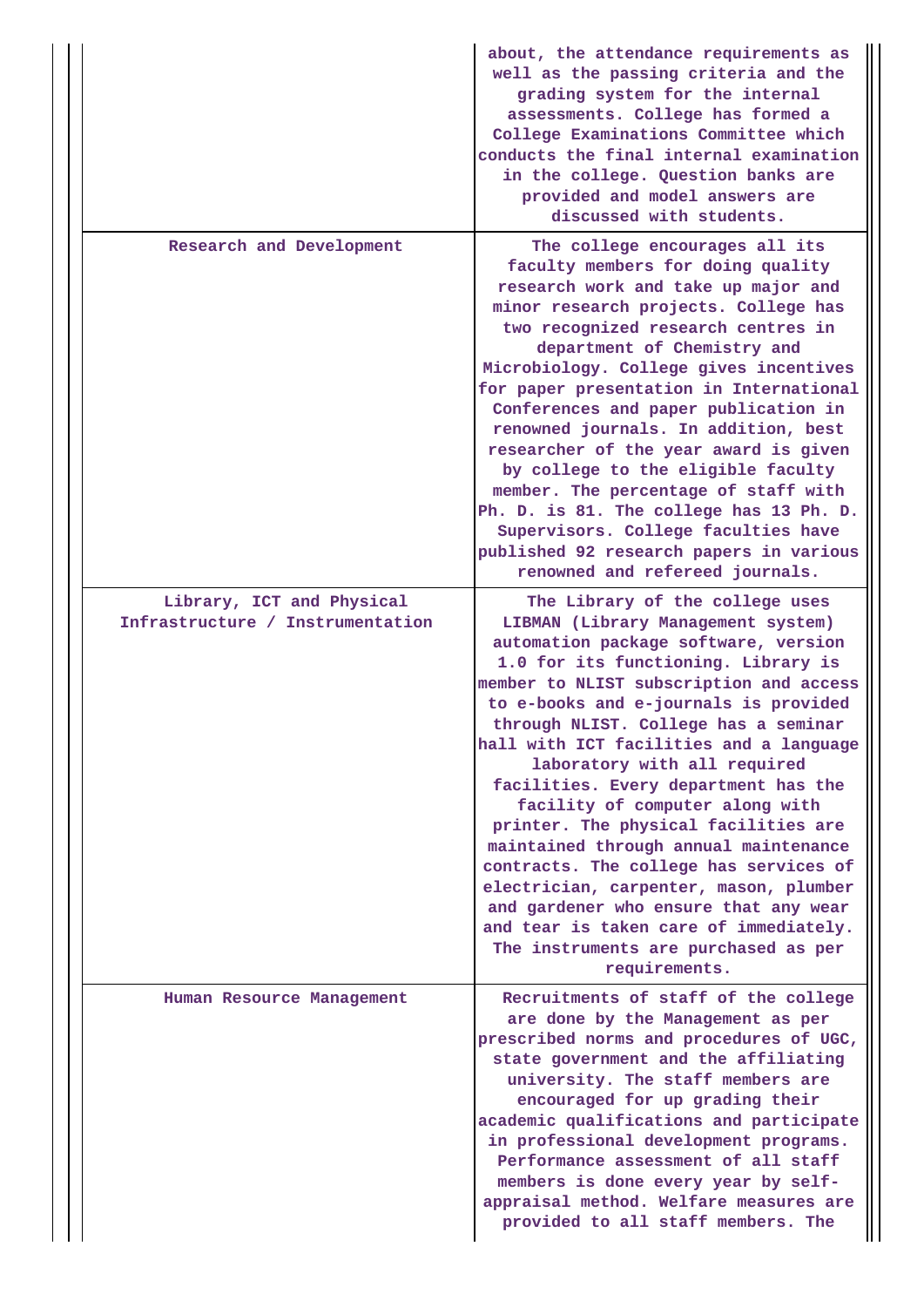|                                      | regular promotions of the staff members<br>are done according to the rules and<br>regulations of the government. Greater<br>role of students in all the activities<br>has also aided the human resource<br>capital of the college.                                                                                                                                                                                                                                                                                                                                                                                                                                                                                                                                                                                       |
|--------------------------------------|--------------------------------------------------------------------------------------------------------------------------------------------------------------------------------------------------------------------------------------------------------------------------------------------------------------------------------------------------------------------------------------------------------------------------------------------------------------------------------------------------------------------------------------------------------------------------------------------------------------------------------------------------------------------------------------------------------------------------------------------------------------------------------------------------------------------------|
| Industry Interaction / Collaboration | College has 6 MoU's with the<br>following institutions: 1. Yashwantrao<br>Chawhan Arts, Commerce Science College,<br>Lakhandur, Bhandara. 2. Quick Heal<br>Foundation, Pune. 3. Virohan Institute<br>of Health Management Sciences, Nagpur.<br>4. Maharashtra Center for<br>Entrepreneurship Development (MCED),<br>Aurangabad. 5. Edubridge Learning<br>Private Limited, Nagpur. 6. Kamla Nehru<br>Mahavidyalaya, Sakkardara Square,<br>Nagpur. Some faculties have research<br>collaboration with researchers in<br>foreign countries like Argentina,<br>Jordan, Qatar, Taiwan, UK, Sweden,<br>Israel, Spain and China. Some<br>departments organize industrial visits.<br>The sports ground is made available to<br>many organizations for sports<br>activities and civic authorities for<br>various social purposes. |
| Admission of Students                | Admissions of students are done as<br>per the schedule given by the<br>University. Admissions are done purely<br>on merit basis as per the norms<br>prescribed by the Government of<br>Maharashtra and the University. All<br>reservation policies are followed as<br>per rules and regulations stated by<br>Government of Maharashtra. Online<br>admissions are done in the college<br>using Mastersoft ERP software. College<br>prospectus contains the detailed<br>information about offline and online<br>admission procedure, fee structure,<br>courses offered, concessions, student<br>support systems, academic calendar,<br>rules and regulations, staff etc. The<br>same is also reflected on the college<br>website.                                                                                          |

| E-governace area         | Details                                                                                                                                                                                                                                                                                                           |
|--------------------------|-------------------------------------------------------------------------------------------------------------------------------------------------------------------------------------------------------------------------------------------------------------------------------------------------------------------|
| Planning and Development | The academic calendar for the session<br>is made available on the college<br>website for everyone's reference which<br>contains the details of college<br>activities and other events including<br>holidays. IQAC circulates its notices<br>and other reports to departments<br>through e - mails and messages on |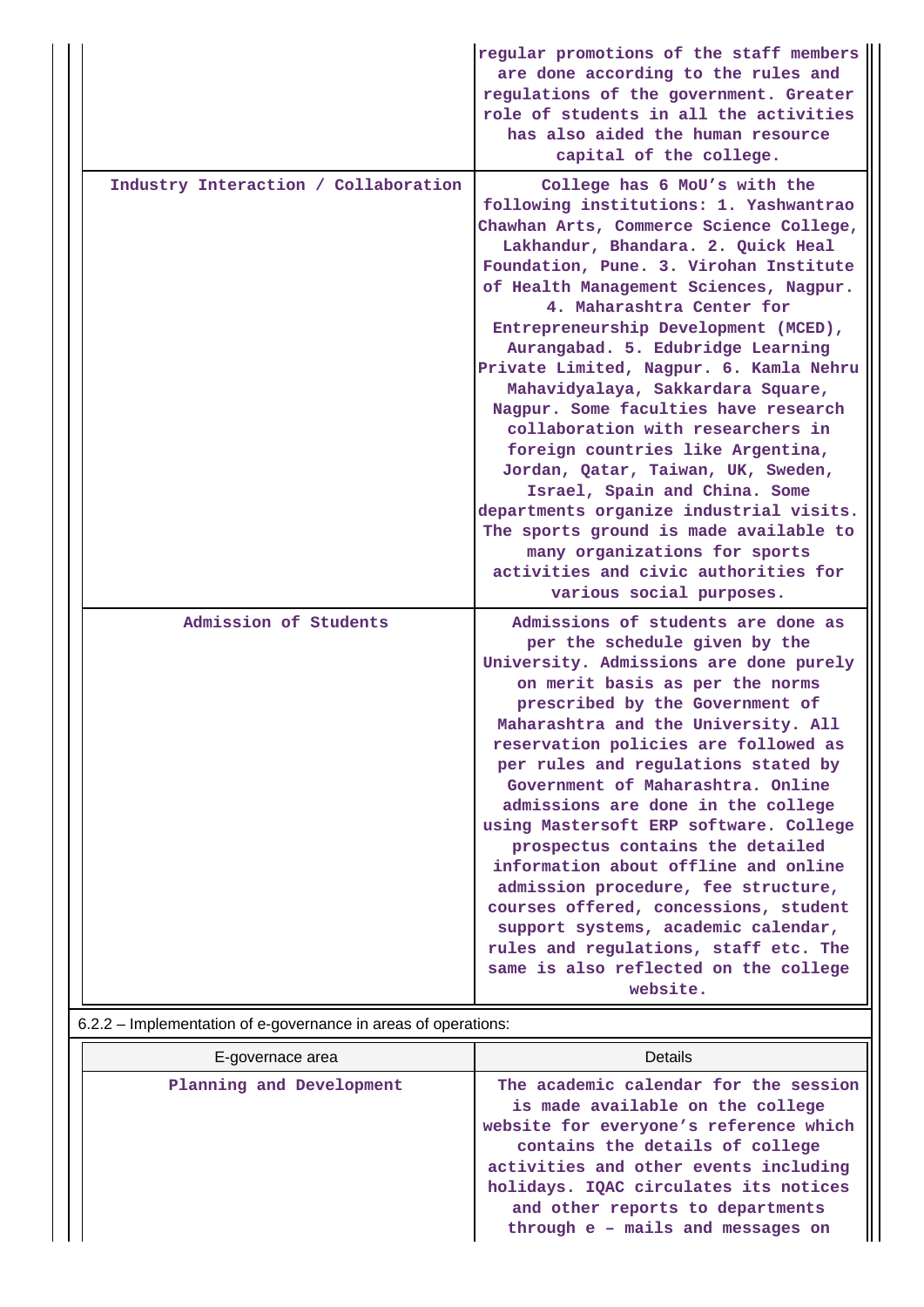|                               | whatsapp. College also has an official<br>whatsapp group of all teaching and non<br>- teaching staff members on which all<br>the important circulars of college,<br>university and government are shared.                                                                                                                                                                                                                                                                                                                                                                                                                                                                    |
|-------------------------------|------------------------------------------------------------------------------------------------------------------------------------------------------------------------------------------------------------------------------------------------------------------------------------------------------------------------------------------------------------------------------------------------------------------------------------------------------------------------------------------------------------------------------------------------------------------------------------------------------------------------------------------------------------------------------|
| Administration                | College Administration Office is well<br>equipped with Update version Computers<br>connected with LAN connection,<br>printers, Scanners, Xerox machine etc.<br>Each office staff has been given<br>individual Computer with LAN connected<br>from WIFI LINK solution, UPS, Antivirus<br>and other useful software's such as<br>Tally, M. S. Office etc. Biometric<br>fingerprint scanner is used to maintain<br>the attendance login of the all the<br>staff members. CCTV cameras have been<br>installed in the college premises. Most<br>of the important notices and circulars<br>of college, university and government<br>are shared with staff through online<br>means. |
| Finance and Accounts          | Most of the works in the salary<br>section, scholarship section, college<br>section and correspondence to<br>university and government offices are<br>done online. Salaries of all the staff<br>members are disbursed through online<br>transfers. Income Tax deductions at<br>source (TDS) of all the staff and other<br>audit submissions are also done by<br>online mode only.                                                                                                                                                                                                                                                                                            |
| Student Admission and Support | For admission process, student<br>statistics and cash counter MasterSoft<br>ERP Solution's Pvt. Ltd software is<br>used, which stores the data of every<br>student with details about fee<br>collection, admission, TC etc. The<br>library is computerized and access to e<br>- books and e - journals is provided<br>through the NLIST. Many faculties are<br>connected to students through whatsapp<br>groups to provide timely guidance.<br>Details of competitions in other<br>institutions and welfare schemes are<br>shared with students in online mode<br>also.                                                                                                      |
| Examination                   | R. T. M. Nagpur University, Nagpur<br>conducts the final examinations of<br>every year students. All the exam<br>related work has to be done online<br>through the university exam portal. The<br>question papers of the university exams<br>are received online. The filling of the<br>examination forms, enrollment forms,<br>the uploading of internal assessment                                                                                                                                                                                                                                                                                                         |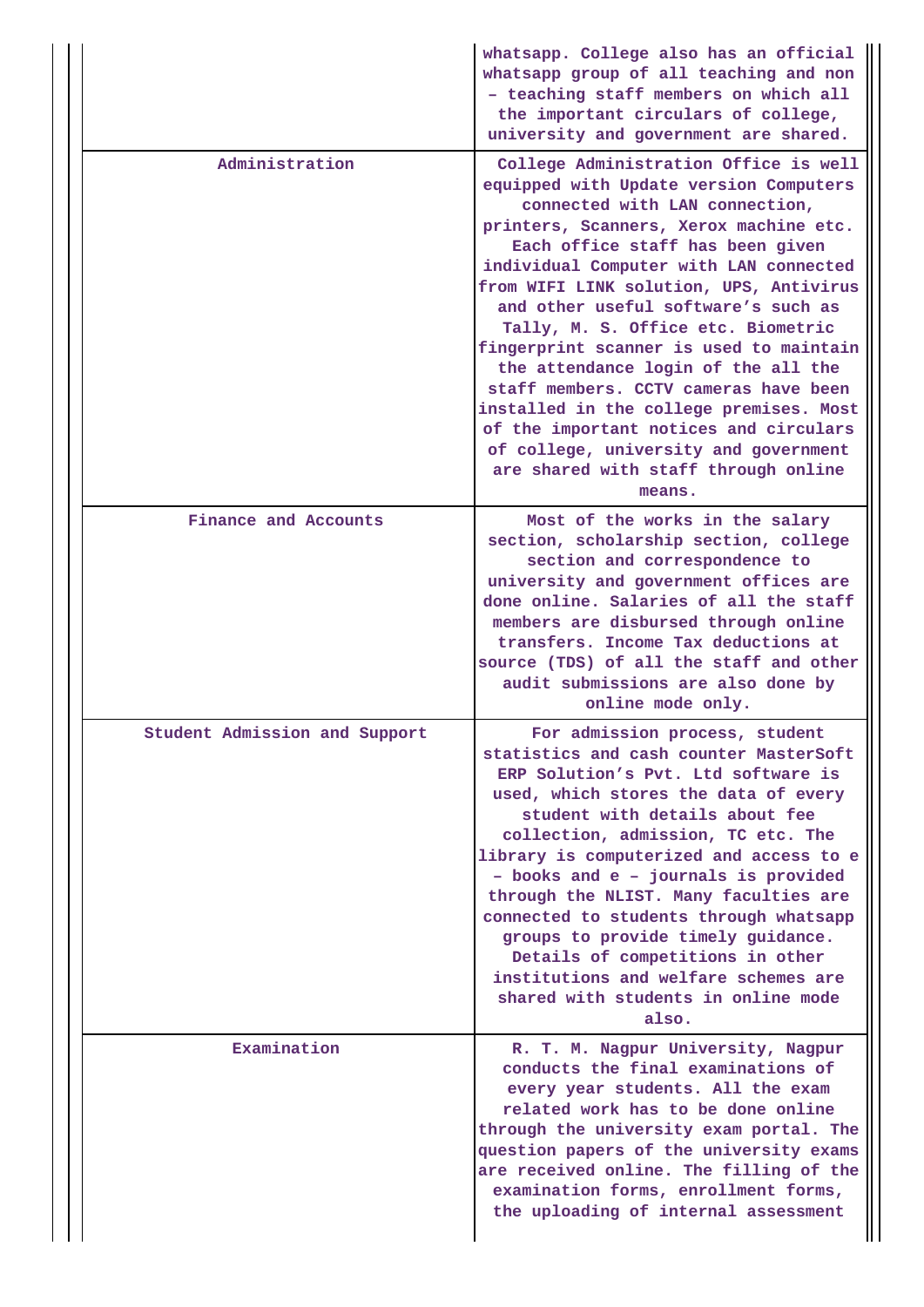### **6.3 – Faculty Empowerment Strategies**

 6.3.1 – Teachers provided with financial support to attend conferences / workshops and towards membership fee of professional bodies during the year

| Year<br>2020<br>2020 |                                                                                                                                                                                                               |                       | Name of Teacher                                 | Name of conference/<br>workshop attended<br>for which financial<br>support provided                                                          |            | Name of the<br>professional body for<br>which membership<br>fee is provided |  | Amount of support |
|----------------------|---------------------------------------------------------------------------------------------------------------------------------------------------------------------------------------------------------------|-----------------------|-------------------------------------------------|----------------------------------------------------------------------------------------------------------------------------------------------|------------|-----------------------------------------------------------------------------|--|-------------------|
|                      |                                                                                                                                                                                                               |                       | Dr. P. R.<br>Dhongle                            | Research<br>Incentive for<br>Session 2018 -<br>2019                                                                                          |            | Nil                                                                         |  | 1000              |
|                      |                                                                                                                                                                                                               |                       | Dr. S. A.<br>Mondal                             | Research<br>Incentive for<br>Session 2018 -<br>2019                                                                                          |            | <b>Nil</b>                                                                  |  | 1000              |
|                      | 2020                                                                                                                                                                                                          |                       | Dr. R. G.<br>Choudhary                          | Research<br>Incentive for<br>Session 2018 -<br>2019                                                                                          |            | Nil                                                                         |  | 9000              |
|                      | 2020                                                                                                                                                                                                          |                       | Dr. K. M.<br>Dhole                              | International<br>Conference on<br>Computation,<br>Automation<br>Knowledge<br>Management at<br>Amity<br>University,<br>Dubai Campus,<br>Dubai |            | <b>Nil</b>                                                                  |  | 10000             |
|                      | 2020                                                                                                                                                                                                          |                       | Dr. V. N.<br>Chavan                             | International<br>Conference on<br>Computation,<br>Automation<br>Knowledge<br>Management at<br>Amity<br>University,<br>Dubai Campus,<br>Dubai | <b>Nil</b> |                                                                             |  | 10000             |
|                      |                                                                                                                                                                                                               |                       |                                                 | View File                                                                                                                                    |            |                                                                             |  |                   |
|                      |                                                                                                                                                                                                               |                       | teaching and non teaching staff during the year | 6.3.2 - Number of professional development / administrative training programmes organized by the College for                                 |            |                                                                             |  |                   |
| Year                 | Title of the<br>Title of the<br>From date<br>professional<br>administrative<br>development<br>training<br>programme<br>programme<br>organised for<br>organised for<br>teaching staff<br>non-teaching<br>staff |                       |                                                 | To Date<br>Number of<br>participants<br>(Teaching<br>staff)                                                                                  |            | Number of<br>participants<br>(non-teaching<br>staff)                        |  |                   |
| 2020                 |                                                                                                                                                                                                               | Skill En<br>hancement | Nil                                             | 03/03/2020                                                                                                                                   |            | 80<br>03/03/2020                                                            |  | <b>Nill</b>       |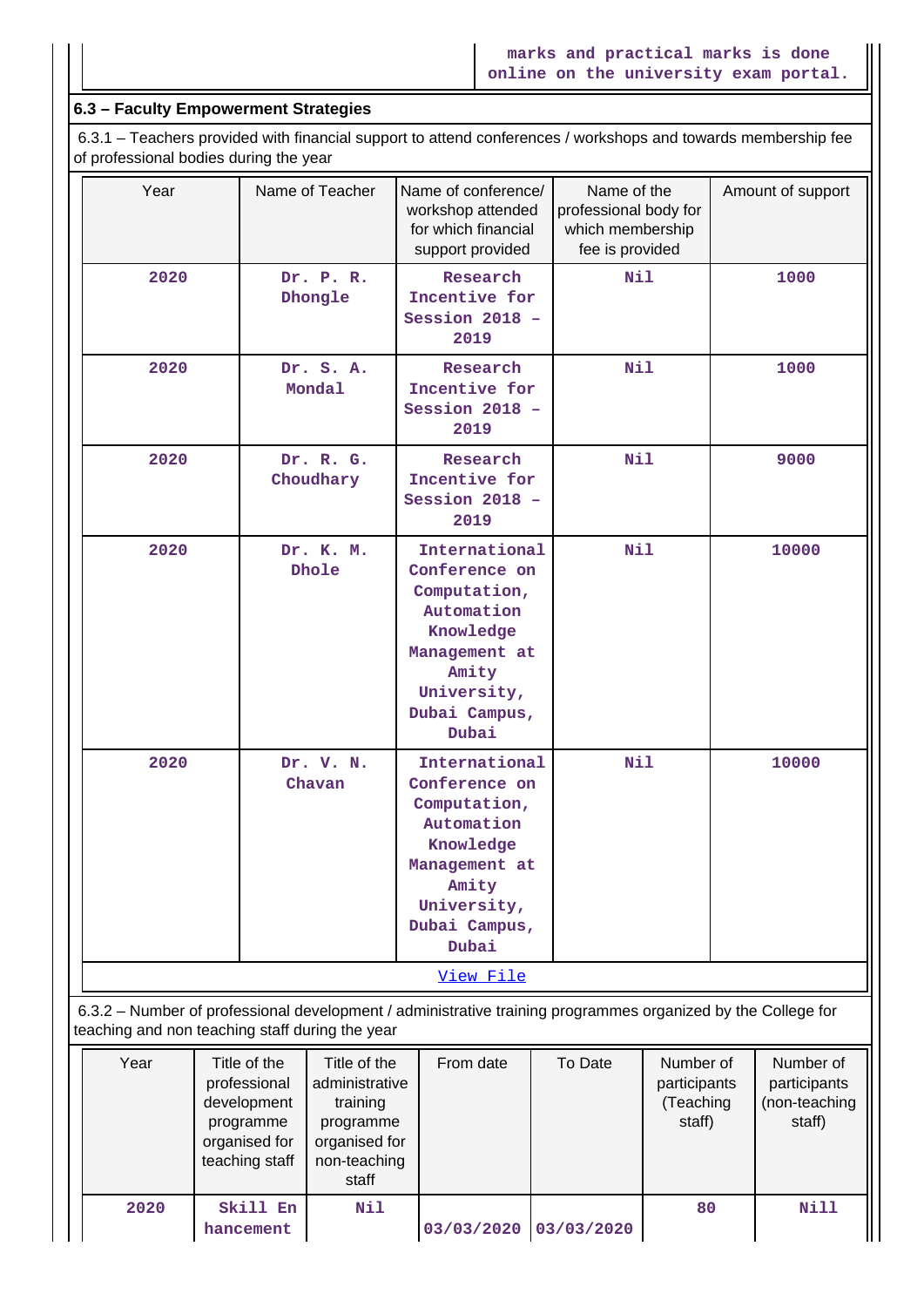|  |      | Workshop                                                                                    |                                                           |                       |            |     |             |
|--|------|---------------------------------------------------------------------------------------------|-----------------------------------------------------------|-----------------------|------------|-----|-------------|
|  | 2020 | Internat<br>ional<br>Webinar on<br>Researchin<br>g Writing<br>a Masters<br>Dissertati<br>on | Nil                                                       | 25/05/2020            | 25/05/2020 | 750 | <b>Nill</b> |
|  | 2020 | National<br>Webinar on<br>ICT Tools<br>for<br>College<br>Teachers                           | Nil                                                       | 28/05/2020            | 29/05/2020 | 350 | Nill        |
|  | 2019 | One<br>Month Yoga<br>Meditation<br>Certificat<br>e Course                                   | One<br>Month Yoga<br>Meditation<br>Certificat<br>e Course | 15/07/2019            | 14/08/2019 | 11  | 10          |
|  | 2019 | National<br>Conference<br>on Online<br><b>Business</b><br><b>Issues</b><br>Challenges       | Nil                                                       | 18/09/2019            | 18/09/2019 | 350 | Nill        |
|  | 2019 | Regional<br>Workshop<br>on<br>Research<br>Work its S<br>ignificanc<br>e                     | Nil                                                       | 27/09/2019            | 27/09/2019 | 220 | Nill        |
|  | 2019 | National<br>Conference<br>on Solid<br>State<br>Chemistry<br>Allied<br>Areas                 | Nil                                                       | 20/12/2019            | 21/12/2019 | 690 | <b>Nill</b> |
|  | 2020 | Internat<br>ional<br>Conference<br>on Future<br>Tech of<br>Life<br>Sciences                 | Nil                                                       | 14/02/2020 15/02/2020 |            | 550 | <b>Nill</b> |
|  | 2020 | <b>One</b><br>Month<br>Online<br>Yoga<br>Meditation<br>Certificat<br>e Course               | Nil                                                       | 28/02/2020            | 28/03/2020 | 8   | <b>Nill</b> |

Н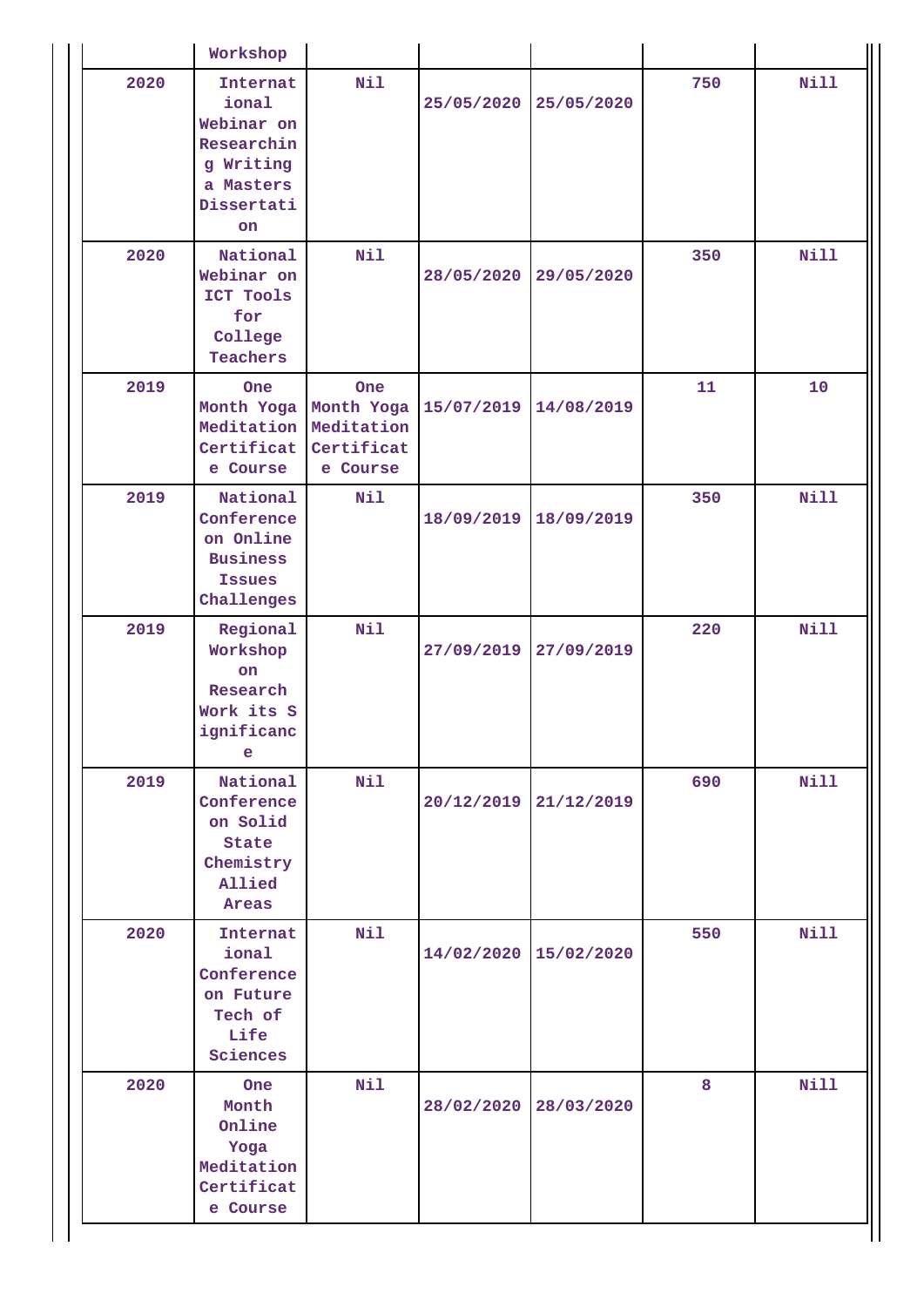| View File                                                                                                                                                                                  |
|--------------------------------------------------------------------------------------------------------------------------------------------------------------------------------------------|
| 6.3.3 – No. of teachers attending professional development programmes, viz., Orientation Programme, Refresher<br>Course, Short Term Course, Faculty Development Programmes during the year |

| Title of the<br>professional<br>development<br>programme                                                            | Number of teachers<br>who attended | From Date  | To date    | Duration |
|---------------------------------------------------------------------------------------------------------------------|------------------------------------|------------|------------|----------|
| Faculty<br>Development<br>Program on<br>Managing Online<br>Classes and Co-<br>Creating MOOCS:<br>2.0                | $\overline{4}$                     | 18/05/2020 | 03/06/2020 | 17       |
| Faculty<br>Development<br>Program on<br>Multimedia<br>Enriched $E -$<br>Content<br>Development                      | $\mathbf{1}$                       | 21/05/2020 | 26/05/2020 | 6        |
| Faculty<br>Development<br>Program on<br>Managing Online<br>Classes and Co-<br>Creating MOOCS                        | $\overline{\mathbf{4}}$            | 20/04/2020 | 06/05/2020 | 17       |
| Refresher<br>Course in<br>English                                                                                   | $\mathbf{1}$                       | 09/12/2019 | 21/12/2019 | 13       |
| Short Term<br>Course -<br>Workshop on<br>MOOC's, $E -$<br>Content<br>Development<br>Open<br>Educational<br>Resource | 3                                  | 25/11/2019 | 30/11/2019 | 6        |
| Refresher<br>Course in<br>Mathematical<br>Sciences                                                                  | 1                                  | 08/11/2019 | 21/11/2019 | 14       |
| Refresher<br>Course in<br>Environmental<br>Science                                                                  | 1                                  | 10/10/2019 | 23/10/2019 | 14       |
| Short Term<br>Course on<br>Gender<br>Sensitization                                                                  | 1                                  | 26/08/2019 | 31/08/2019 | 6        |
| Short Term<br>Course on                                                                                             | 1                                  | 26/08/2019 | 31/08/2019 | 6        |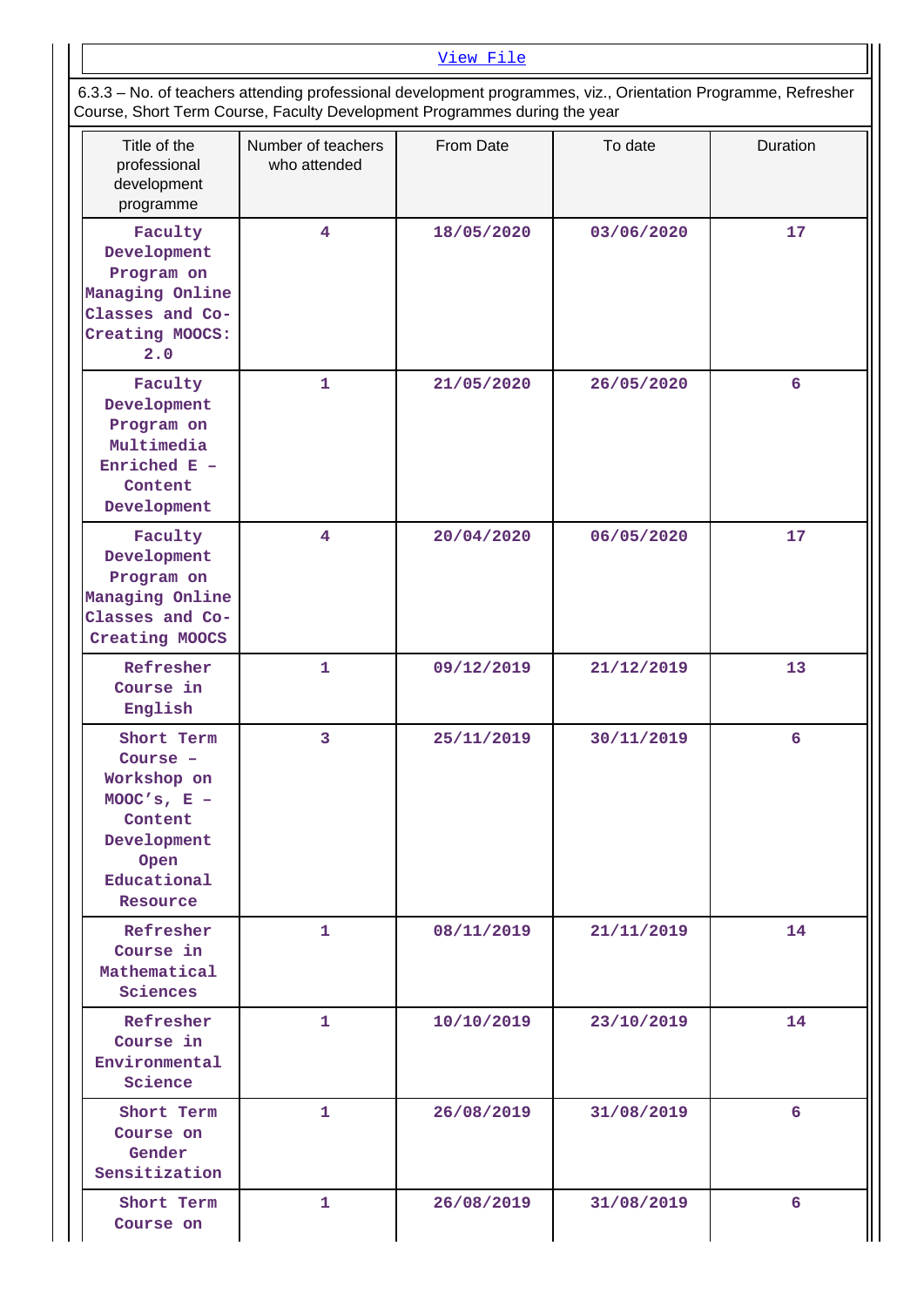| Contact / Hands<br>on Experience<br>Programme for<br><b>ARPIT Learners</b>                                                                           |                                                                                                                                                                                                                                                                                                                                                                                                                                                                                                                                                                                                                                               |                  |                               |                                                                                                                                                                                     |            |              |                                                                                                                                                                                            |                 |
|------------------------------------------------------------------------------------------------------------------------------------------------------|-----------------------------------------------------------------------------------------------------------------------------------------------------------------------------------------------------------------------------------------------------------------------------------------------------------------------------------------------------------------------------------------------------------------------------------------------------------------------------------------------------------------------------------------------------------------------------------------------------------------------------------------------|------------------|-------------------------------|-------------------------------------------------------------------------------------------------------------------------------------------------------------------------------------|------------|--------------|--------------------------------------------------------------------------------------------------------------------------------------------------------------------------------------------|-----------------|
| Refresher<br>Course in<br><b>Business</b><br>Management                                                                                              | 1.                                                                                                                                                                                                                                                                                                                                                                                                                                                                                                                                                                                                                                            |                  | 22/07/2019                    |                                                                                                                                                                                     | 03/08/2019 |              |                                                                                                                                                                                            | 13              |
|                                                                                                                                                      |                                                                                                                                                                                                                                                                                                                                                                                                                                                                                                                                                                                                                                               |                  |                               | View File                                                                                                                                                                           |            |              |                                                                                                                                                                                            |                 |
| 6.3.4 - Faculty and Staff recruitment (no. for permanent recruitment):                                                                               |                                                                                                                                                                                                                                                                                                                                                                                                                                                                                                                                                                                                                                               |                  |                               |                                                                                                                                                                                     |            |              |                                                                                                                                                                                            |                 |
|                                                                                                                                                      | Teaching                                                                                                                                                                                                                                                                                                                                                                                                                                                                                                                                                                                                                                      |                  |                               |                                                                                                                                                                                     |            | Non-teaching |                                                                                                                                                                                            |                 |
| Permanent                                                                                                                                            |                                                                                                                                                                                                                                                                                                                                                                                                                                                                                                                                                                                                                                               | <b>Full Time</b> |                               |                                                                                                                                                                                     | Permanent  |              |                                                                                                                                                                                            | Full Time       |
| 49                                                                                                                                                   |                                                                                                                                                                                                                                                                                                                                                                                                                                                                                                                                                                                                                                               | 4                |                               |                                                                                                                                                                                     | 57         |              |                                                                                                                                                                                            | 7               |
| $6.3.5$ – Welfare schemes for                                                                                                                        |                                                                                                                                                                                                                                                                                                                                                                                                                                                                                                                                                                                                                                               |                  |                               |                                                                                                                                                                                     |            |              |                                                                                                                                                                                            |                 |
| Teaching                                                                                                                                             |                                                                                                                                                                                                                                                                                                                                                                                                                                                                                                                                                                                                                                               |                  | Non-teaching                  |                                                                                                                                                                                     |            |              |                                                                                                                                                                                            | <b>Students</b> |
|                                                                                                                                                      | Group Insurance, S. K.<br>Porwal Credit Co -<br>Operative Society,<br>Maternity and Paternity<br>Leaves, Medical<br>Facilities, Employee Ward<br>Concessions                                                                                                                                                                                                                                                                                                                                                                                                                                                                                  |                  |                               | Group Insurance, S. K.<br>Porwal Credit Co -<br>Operative Society,<br>Maternity and Paternity<br>Leaves, Medical<br>Facilities, Advance<br>facilities, Employee Ward<br>Concessions |            |              | Government Scholarships<br>Freeships, Fee<br>Concessions to weaker<br>sections, Sports<br>Facilities, Students<br><b>Health Awareness</b><br>Programs, Students Safety<br><b>Insurance</b> |                 |
| 6.4 - Financial Management and Resource Mobilization                                                                                                 |                                                                                                                                                                                                                                                                                                                                                                                                                                                                                                                                                                                                                                               |                  |                               |                                                                                                                                                                                     |            |              |                                                                                                                                                                                            |                 |
| 6.4.1 – Institution conducts internal and external financial audits regularly (with in 100 words each)                                               |                                                                                                                                                                                                                                                                                                                                                                                                                                                                                                                                                                                                                                               |                  |                               |                                                                                                                                                                                     |            |              |                                                                                                                                                                                            |                 |
|                                                                                                                                                      | The statutory auditor has been duly appointed by college who does the regular<br>internal audit. The accounts of the college have been audited and report has<br>been submitted to all the concerned government offices for their assessment.<br>The external audit of the college is done by the office of Joint Director,<br>Higher Education, Nagpur and then the final audit is done by the Accountant<br>General (Audit) - II Maharashtra, Nagpur Office. In the year 2019 the final<br>audit of the college has been done by the Accountant General (Audit) - II<br>Maharashtra, Nagpur Office for the period 01/04/2006 to 31/03/2018. |                  |                               |                                                                                                                                                                                     |            |              |                                                                                                                                                                                            |                 |
| 6.4.2 - Funds / Grants received from management, non-government bodies, individuals, philanthropies during the<br>year(not covered in Criterion III) |                                                                                                                                                                                                                                                                                                                                                                                                                                                                                                                                                                                                                                               |                  |                               |                                                                                                                                                                                     |            |              |                                                                                                                                                                                            |                 |
| Name of the non government<br>funding agencies /individuals                                                                                          |                                                                                                                                                                                                                                                                                                                                                                                                                                                                                                                                                                                                                                               |                  | Funds/ Grnats received in Rs. |                                                                                                                                                                                     |            | Purpose      |                                                                                                                                                                                            |                 |
| Nil                                                                                                                                                  |                                                                                                                                                                                                                                                                                                                                                                                                                                                                                                                                                                                                                                               |                  |                               | $\mathbf 0$                                                                                                                                                                         |            | Nil          |                                                                                                                                                                                            |                 |
|                                                                                                                                                      |                                                                                                                                                                                                                                                                                                                                                                                                                                                                                                                                                                                                                                               |                  |                               | View File                                                                                                                                                                           |            |              |                                                                                                                                                                                            |                 |
| 6.4.3 - Total corpus fund generated                                                                                                                  |                                                                                                                                                                                                                                                                                                                                                                                                                                                                                                                                                                                                                                               |                  |                               |                                                                                                                                                                                     |            |              |                                                                                                                                                                                            |                 |
|                                                                                                                                                      |                                                                                                                                                                                                                                                                                                                                                                                                                                                                                                                                                                                                                                               |                  | 0                             |                                                                                                                                                                                     |            |              |                                                                                                                                                                                            |                 |
| 6.5 - Internal Quality Assurance System                                                                                                              |                                                                                                                                                                                                                                                                                                                                                                                                                                                                                                                                                                                                                                               |                  |                               |                                                                                                                                                                                     |            |              |                                                                                                                                                                                            |                 |
|                                                                                                                                                      | 6.5.1 - Whether Academic and Administrative Audit (AAA) has been done?                                                                                                                                                                                                                                                                                                                                                                                                                                                                                                                                                                        |                  |                               |                                                                                                                                                                                     |            |              |                                                                                                                                                                                            |                 |
| <b>Audit Type</b>                                                                                                                                    |                                                                                                                                                                                                                                                                                                                                                                                                                                                                                                                                                                                                                                               | External         |                               |                                                                                                                                                                                     |            |              | Internal                                                                                                                                                                                   |                 |
|                                                                                                                                                      | Yes/No                                                                                                                                                                                                                                                                                                                                                                                                                                                                                                                                                                                                                                        |                  | Agency                        |                                                                                                                                                                                     | Yes/No     |              |                                                                                                                                                                                            | Authority       |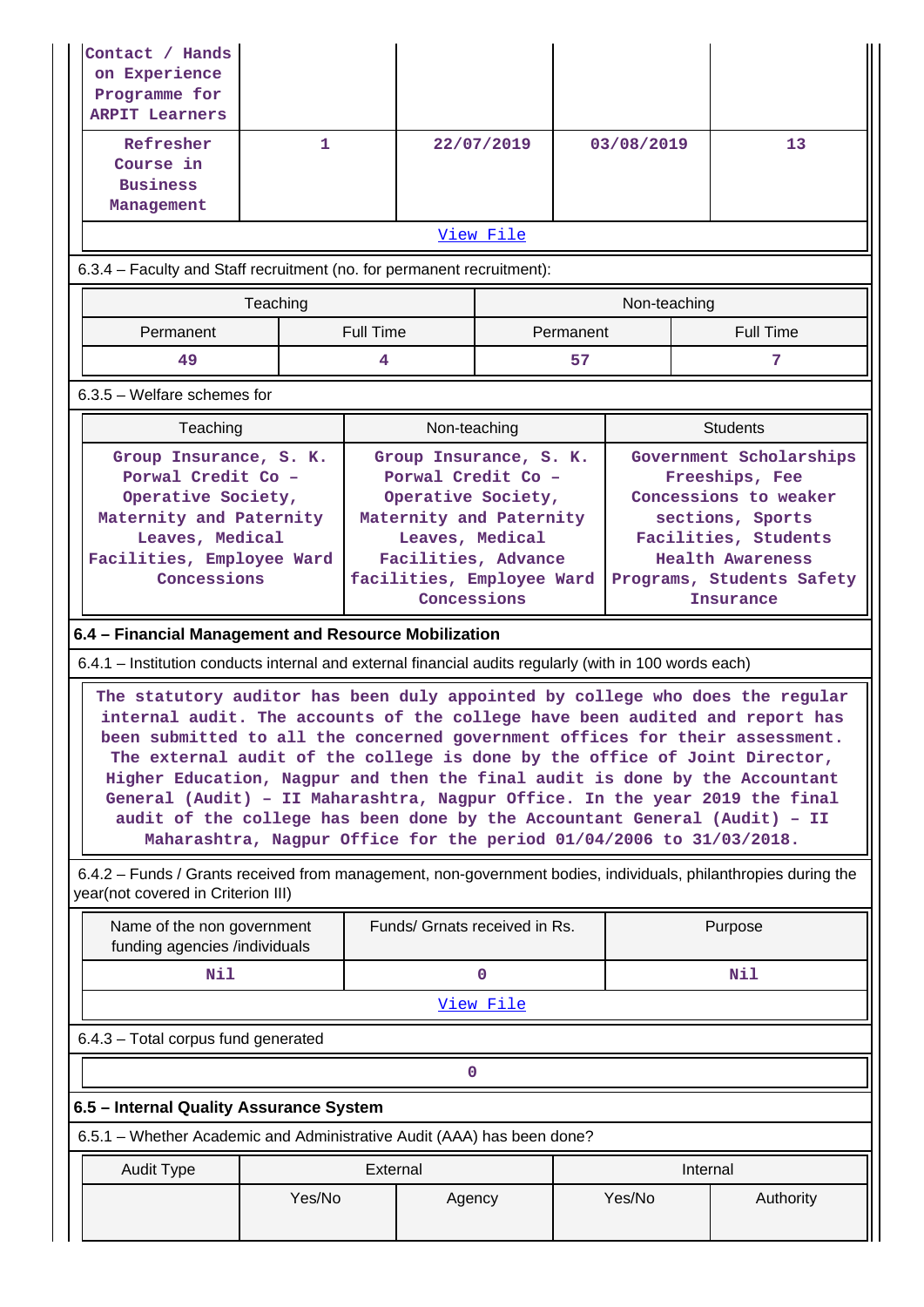| Academic                                                                                                                                                                                                                                                                                                                               | No.                                                                                                                                                                                                                                                                                                                                                                                                                                                                                                                                                                                                                                                                                                                              |                            | Nill                 |  | Yes         | <b>IQAC</b>               |  |  |
|----------------------------------------------------------------------------------------------------------------------------------------------------------------------------------------------------------------------------------------------------------------------------------------------------------------------------------------|----------------------------------------------------------------------------------------------------------------------------------------------------------------------------------------------------------------------------------------------------------------------------------------------------------------------------------------------------------------------------------------------------------------------------------------------------------------------------------------------------------------------------------------------------------------------------------------------------------------------------------------------------------------------------------------------------------------------------------|----------------------------|----------------------|--|-------------|---------------------------|--|--|
| Administrative                                                                                                                                                                                                                                                                                                                         | <b>No</b>                                                                                                                                                                                                                                                                                                                                                                                                                                                                                                                                                                                                                                                                                                                        |                            | Nill                 |  | Yes         | Management                |  |  |
| 6.5.2 - Activities and support from the Parent - Teacher Association (at least three)                                                                                                                                                                                                                                                  |                                                                                                                                                                                                                                                                                                                                                                                                                                                                                                                                                                                                                                                                                                                                  |                            |                      |  |             |                           |  |  |
| The parent - teacher association meeting was held on 28th January 2020 in the<br>college. In this meeting 32 parents were present. Discussion was done on<br>various matters related with students. All the suggestions given by parents<br>were taken into consideration for enhancing the quality of teaching - learning<br>process. |                                                                                                                                                                                                                                                                                                                                                                                                                                                                                                                                                                                                                                                                                                                                  |                            |                      |  |             |                           |  |  |
|                                                                                                                                                                                                                                                                                                                                        | 6.5.3 – Development programmes for support staff (at least three)                                                                                                                                                                                                                                                                                                                                                                                                                                                                                                                                                                                                                                                                |                            |                      |  |             |                           |  |  |
|                                                                                                                                                                                                                                                                                                                                        | . IQAC provided support and guidance to staff members regarding computer<br>awareness and office work. . One Month Yoga Meditation Certificate Course<br>organized for staff members and students from 14/07/2019 to 14/08/2019. . Yoga<br>day awareness program organized for staff members and students on 21/06/2020.                                                                                                                                                                                                                                                                                                                                                                                                         |                            |                      |  |             |                           |  |  |
| 6.5.4 – Post Accreditation initiative(s) (mention at least three)                                                                                                                                                                                                                                                                      |                                                                                                                                                                                                                                                                                                                                                                                                                                                                                                                                                                                                                                                                                                                                  |                            |                      |  |             |                           |  |  |
|                                                                                                                                                                                                                                                                                                                                        | 1. Regular meetings of Arts, Science and Commerce faculties. 2. Organized<br>professional development programs for teaching staff members. 3. Organized more<br>student centric programs for overall development of students. 4. College<br>faculties have published many research papers in renowned and refereed<br>journals. 5. One mentor is allotted to each student of the college. 6. Research<br>Incentives given to teachers for session 2018 - 2019. 7. Started one month<br>certificate course in Yoga Meditation. 8. Increased the number of activities<br>for career counselling and placements of students. 9. College adopted the<br>village "Ghorpad" for creating awareness regarding social and health issues. |                            |                      |  |             |                           |  |  |
| 6.5.5 - Internal Quality Assurance System Details                                                                                                                                                                                                                                                                                      |                                                                                                                                                                                                                                                                                                                                                                                                                                                                                                                                                                                                                                                                                                                                  |                            |                      |  |             |                           |  |  |
|                                                                                                                                                                                                                                                                                                                                        | a) Submission of Data for AISHE portal                                                                                                                                                                                                                                                                                                                                                                                                                                                                                                                                                                                                                                                                                           |                            |                      |  | Yes         |                           |  |  |
|                                                                                                                                                                                                                                                                                                                                        | b) Participation in NIRF                                                                                                                                                                                                                                                                                                                                                                                                                                                                                                                                                                                                                                                                                                         |                            |                      |  | <b>No</b>   |                           |  |  |
|                                                                                                                                                                                                                                                                                                                                        | c)ISO certification                                                                                                                                                                                                                                                                                                                                                                                                                                                                                                                                                                                                                                                                                                              |                            |                      |  | No          |                           |  |  |
|                                                                                                                                                                                                                                                                                                                                        | d)NBA or any other quality audit                                                                                                                                                                                                                                                                                                                                                                                                                                                                                                                                                                                                                                                                                                 |                            |                      |  | No          |                           |  |  |
| 6.5.6 - Number of Quality Initiatives undertaken during the year                                                                                                                                                                                                                                                                       |                                                                                                                                                                                                                                                                                                                                                                                                                                                                                                                                                                                                                                                                                                                                  |                            |                      |  |             |                           |  |  |
| Year                                                                                                                                                                                                                                                                                                                                   | Name of quality<br>initiative by IQAC                                                                                                                                                                                                                                                                                                                                                                                                                                                                                                                                                                                                                                                                                            | Date of<br>conducting IQAC | <b>Duration From</b> |  | Duration To | Number of<br>participants |  |  |
| 2019                                                                                                                                                                                                                                                                                                                                   | Regional<br>Workshop on<br>Research<br>Work its<br>Significance                                                                                                                                                                                                                                                                                                                                                                                                                                                                                                                                                                                                                                                                  | 27/09/2019                 | 27/09/2019           |  | 27/09/2019  | 220                       |  |  |
| 2019                                                                                                                                                                                                                                                                                                                                   | 30/08/2019<br>Meeting of<br>30/08/2019<br>30/08/2019<br>34<br>all Teaching<br>staff<br>members                                                                                                                                                                                                                                                                                                                                                                                                                                                                                                                                                                                                                                   |                            |                      |  |             |                           |  |  |
| 2019                                                                                                                                                                                                                                                                                                                                   | Green<br>Audit of the<br>College                                                                                                                                                                                                                                                                                                                                                                                                                                                                                                                                                                                                                                                                                                 | 01/10/2019                 | 01/10/2019           |  | 31/01/2020  | 12                        |  |  |
| 2020                                                                                                                                                                                                                                                                                                                                   | Meeting of<br>all Teaching<br>staff<br>members                                                                                                                                                                                                                                                                                                                                                                                                                                                                                                                                                                                                                                                                                   | 20/01/2020                 | 20/01/2020           |  | 20/01/2020  | 42                        |  |  |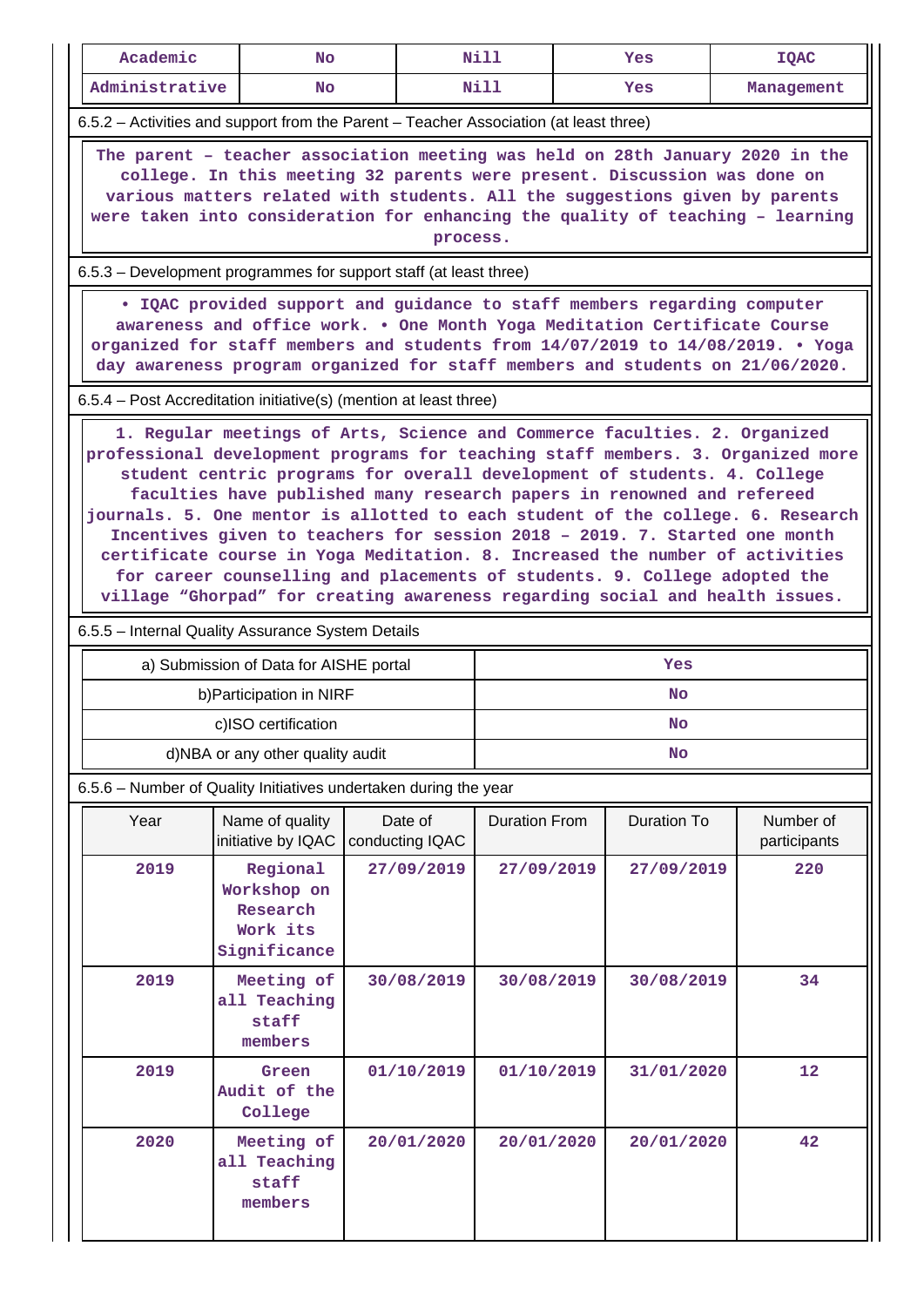| 2020      | Adoption<br>of Ghorpad<br>Village by<br>College                    | 22/01/2020 | 22/01/2020 | 22/01/2020 | 150 |  |  |
|-----------|--------------------------------------------------------------------|------------|------------|------------|-----|--|--|
| 2020      | MoU with<br>Edubridge<br>Learning<br>Private<br>Limited,<br>Nagpur | 22/01/2020 | 22/01/2020 | 22/01/2020 | 130 |  |  |
| 2020      | Skill<br>Enhancement<br>Workshop                                   | 03/03/2020 | 03/03/2020 | 03/03/2020 | 80  |  |  |
| 2020      | National<br>Webinar on<br>ICT Tools<br>for College<br>Teachers     | 28/05/2020 | 28/05/2020 | 29/05/2020 | 350 |  |  |
| View File |                                                                    |            |            |            |     |  |  |

## **CRITERION VII – INSTITUTIONAL VALUES AND BEST PRACTICES**

# **7.1 – Institutional Values and Social Responsibilities**

 7.1.1 – Gender Equity (Number of gender equity promotion programmes organized by the institution during the year)

| Title of the<br>programme                                                                                 | Period from | Period To  | Number of Participants |      |
|-----------------------------------------------------------------------------------------------------------|-------------|------------|------------------------|------|
|                                                                                                           |             |            | Female                 | Male |
| Self Defence<br>Training<br>Session under<br>the banner of<br>Pragati<br>Foundation                       | 31/07/2019  | 31/07/2019 | 124                    | 1    |
| One Day<br>Workshop on<br>Self Defence<br>Training<br>organized by<br>Internal<br>Complaints<br>Committee | 30/09/2019  | 30/09/2019 | 150                    | 25   |
| <b>Karate</b><br>Training<br>Programme for<br>Girls organized<br>by Department<br>of Sociology            | 04/01/2020  | 04/01/2020 | 9                      | Nill |
| Personality<br>Development<br>Programme under<br>the banner of<br>Pragati<br>Foundation                   | 15/02/2020  | 15/02/2020 | 95                     | 30   |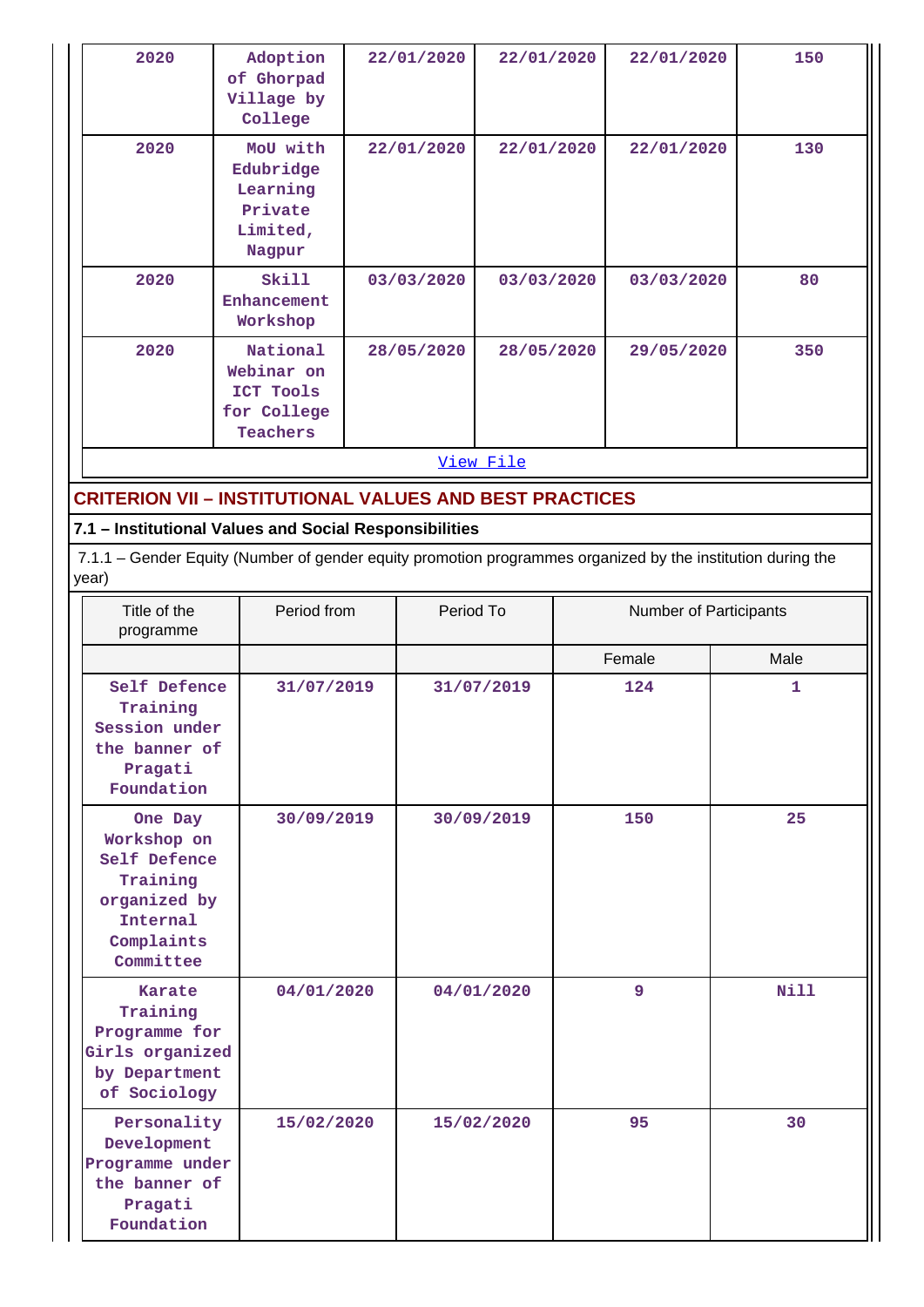| International<br>08/03/2020<br>Women's Day<br>Celebration<br>Program                                                                                                                                                                                                                                                                                                                                                                                                                                                                              |                                                                                             |                                                                                                   |                | 09/03/2020     |              | 43                           |                                        | 18                                                                |                                                     |  |
|---------------------------------------------------------------------------------------------------------------------------------------------------------------------------------------------------------------------------------------------------------------------------------------------------------------------------------------------------------------------------------------------------------------------------------------------------------------------------------------------------------------------------------------------------|---------------------------------------------------------------------------------------------|---------------------------------------------------------------------------------------------------|----------------|----------------|--------------|------------------------------|----------------------------------------|-------------------------------------------------------------------|-----------------------------------------------------|--|
| Self Defence<br>11/03/2020<br>Training to<br>Girls organized<br>by Department<br>of Sociology                                                                                                                                                                                                                                                                                                                                                                                                                                                     |                                                                                             |                                                                                                   | 11/03/2020     |                | 42           |                              | Nill                                   |                                                                   |                                                     |  |
| 7.1.2 - Environmental Consciousness and Sustainability/Alternate Energy initiatives such as:                                                                                                                                                                                                                                                                                                                                                                                                                                                      |                                                                                             |                                                                                                   |                |                |              |                              |                                        |                                                                   |                                                     |  |
| Percentage of power requirement of the University met by the renewable energy sources                                                                                                                                                                                                                                                                                                                                                                                                                                                             |                                                                                             |                                                                                                   |                |                |              |                              |                                        |                                                                   |                                                     |  |
| ? College has started the process of replacing the tube lights with LED lamps<br>to conserve energy. ? Almost all the staff members have a car pool to come to<br>college to save the fuel and environment. ? More than 90 of the students come<br>to college by bicycles or by using public transport. ? College has an<br>Environmental Awareness and Protection Committee which creates awareness among<br>students and society regarding environment. ? Every year, the college organizes<br>Tree Plantation Programme in the college campus. |                                                                                             |                                                                                                   |                |                |              |                              |                                        |                                                                   |                                                     |  |
|                                                                                                                                                                                                                                                                                                                                                                                                                                                                                                                                                   | 7.1.3 - Differently abled (Divyangjan) friendliness                                         |                                                                                                   |                |                |              |                              |                                        |                                                                   |                                                     |  |
|                                                                                                                                                                                                                                                                                                                                                                                                                                                                                                                                                   | Item facilities                                                                             |                                                                                                   |                | Yes/No         |              |                              | Number of beneficiaries                |                                                                   |                                                     |  |
| Physical facilities                                                                                                                                                                                                                                                                                                                                                                                                                                                                                                                               |                                                                                             |                                                                                                   |                | Yes            |              |                              |                                        | 3                                                                 |                                                     |  |
| Ramp/Rails                                                                                                                                                                                                                                                                                                                                                                                                                                                                                                                                        |                                                                                             |                                                                                                   |                | Yes            |              |                              |                                        | 3                                                                 |                                                     |  |
| Braille<br>Software/facilities                                                                                                                                                                                                                                                                                                                                                                                                                                                                                                                    |                                                                                             |                                                                                                   |                | Yes            |              |                              |                                        | Nill                                                              |                                                     |  |
| <b>Rest Rooms</b>                                                                                                                                                                                                                                                                                                                                                                                                                                                                                                                                 |                                                                                             |                                                                                                   |                | Yes            |              |                              |                                        | 3                                                                 |                                                     |  |
| Scribes for examination                                                                                                                                                                                                                                                                                                                                                                                                                                                                                                                           |                                                                                             |                                                                                                   |                |                | Yes          |                              |                                        | Nill                                                              |                                                     |  |
|                                                                                                                                                                                                                                                                                                                                                                                                                                                                                                                                                   | 7.1.4 - Inclusion and Situatedness                                                          |                                                                                                   |                |                |              |                              |                                        |                                                                   |                                                     |  |
| Year                                                                                                                                                                                                                                                                                                                                                                                                                                                                                                                                              | Number of<br>initiatives to<br>address<br>locational<br>advantages<br>and disadva<br>ntages | Number of<br>initiatives<br>taken to<br>engage with<br>and<br>contribute to<br>local<br>community |                | Date           | Duration     |                              | Name of<br>initiative                  | <b>Issues</b><br>addressed                                        | Number of<br>participating<br>students<br>and staff |  |
| 2019                                                                                                                                                                                                                                                                                                                                                                                                                                                                                                                                              | $\mathbf{1}$                                                                                | 1                                                                                                 |                | 26/07/2<br>019 | $\mathbf{1}$ |                              | Kargil<br>Vijay<br>Divas<br>Rally      | To<br>inculcate<br>Patriotis<br>m in<br>Society                   | 60                                                  |  |
| 2019                                                                                                                                                                                                                                                                                                                                                                                                                                                                                                                                              | $\mathbf{1}$                                                                                | <b>Nill</b>                                                                                       |                | 31/07/2<br>019 | $\mathbf{1}$ |                              | Self<br>Defence<br>Training<br>Session | Tо<br>develop<br>self<br>defence t<br>echniques<br>of<br>students | 125                                                 |  |
| 2019<br>$\mathbf{1}$<br>1                                                                                                                                                                                                                                                                                                                                                                                                                                                                                                                         |                                                                                             |                                                                                                   | 09/08/2<br>019 | 1              |              | Environ<br>ment<br>Awareness | To<br>create<br>awareness              | 50                                                                |                                                     |  |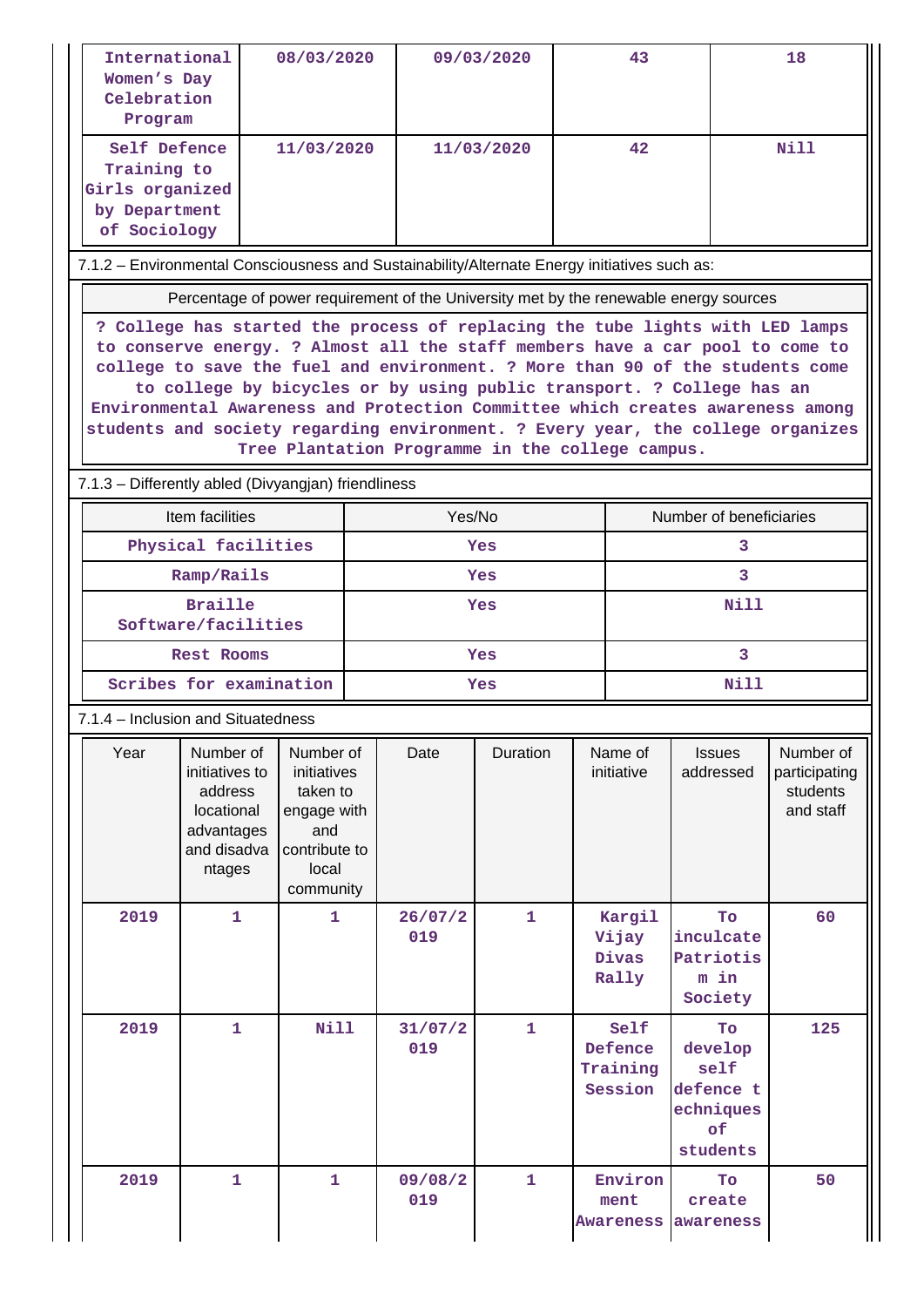|      |              |              |                |                         | in High<br>Tarsa<br>Village                                                                        | regarding<br>School of Environme<br>nt                                                                  |     |
|------|--------------|--------------|----------------|-------------------------|----------------------------------------------------------------------------------------------------|---------------------------------------------------------------------------------------------------------|-----|
| 2019 | $\mathbf{1}$ | $\mathbf{1}$ | 13/08/2<br>019 | $\mathbf{1}$            | Environ<br>ment<br><b>Awareness</b><br>in Shri<br>Sai<br>Junior<br>College,<br>Nimkheda<br>Village | To<br>create<br>awareness<br>regarding<br>Environme<br>nt                                               | 29  |
| 2019 | $\mathbf{1}$ | $\mathbf{1}$ | 18/09/2<br>019 | 1                       | National<br>Conferenc<br>e on<br>Online<br><b>Business</b><br>Issues Ch<br>allenges                | To make<br>aware<br>about the<br>$\mathbf{E}$ =<br>Commerce<br>issues                                   | 350 |
| 2019 | $\mathbf{1}$ | 1            | 27/09/2<br>019 | 1                       | Regional<br>Workshop<br>on<br>Research<br>Work its<br>Significa<br>nce                             | To<br>address<br>issues<br>regarding<br>Research<br>Plagiaris<br>m                                      | 220 |
| 2019 | $\mathbf{1}$ | 1            | 20/11/2<br>019 | $\overline{\mathbf{3}}$ | Photo E<br>xhibition<br>of Arabic<br>criptures<br>on Indian<br>Monuments                           | To<br>exhibit<br>glimpses<br>Persian S of Indian<br>History                                             | 450 |
| 2019 | $\mathbf{1}$ | $\mathbf{1}$ | 20/12/2<br>019 | $\overline{a}$          | National<br>Conferenc<br>e on<br>Solid<br>State<br>Chemistry<br>Allied<br>Areas                    | To deli<br>berate on<br>issues<br>and<br>trends in<br>allied<br>areas of<br>solid<br>state<br>chemistry | 690 |
| 2020 | $\mathbf{1}$ | <b>Nill</b>  | 03/01/2<br>020 | $\mathbf{1}$            | Awareness<br>Program<br>on Cyber<br>Safe<br>Women                                                  | To<br>alert<br>about the<br>different<br>cyber<br>crimes                                                | 45  |
| 2020 | $\mathbf{1}$ | $\mathbf{1}$ | 22/01/2<br>020 | $\mathbf{1}$            | Village<br>Adoption<br>Program                                                                     | To<br>create<br>awareness                                                                               | 150 |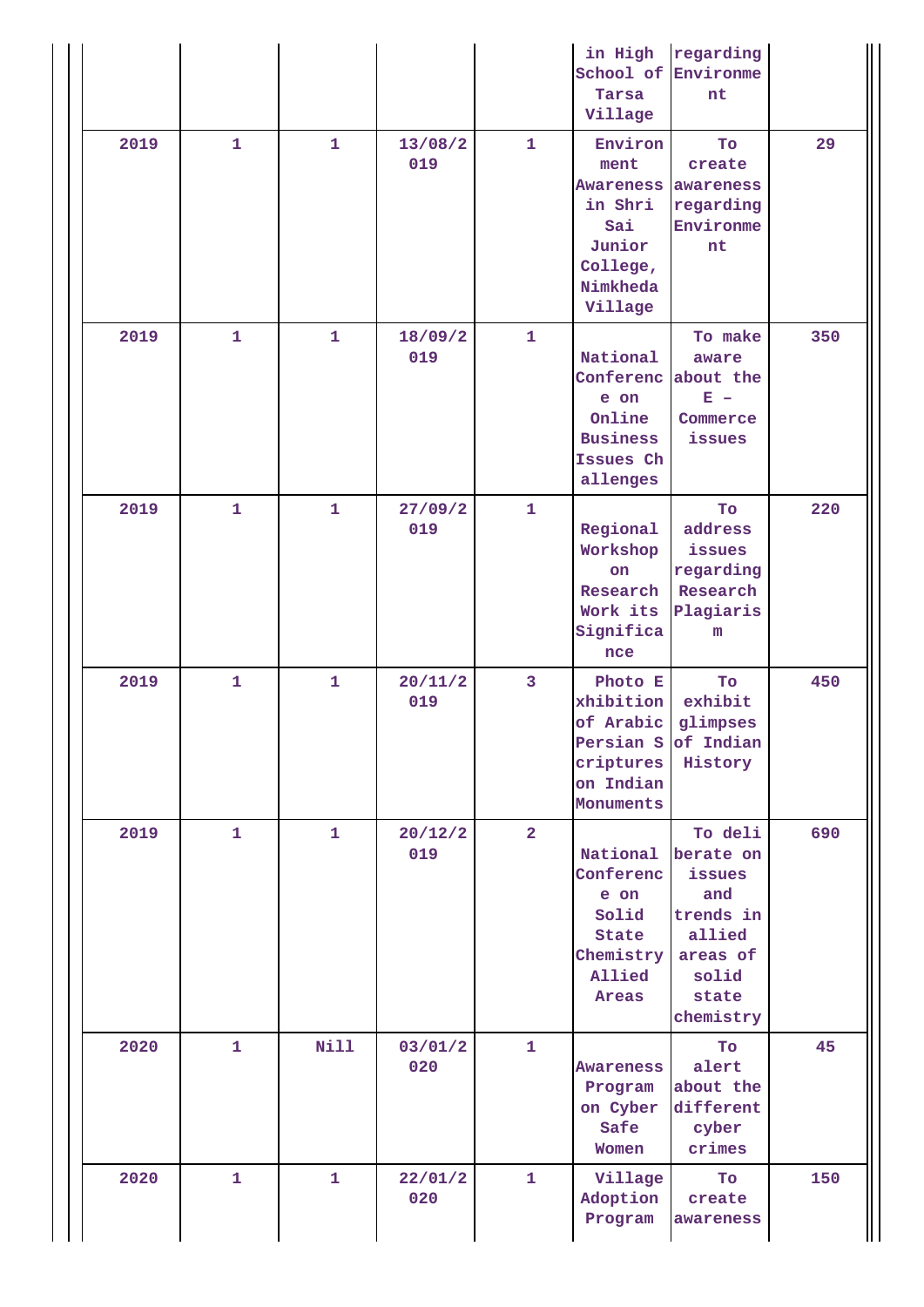|                                                                                                   |  |                     |  |  | at.<br>Ghorpad<br>Village                                                                                                          | among<br>villagers<br>regarding<br>various<br>issues<br>and<br>welfare<br>schemes                           |  |  |
|---------------------------------------------------------------------------------------------------|--|---------------------|--|--|------------------------------------------------------------------------------------------------------------------------------------|-------------------------------------------------------------------------------------------------------------|--|--|
| View File                                                                                         |  |                     |  |  |                                                                                                                                    |                                                                                                             |  |  |
| 7.1.5 - Human Values and Professional Ethics Code of conduct (handbooks) for various stakeholders |  |                     |  |  |                                                                                                                                    |                                                                                                             |  |  |
| Title                                                                                             |  | Date of publication |  |  | Follow up(max 100 words)                                                                                                           |                                                                                                             |  |  |
| Code of Conduct for<br>Principal                                                                  |  | 24/04/2019          |  |  | The Code of Conduct for<br>Principal has been<br>defined and it has been<br>uploaded on the college<br>website.                    |                                                                                                             |  |  |
| Code of Conduct for<br><b>Teachers</b>                                                            |  | 24/04/2019          |  |  | The Code of Conduct for<br>teaching staff members<br>has been defined and it<br>has been uploaded on the<br>college website.       |                                                                                                             |  |  |
| Code of Conduct for Non<br>- Teaching Staff                                                       |  | 24/04/2019          |  |  | The Code of Conduct for<br>non - teaching staff<br>members has been defined<br>and it has been uploaded<br>on the college website. |                                                                                                             |  |  |
| Code of Conduct for<br>Students                                                                   |  | 24/04/2019          |  |  |                                                                                                                                    | The Code of Conduct for<br>students has been defined<br>and it has been uploaded<br>on the college website. |  |  |

7.1.6 – Activities conducted for promotion of universal Values and Ethics

| Activity                                                                                 | <b>Duration From</b> | Duration To | Number of participants |  |
|------------------------------------------------------------------------------------------|----------------------|-------------|------------------------|--|
| Vasantrao Naik<br>Jayanti Celebration                                                    | 01/07/2019           | 01/07/2019  | 21                     |  |
| Lokmanya Bal<br>Gangadhar Tilak<br>Jayanti Celebration                                   | 23/07/2019           | 23/07/2019  | 15                     |  |
| Kargil Vijay<br>Divas Rally                                                              | 26/07/2019           | 26/07/2019  | 60                     |  |
| Independence Day<br>Celebration Program                                                  | 15/08/2019           | 15/08/2019  | 270                    |  |
| <b>Blood Donation</b><br>Camp of NSS                                                     | 28/08/2019           | 28/08/2019  | 18                     |  |
| National<br>Nutrition Week                                                               | 01/09/2019           | 07/09/2019  | 20                     |  |
| Dr. Sarvapalli<br>Radhakrishnan's<br>Birth Anniversary<br>Celebrated as<br>Teacher's Day | 05/09/2019           | 05/09/2019  | 190                    |  |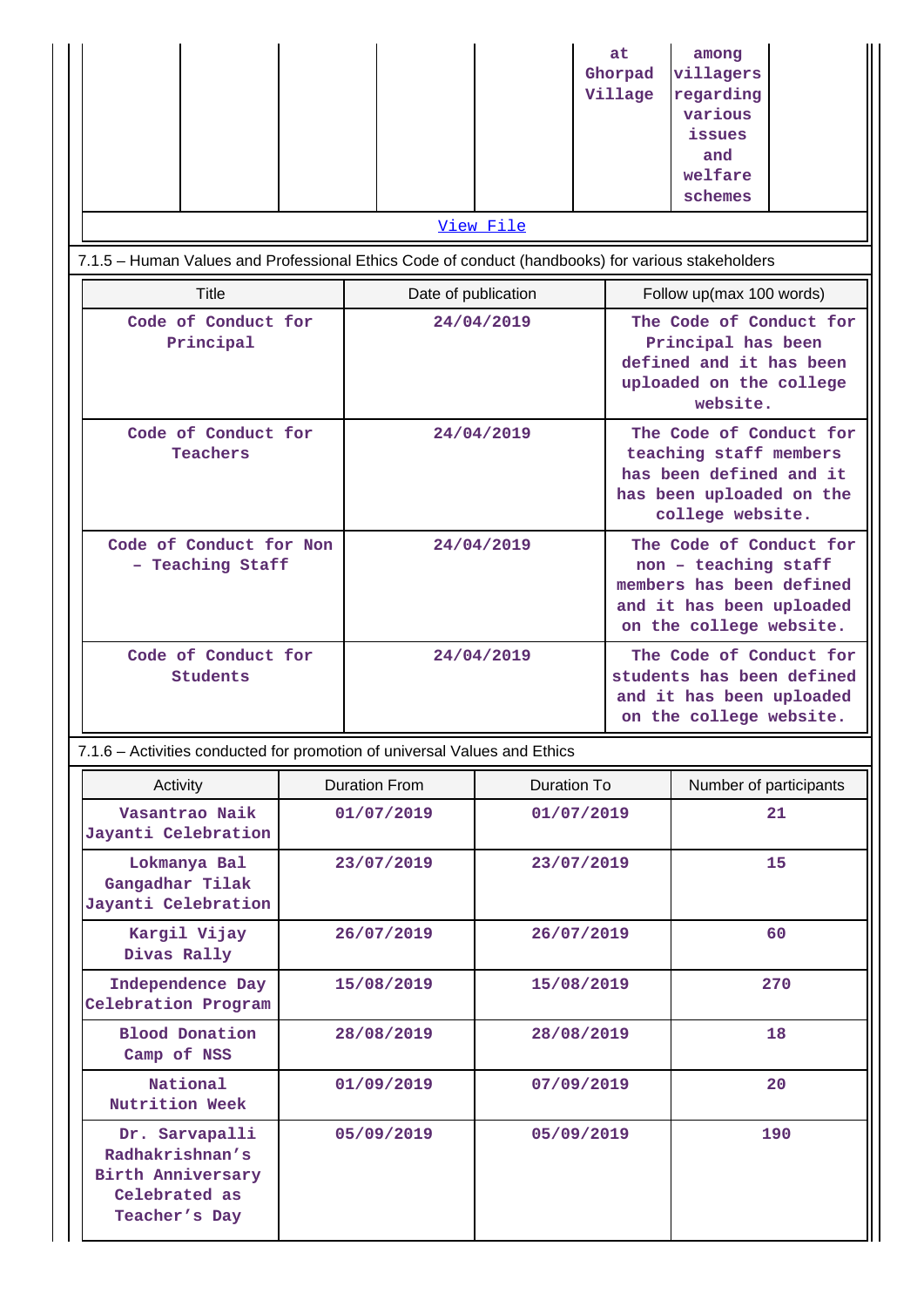| Mahatma Gandhi<br>and Lal Bahadur<br>Shastri Jayanti<br>Programme<br>Celebration | 02/10/2019 | 02/10/2019 | 17  |  |  |  |
|----------------------------------------------------------------------------------|------------|------------|-----|--|--|--|
| Seth Kesarimal<br>Porwal Punyatithi<br>Program                                   | 07/10/2019 | 07/10/2019 | 130 |  |  |  |
| Rashtrasant<br>Tukadoji Maharaj<br>Punyatithi Program                            | 11/10/2019 | 11/10/2019 | 185 |  |  |  |
| View File                                                                        |            |            |     |  |  |  |

7.1.7 – Initiatives taken by the institution to make the campus eco-friendly (at least five)

 **? Waste disposal is done in systematic manner. ? Emphasis is laid on Save Water and Save Electricity. ? Tree plantation is done and the campus is maintained as Green Campus. ? Circulars and notices are shared online to reduce the use of papers. ? The natural ventilation in the college reduces the use of air conditioners. ? The college campus allows for percolation of water into the soil thereby enabling recharging of underground water reserves.**

### **7.2 – Best Practices**

7.2.1 – Describe at least two institutional best practices

 **Best Practice I 1. Title of the Practice – S. K. P. College Employees Cooperative Credit Society Limited Kamptee 2. Objectives ? To motivate the society members for savings, self – dependence and cooperation. ? To cater the emergency economical needs of the members. ? To provide quick loans to the needy members of the society. ? To undertake the different programs for the social and economical development of the members. ? To develop the environment of unity and economical freedom among the members. 3. The Context Seth Kesarimal Porwal College has a Credit Co-operative Society named as S. K. P. College Karmachari Sahakari Pat Purwatha Sanstha Limited Kamptee. It was established in 1978 with the purpose to assist the college employees economically in their urgent needs. The membership of the society can be attained only by the permanent employees (teaching and non-teaching) of the college after the completion of probation period. The society has been successfully running for last 41 years. It has catered the urgent needs of the members by sanctioning loans to them in a very short period of time. It began as a small sapling in 1978 and today it has been flourishing as a huge tree of 130 members. The society initiated the short term and long term loan facility in the beginning and gradually, introduced RDs, DBRDs, Death Benefit Schemes and retirement benefit schemes for the members. The society has been acquiring 'A' grade for last 20 years. Every year, the meritorious wards of the members are felicitated by the society. The society gives them cash prizes on the occasion of the annual meeting. Teachers are also felicitated by the society for their extra ordinary achievements in academics like Ph.D. 4. The Practice SKP Employee Credit Cooperative Society was established in 1978 and has been running successfully for last 41 years. The distinctive feature of the society is that there has been an unopposed election of the office bearers since the establishment of the society. All the members unanimously accept the decision of the chairman in connection with the appointment of the office bearers. The chairman of the society is the Principal of the college. Another striking feature of the society is that the office bearers have been working without any remuneration, incentive or payment. The society did not record any dispute or grievances throughout the years. The society has also developed its own software for the smooth functioning of the loan transactions. The best practice**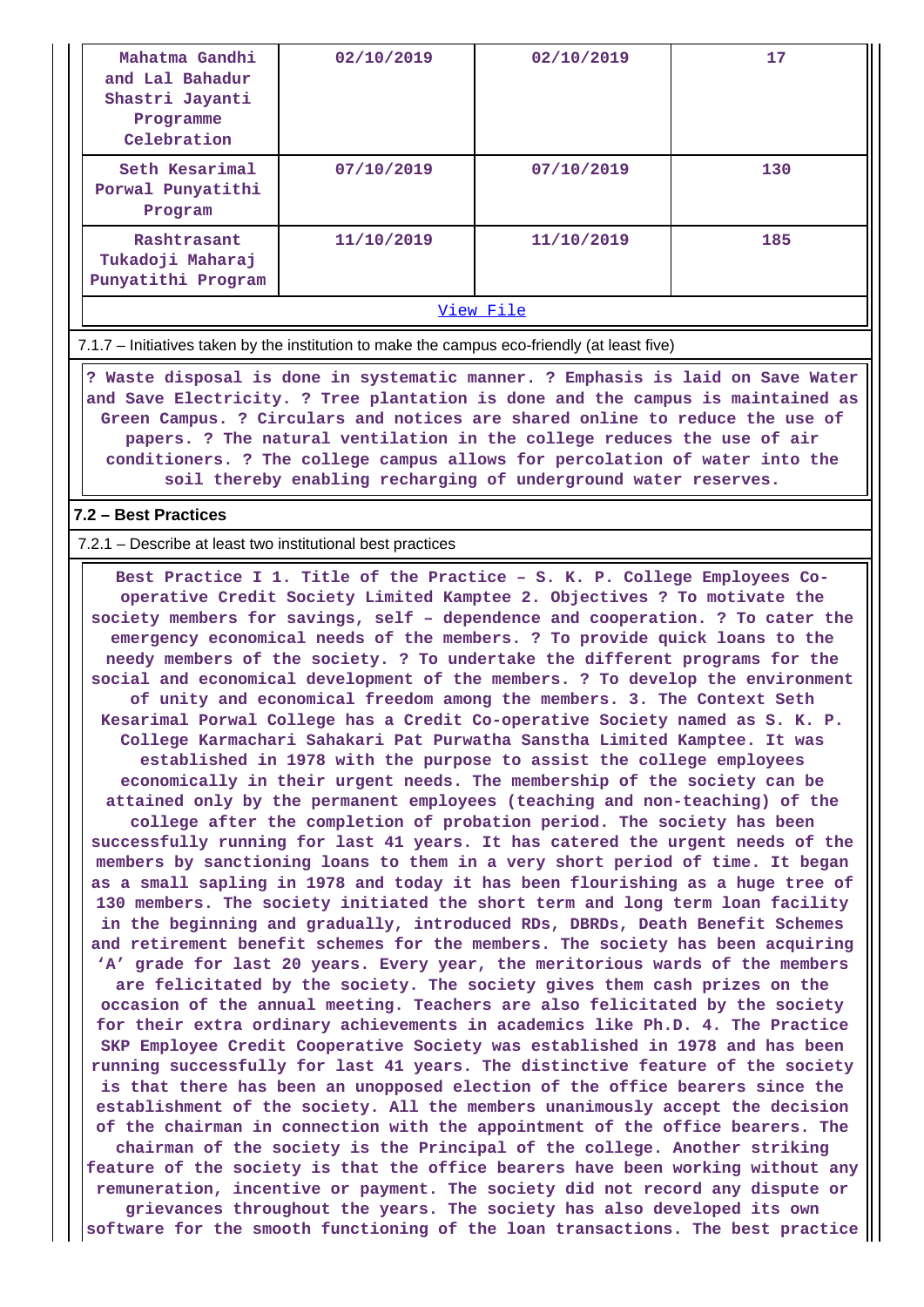**of the society is to sanction quick short term or long term loans to the needy members, RD (Recurring Deposits) and DBRD (Death Benefits Recurring Deposits) facilities. The short term loan limit is Rs. 60,000. The society ensures to make this amount available to the needy member within a single day so that he/she can use it as an emergency fund. Every member of the society feels economically independent because society is always ready to cater the needs of the members and the repayment of loans (EMI) is salary attached. The long term loan limit is 4 lakhs. This amount of loan is also credited to the needy employees in a day or two. The duration of repayment is 5 to 6 years. Society offers 8 and 9 interest on one year and two year RDs respectively. This facility develops a saving habit among the members. There are few RDs which run for 3 to 5 years and society gives a fine interest of 11 on them which is comparatively more than of the nationalized banks. The extra ordinary feature of the society is DBRD (Death Benefits Recurring Deposits). DBRD is a sort of insurance to the members in which if the employee or the member passes away in service and he is carrying any loan, he/she is exempted from the loan. The loan amount exempted to the dead member is not adjusted by the society it is recovered from the other members equally. This practice not only saves the society from the economical collapse but also creates an incredible bonding among the members (staff). Society also felicitates the retiring employees on their superannuation ceremony by handing them over a cheque of their savings and Rs. 3,000/- as a token of love and affection. 5. Evidence of Success ? Balance Sheet 2019-20 ? Profit and Loss Accounts ? Minutes of the annual Meeting 6. Problems Encountered and Resources Required A huge demand of loans from the employees at times cannot be fulfilled due to the shortage of reserved fund. Society does not take any loans from other banks to fulfil the loan demands of the members because it will increase the interest rates against the repayment which may affect their monthly budget. All the office bearers including the chairman and the secretary are the regular employees of the college. Apart from discharging their all academic (Teaching/non-teaching) and administrative duties they are finding time to work for the progress of the society. Society faces the problem of full time man power but the executive body of the society manages everything by giving their extra time for the betterment of it. Best Practice II 1. Title of the Practice – Faculty Development Program 2. Objectives ? To improve faculty's ability in carrying out research. ? To provide opportunities to widen the knowledge and to pursue research. ? To provide a forum to exchange views, ideas and the latest innovations in the field of education. ? To offer learning on basics, emerging trends and challenges in the various subjects. ? To provide hands-on training to demonstrate fundamental concepts of the subject. 3. The Context Seth Kesarimal Porwal College Kamptee is one of the renowned colleges of Nagpur rural area. Right from the establishment of the college, it is on the path of progress and the teachers of the college have lion's share in its development. There are 53 teaching faculty members in the college, out of which 43 possess a doctoral degree. The College, Principal and the Management consistently focus on the development of the faculty. The college has two recognized research centers for subjects Chemistry and Microbiology. Many aspiring scholars of the region are able to attain their Ph. D. from this college. The college motivates the teachers for participation in Orientation and Refresher Courses and faculty development programs. Many staff members have attended these courses at different Academic Staff Colleges of India. Many faculty members have published their research papers in Peer Reviewed, Indexed, UGC Care Listed and Scopus journals. Few of them have an impact factor (Thomson Reuters) too. To see the research acumen of the teachers, and in order to provide more opportunities to the faculty members to widen the knowledge and to have deliberations on various issues and trends, the college has organized faculty development programs in the session 2019 – 2020. 4. The Practice College took an initiative to organize various Faculty Development Programmes for the session 2019-20 to improve the**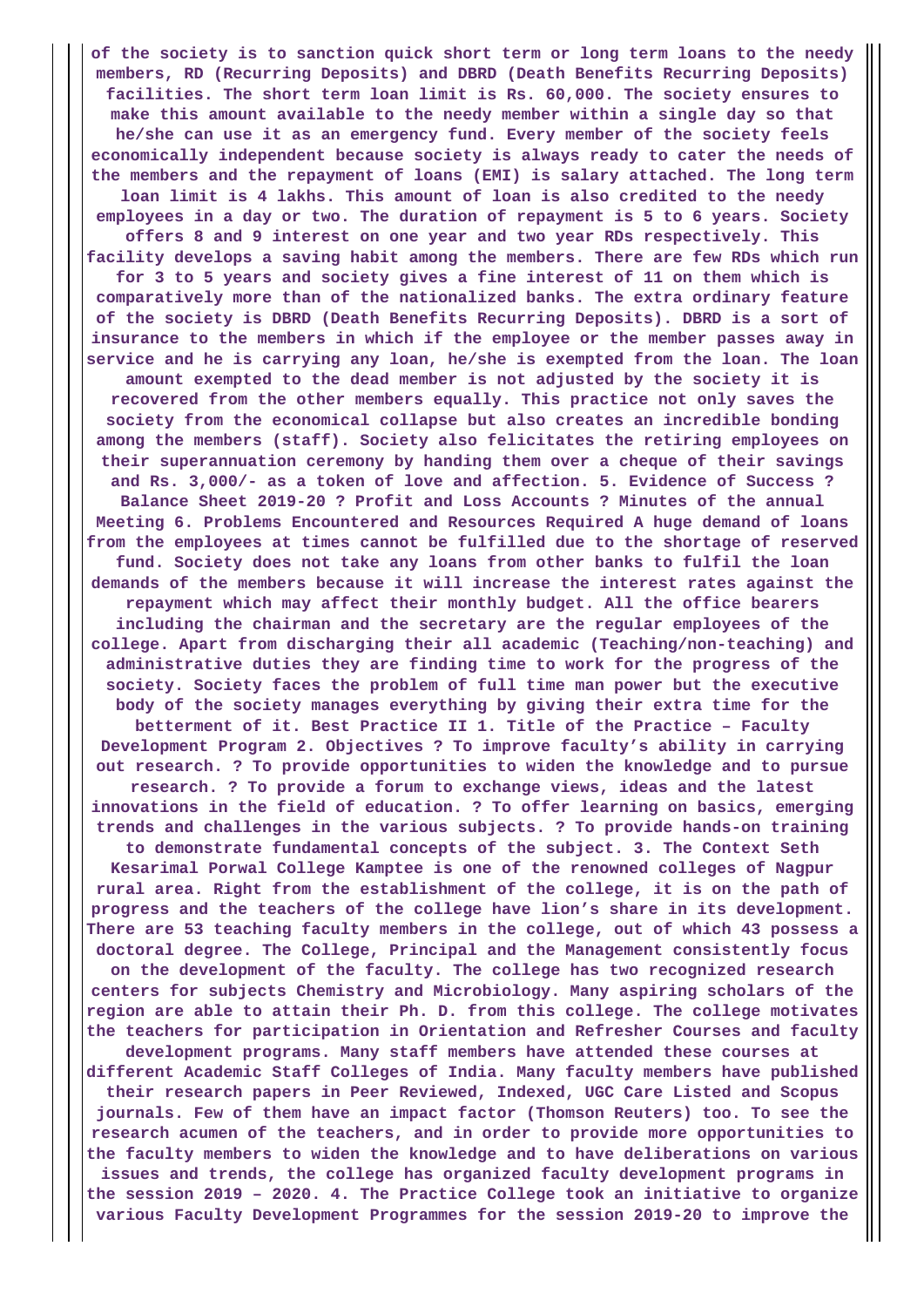**ability of the faculty members in carrying out research. To make this initiative fruitful, the college has organized various conferences, seminars and workshops in different subjects. a. Certificate Course in Yoga Meditation from 15th July 2019 to 14th August 2019. b. National Conference on Electronic Commerce: Issues Challenges (ECIC 2019) on 18th September 2019. c. Regional Workshop on Research Work its Significance on 27th September 2019. d. 11th National Conference on Solid State Chemistry Allied Areas (NCSCA - 2019) on 20th and 21st December 2019. e. International Conference on Future Tech of Life Sciences on 14th and 15th February 2020. f. International webinar on Researching and Writing a Masters Dissertation on 25th May 2020. g. National Webinar on ICT Tools for College Teachers on 28th and 29th May 2020. 5. Evidence of Success Reports and Photos of the events 6. Problems Encountered and Resources Required Organizing Faculty Development Programmes for Science faculty is comparatively easier than Arts and Commerce faculties. The teachers from Arts and Commerce Faculty are not much comfortable with the new technology, hence are reluctant towards organization of FDPs. Some of them are actually novice in the field of computer. Keeping these things in mind, the college has formed an 'ICT Cell.' The objective of the cell is to organize programmes to teach the basics of computers to the needy faculty members and to make the teachers aware of new trends in the field of ICT. Budget is always a problem to organize any event. In the recent years, FDPs, conferences and webinars have been organized by the various colleges in large numbers. Hence, it is a herculean task for the organizers to raise funds through registration.**

 Upload details of two best practices successfully implemented by the institution as per NAAC format in your institution website, provide the link

<http://skpckamptee.org/i/Best%20Practices.html>

### **7.3 – Institutional Distinctiveness**

 7.3.1 – Provide the details of the performance of the institution in one area distinctive to its vision, priority and thrust in not more than 500 words

 **Sports Recreation Food, Clothes, Shelter, Education and Health are the fundamental needs of human beings and the primary objective of every educational institute is to make the student capable to fulfill these needs. Even in the 21st century, 'Health' the last fundamental need is highly neglected and therefore the college has been striving hard since its establishment to make the students aware of health and fitness. The sports and recreation facilities available in the college is a distinctive feature among the institutions of the region. College has provided infrastructural facilities to Football and Hockey players of this region from very beginning. Many students of this region aspire to seek admission in the college due to sports facilities and qualified and trained staff. College also gives fees concession to such aspiring students who get admission through sports quota. This has helped large number of students to play the game for the college and in turn to represent R. T. M. Nagpur University and State of Maharashtra. The college has won RTMNU Inter – Collegiate Championship in Football 19 times, RTMNU Inter – Collegiate Hockey Championship twice, RTMNU Inter – Collegiate Cricket and Kabbadi Championship once in last 55 years. This is quite a spectacular record which no other educational institution of the region could match. Mr. Bimal Ghosh, an alumni of the college was awarded as the Best Football Coach of India in the year 1998. Every year, the college tries to organize some Intercollegiate Sports Tournaments. In the session 2019 – 20, an Inter-collegiate Football Tournament was organized in which 55 colleges participated. During this session, the college team has participated in various inter-collegiate tournaments of Football, Kabaddi, Volleyball, Wrestling, Kho-Kho, Boxing and Athletics. Three players from College Team (Mr. Naushad Akhtar, Mr. Sahil Meshram and Mr. Ata Ur Rahman) were selected for R. T. M. Nagpur University**